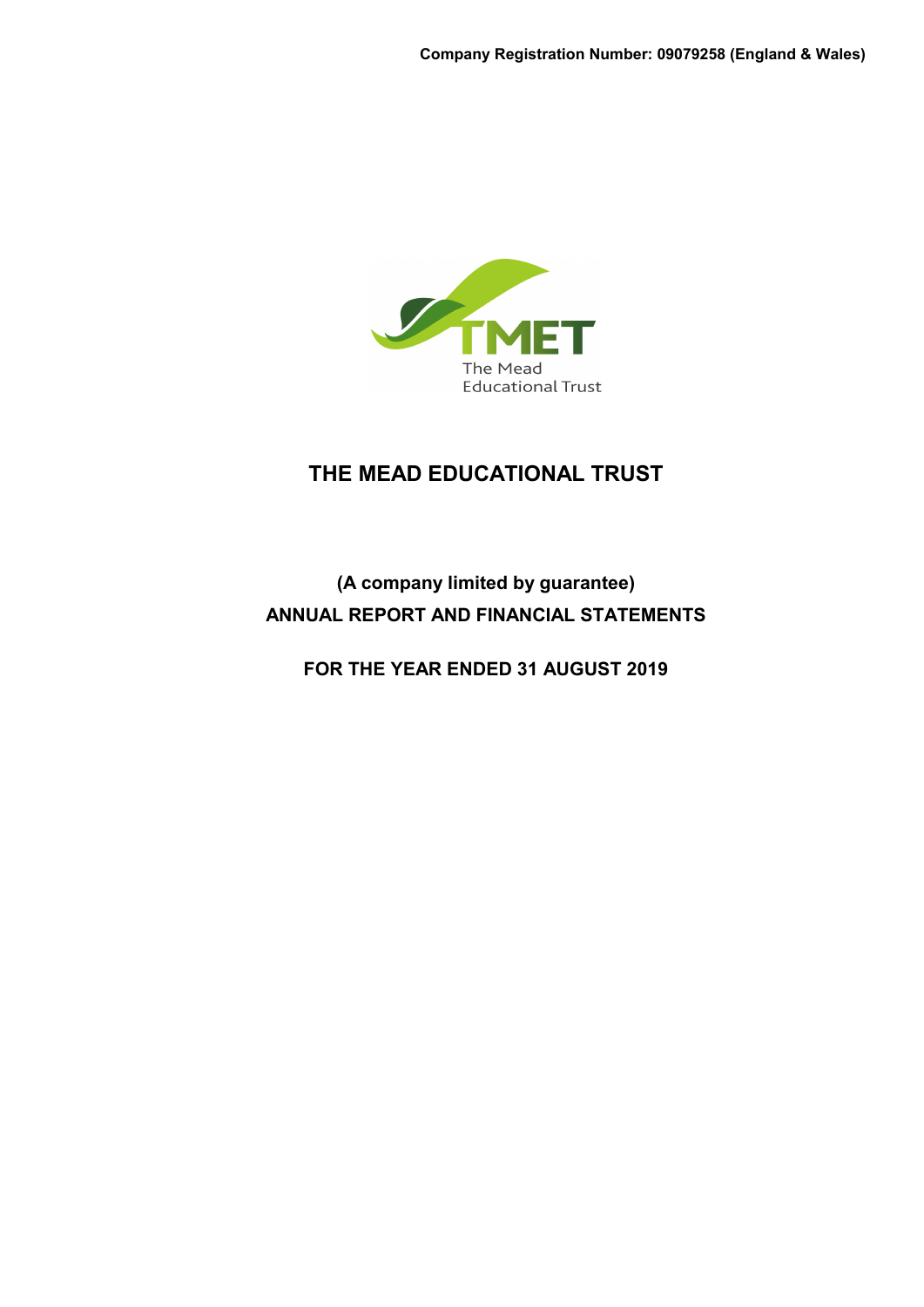### **CONTENTS**

|                                                                                | Page      |
|--------------------------------------------------------------------------------|-----------|
| <b>Reference and Administrative Details</b>                                    | $1 - 2$   |
| <b>Trustees' Report</b>                                                        | $3 - 18$  |
| <b>Governance Statement</b>                                                    | $19 - 23$ |
| <b>Statement on Regularity, Propriety and Compliance</b>                       | 24        |
| <b>Statement of Trustees' Responsibilities</b>                                 | 25        |
| <b>Independent Auditors' Report on the Financial Statements</b>                | $26 - 28$ |
| <b>Independent Reporting Accountant's Report on Regularity</b>                 | $29 - 30$ |
| Statement of Financial Activities Incorporating Income and Expenditure Account | $31 - 32$ |
| <b>Balance Sheet</b>                                                           | $33 - 34$ |
| <b>Statement of Cash Flows</b>                                                 | 35        |
| <b>Notes to the Financial Statements</b>                                       | $36 - 66$ |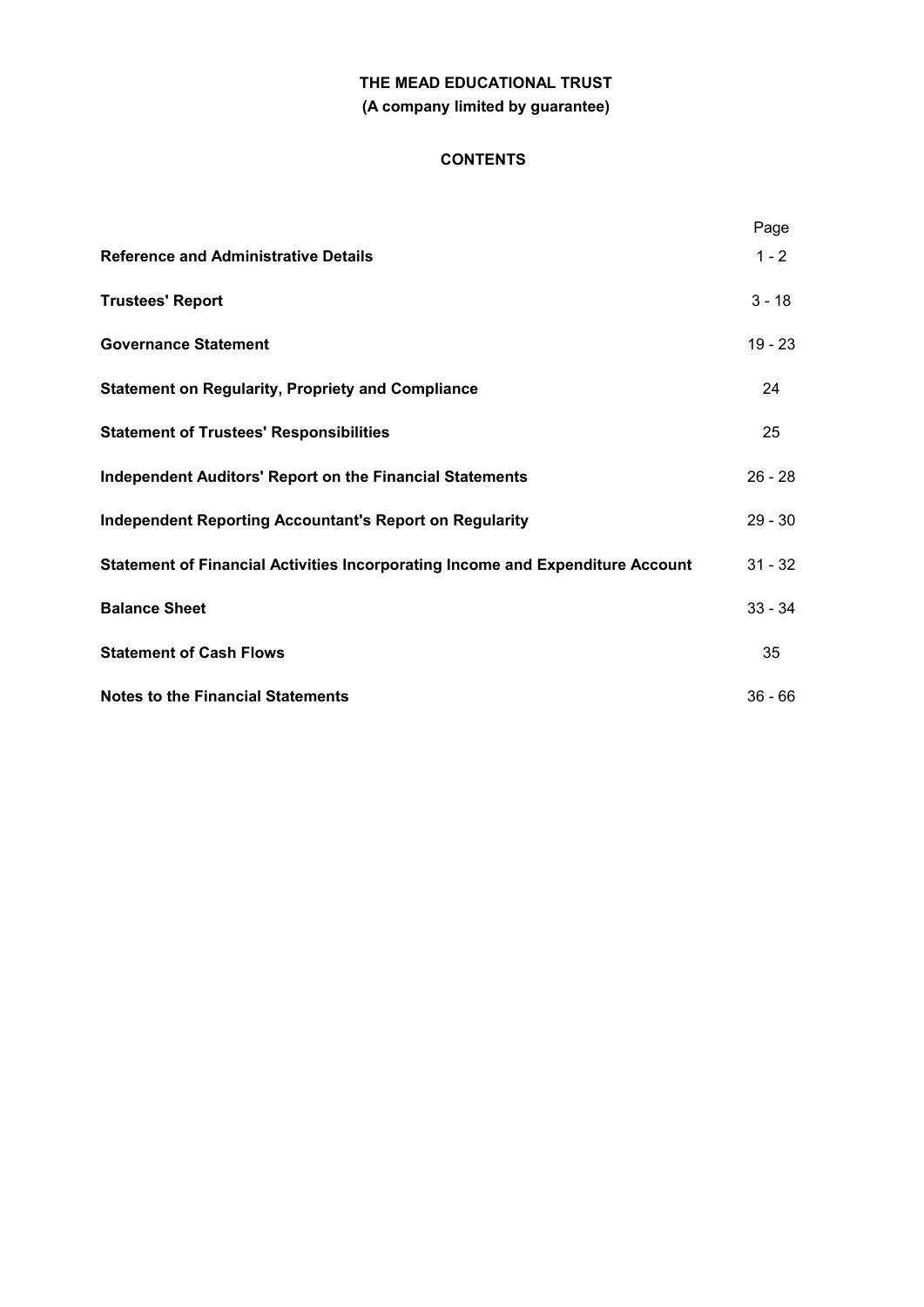# **(A company limited by guarantee)**

# **REFERENCE AND ADMINISTRATIVE DETAILS**

| <b>Members</b>                      |                                                                                                                                                                                                                                                                                                                                                                                                                                                                                                                                                                                                            |
|-------------------------------------|------------------------------------------------------------------------------------------------------------------------------------------------------------------------------------------------------------------------------------------------------------------------------------------------------------------------------------------------------------------------------------------------------------------------------------------------------------------------------------------------------------------------------------------------------------------------------------------------------------|
|                                     | Azam Mamujee<br><b>Kishor Tailor</b><br><b>Chris Wilkins</b><br>Jill Wilkinson (resigned 19 February 2019)<br>Anthony Glover (appointed 6 December 2018)                                                                                                                                                                                                                                                                                                                                                                                                                                                   |
| <b>Trustees</b>                     | Anthony Glover, Chair of Trustees2,3<br>Carolyn Robson<br>Gemma Bhagalia3<br>Rachael Clarke <sub>1,2</sub><br>Victoria Bishop (appointed 18 June 2019, resigned 25 September 2019)<br>Colin Forknall (resigned 13 August 2019)1<br>Elaine Taylor <sub>2,3</sub><br>Kirsty Holt (appointed 18 June 2019)<br>Hiten Mehta (appointed 18 June 2019)<br>Kasar Singh (appointed 18 June 2019)<br>Deepak Karia1<br><b>Hetal Parmar</b><br>Kamlesh Kotecha (resigned 24 October 2018)<br><sup>1</sup> Finance & Audit Committee<br><sup>2</sup> Remuneration Committee<br><sup>3</sup> Learning Outcomes Committee |
| <b>Company registered</b><br>number | 09079258                                                                                                                                                                                                                                                                                                                                                                                                                                                                                                                                                                                                   |
| <b>Company name</b>                 | The Mead Educational Trust                                                                                                                                                                                                                                                                                                                                                                                                                                                                                                                                                                                 |
| office                              | <b>Principal and registered</b> The Mead Educational Trust<br>The Mead Centre<br>343 Gipsy Lane<br>Leicester<br>LE4 9DD                                                                                                                                                                                                                                                                                                                                                                                                                                                                                    |
| <b>Company secretary</b>            | Cathy Brown                                                                                                                                                                                                                                                                                                                                                                                                                                                                                                                                                                                                |
| <b>Chief executive officer</b>      | Carolyn Robson                                                                                                                                                                                                                                                                                                                                                                                                                                                                                                                                                                                             |
| <b>Senior management</b><br>team    | Carolyn Robson, Chief Executive Officer<br>David Wyatt, Chief Financial Officer<br>Cathy Brown, Head of Governance<br>Rita Hindocha, Director of Secondary Education<br>Sarah Ridley, Director of Primary Education<br>Dave Roper, Strategic Director of Teaching School                                                                                                                                                                                                                                                                                                                                   |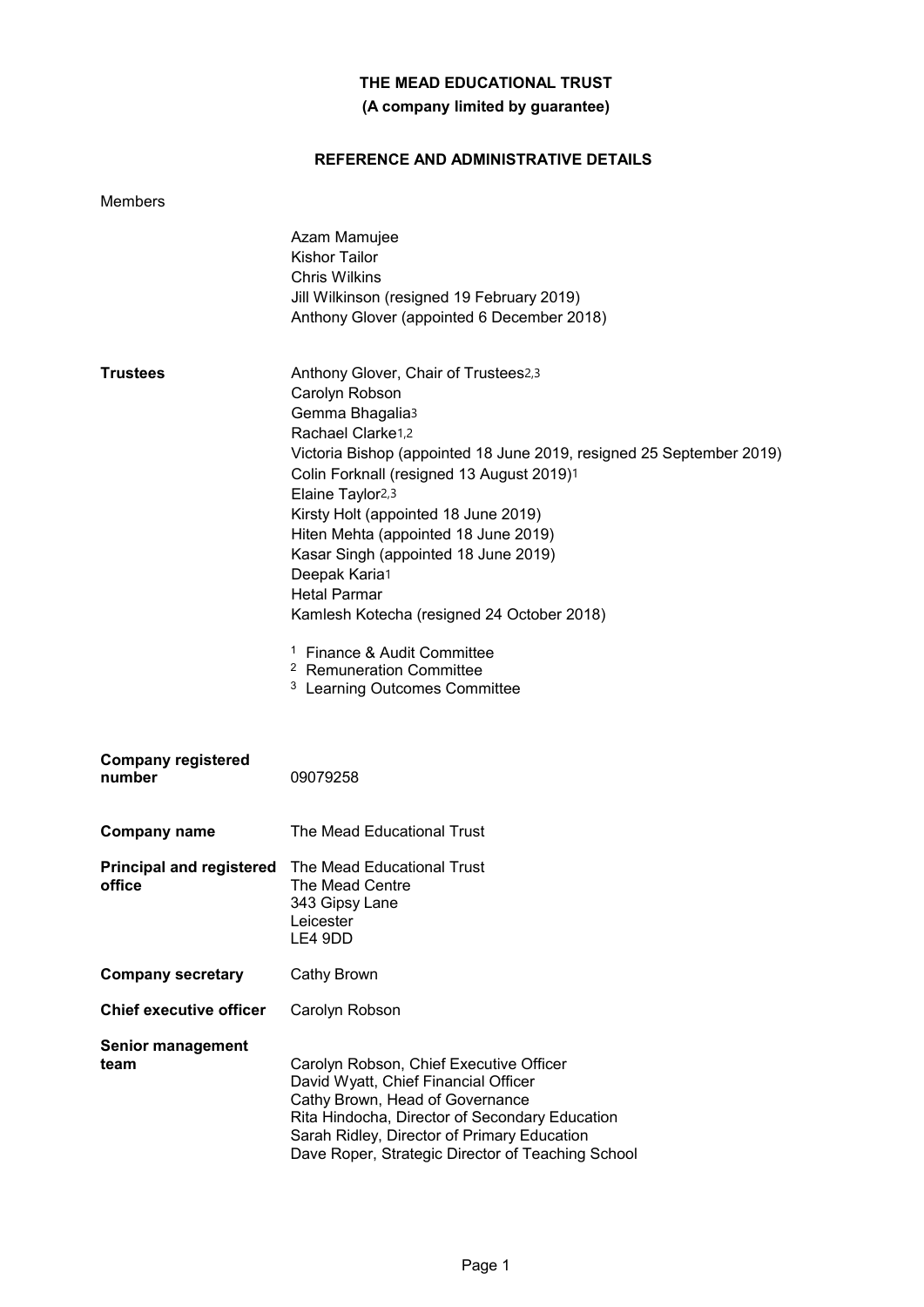### **(A company limited by guarantee)**

#### **REFERENCE AND ADMINISTRATIVE DETAILS (CONTINUED) FOR THE YEAR ENDED 31 AUGUST 2019**

| <b>Independent auditors</b> | Magma Audit LLP<br><b>Chartered Accountants</b><br>Unit 2, Charnwood Edge Business Park<br><b>Syston Road</b><br>Cossington<br>Leicestershire<br>LE74UZ |
|-----------------------------|---------------------------------------------------------------------------------------------------------------------------------------------------------|
| <b>Bankers</b>              | Lloyds Bank<br><b>High Street</b><br>Leicester<br>LE1 4FP                                                                                               |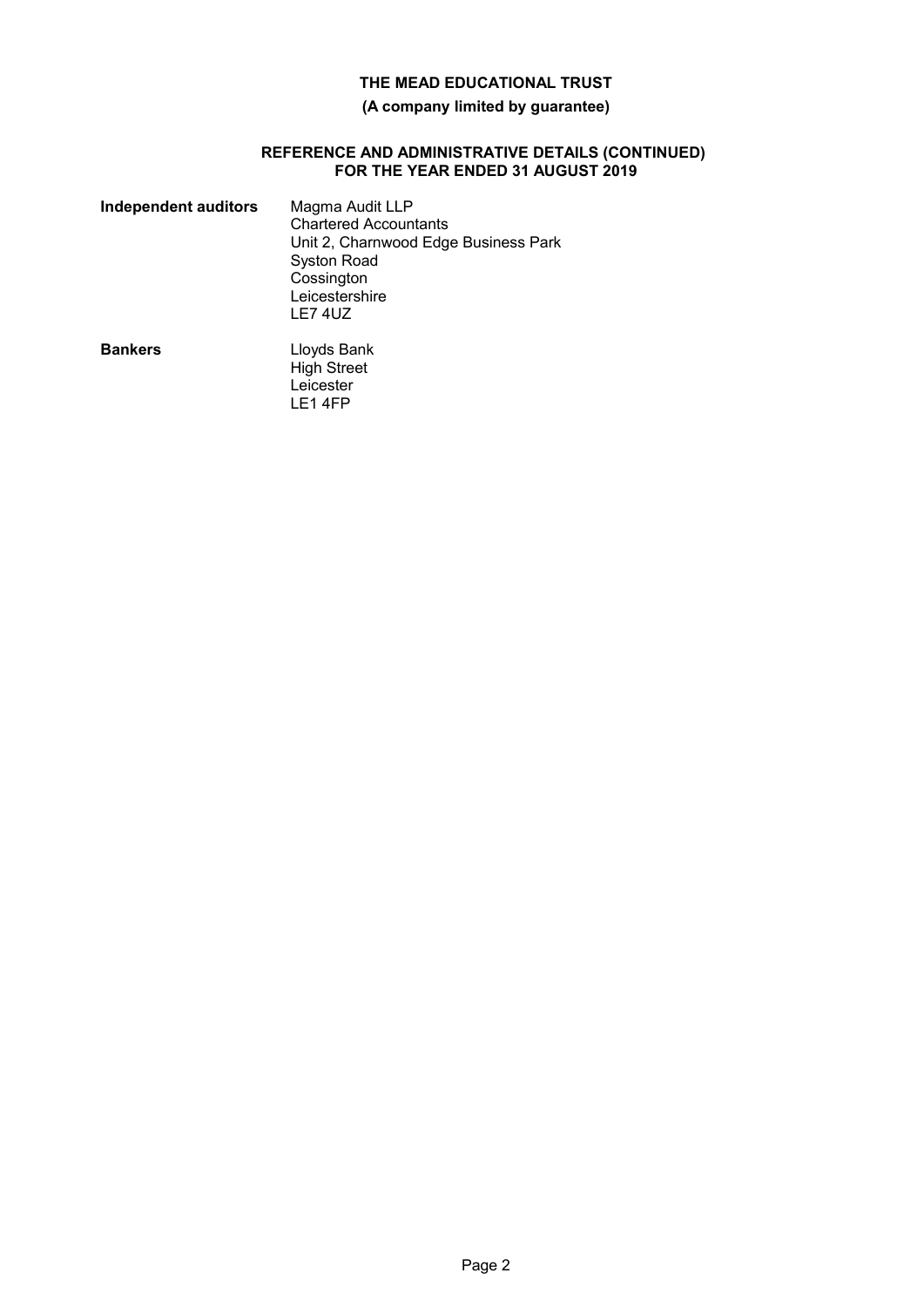### **TRUSTEES' REPORT FOR THE YEAR ENDED 31 AUGUST 2019**

The Trustees present their annual report together with the financial statements and auditors' report of the charitable company for the year 1 September 2018 to 31 August 2019. The annual report serves the purposes of both a Trustees' report and a directors' report under company law.

By 31 August 2019, The Mead Educational Trust (TMET) comprised eight schools (five primary and three secondary), Leicester Teaching School and Leicestershire Secondary SCITT (School Centred Initial Teacher Training), all of which are based in Leicester. At that time, TMET's schools had a combined pupil capacity of 4,836 and a combined number on roll of approximately 4,900.

One of these schools is Castle Mead Academy, a new secondary school which opened in late August 2019. Two further Leicester primary schools have since joined the Trust on 1 September 2019, Abbey Mead Primary Academy and Kestrel Mead Primary Academy, bringing the number of schools to ten and the total number of pupils to over 6,000.

TMET was established to provide a local sponsorship solution and became fully operational in November 2015 with its first two schools, Rushey Mead Academy and North Mead Primary Academy (previously Northfield House Primary Academy). By the end of the 2018-19 financial year TMET has grown to an 'Established Trust' of eight schools and, by the start of September 2019, to ten schools. The Trust has approval to open another secondary Free School, Brook Mead Academy, in 2021. The Trust is deliberately a cross phase entity, believing that everyone has much to learn from each other and that primary colleagues in particular have a rich, holistic understanding of their learners.

TMET has always been underpinned by a strong moral purpose and commitment to improving life chances for all young people. There has been a long history of collaboration and system leadership through the National Support Schools at Rushey Mead Academy and Willowbrook Mead Primary Academy (previously Willowbrook Primary Academy) and through its Teaching School and Leicestershire Secondary SCITT. The TMET Board of Trustees is determined to continue to develop a high performing multi academy Trust (MAT) that delivers the very best educational experience for pupils at both primary and secondary level.

As a MAT, TMET builds on reciprocity and partnership to develop excellent opportunities and ambitious, aspirational outcomes for all, whilst nurturing self worth and resilience. Alongside this reciprocal partnership arrangement sits clear accountability measures facilitated by strong governance and quality assurance.

In its pursuit of delivering the best educational experience for our pupils, the Trust continues to develop a cost effective, sustainable organisation and a business model that delivers efficiency, effectiveness and economies of scale in order to free up more resources for pupils and school improvement.

There is a fast pace of change in the educational landscape, particularly as more schools convert to academies, and especially in Leicester City where TMET is based. The Trust has strategic plans for the next three years which support the core focus of delivery of outstanding education and school improvement. Alongside this TMET is carefully growing its number of schools and central team to create further capacity within the Trust.

In the summer of 2019 six of the eight schools in TMET changed their names to include 'Mead'. (Rushey Mead and Castle Mead Academies already had Mead in their names.) This was done to explicitly reflect all the schools' link with the Mead family of schools.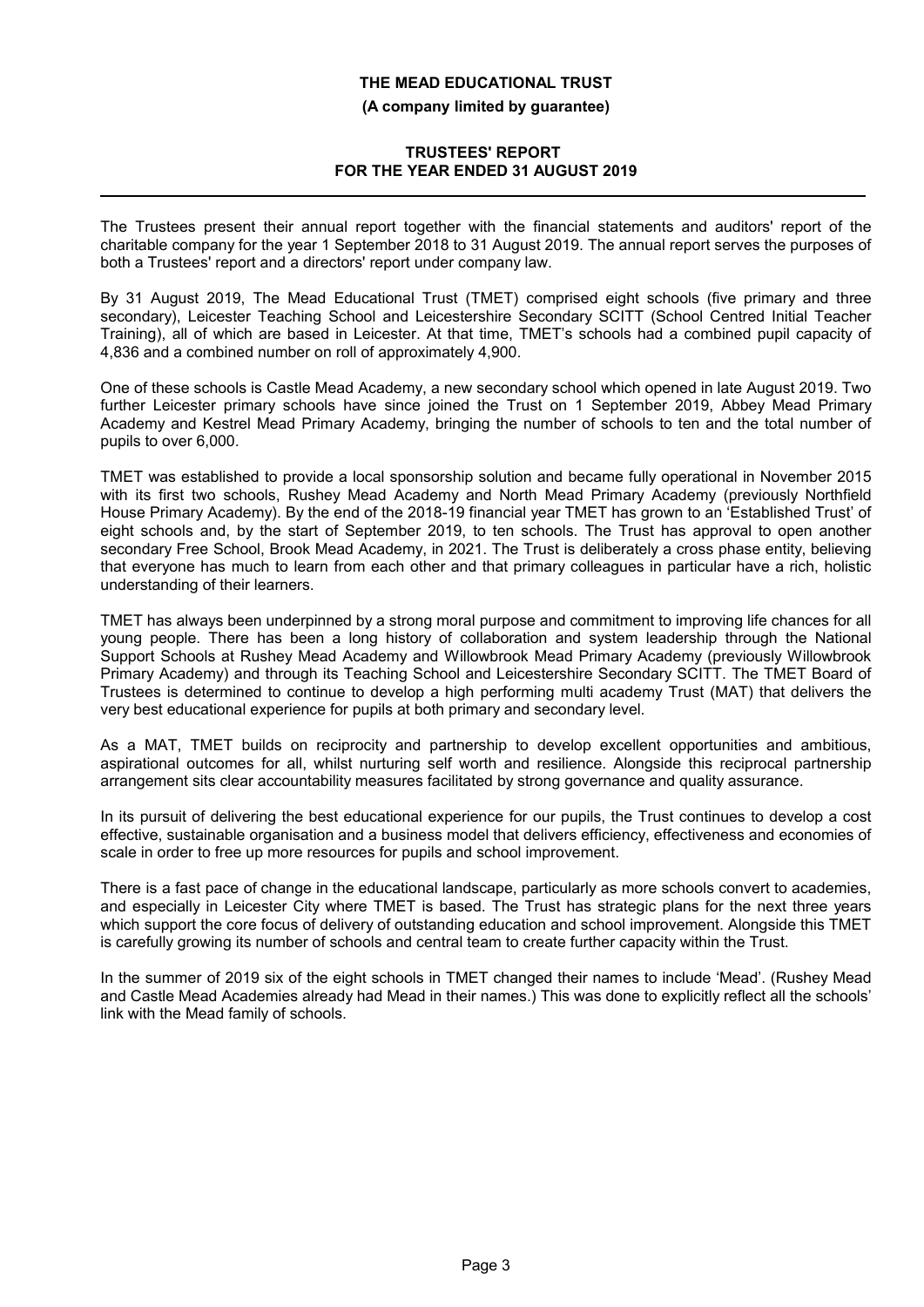#### **(A company limited by guarantee)**

#### **TRUSTEES' REPORT (CONTINUED) FOR THE YEAR ENDED 31 AUGUST 2019**

#### **Structure, governance and management**

#### **Constitution**

The Mead Educational Trust is a company limited by guarantee (No. 09079258) and an exempt charity in accordance with the Academies Act 2010. The charitable company was incorporated on 10 June 2014.

The Mead Educational Trust changed its name from Rushey Mead Educational Trust on 19 July 2018.

The governance of the Trust is defined in the Memorandum and Articles of Association together with the funding agreements with the Department for Education (DfE). The Trustees of the Trust are the directors of the charitable company for the purposes of company law and the Trustees for the purposes of charity law. The charitable company is known as The Mead Educational Trust.

Details of the Trustees who served during the year, and to the date these accounts are approved are included in the Reference and Administrative Details on page 1.

#### **Members' liability**

Each member of the charitable company undertakes to contribute to the assets of the charitable company in the event of it being wound up while they are a member, or within one year after they cease to be a member, such amount as may be required, not exceeding £10, for the debts and liabilities contracted before they ceased to be a member.

### **Trustees' indemnities**

TMET has opted out of the Department for Education's risk protection arrangement (RPA) scheme in favour of a comprehensive package of insurance with Zurich. This policy includes general coverage for Public Liability (£25m) Employers Liability (£25m) as well as a specific policy for Governor Liability (£2m). It is not possible to quantify the Trustees and officer indemnity element from the overall cost of the scheme as the insurance is costed on a per pupil basis.

#### **Method of recruitment and appointment or election of Trustees**

Under Article 50 of the Trust Articles of Association, the Members will appoint up to six Trustees. Under Article 57, the Trust Chief Executive Officer shall be a Trustee, providing they agree to take on this role. In addition, Article 58 permits the Trustees to appoint Co opted Trustees. A 'Co opted Trustee' means a person who is appointed to be a Trustee by being co opted by Trustees who have not themselves been so appointed.

The term of office for any Trustee shall be four years, save that this time limit shall not apply to any post which is held ex officio. Subject to remaining eligible to be a particular type of Trustee, any Trustee may be re appointed or re elected at a General Meeting.

No more than one third of the Trustees should be employees of the Trust, including the Chief Executive Officer if they are a Trustee.

Ordinarily there shall be between 9 and 11 Trustees on the Board.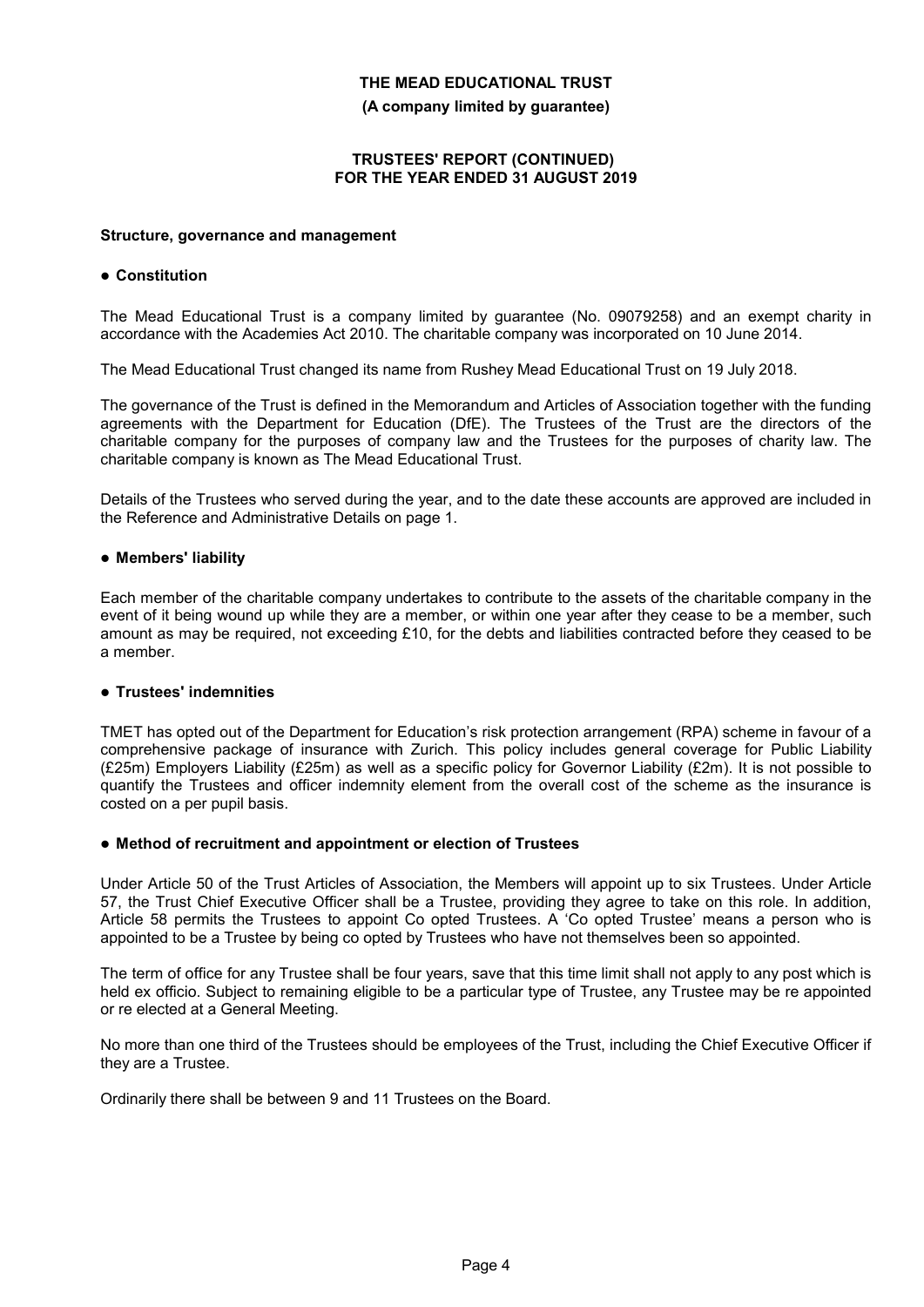**(A company limited by guarantee)**

#### **TRUSTEES' REPORT (CONTINUED) FOR THE YEAR ENDED 31 AUGUST 2019**

#### **Structure, governance and management (continued)**

### **Policies adopted for the induction and training of Trustees**

Each new Trustee attends a face to face induction session with the Trust Head of Governance. Where a Trustee joins a committee or takes on a particular role (e.g. Safeguarding Trustee), they meet with an appropriate member of the Trust central team for a briefing on that area (e.g. with the Chief Financial Officer for a Trustee who will join the Finance and Audit Committee).

Trustees have access to the Trust bespoke training sessions and to governance training provided by the Teaching School, Local Authority Governor Services and other providers. They also have access to Learning Link online governance training. Any costs associated with governance training and development are met by the Trust central budget.

Support, advice and guidance is available to Trustees from the Trust Head of Governance. Additional information and guidance is available through the Board's membership of the National Governance Association.

#### **Organisational structure**

The Trust Governance and Accountability Structure at 31 August 2019:



**AC** = Academy Council

#### **Members**

The Members are the guardians of the Trust constitution, changing the Articles of Association if necessary and ensuring the charitable objects are fulfilled. The Members appoint some of the Trustees and can exercise powers to remove them. The Trust will ordinarily have five Members.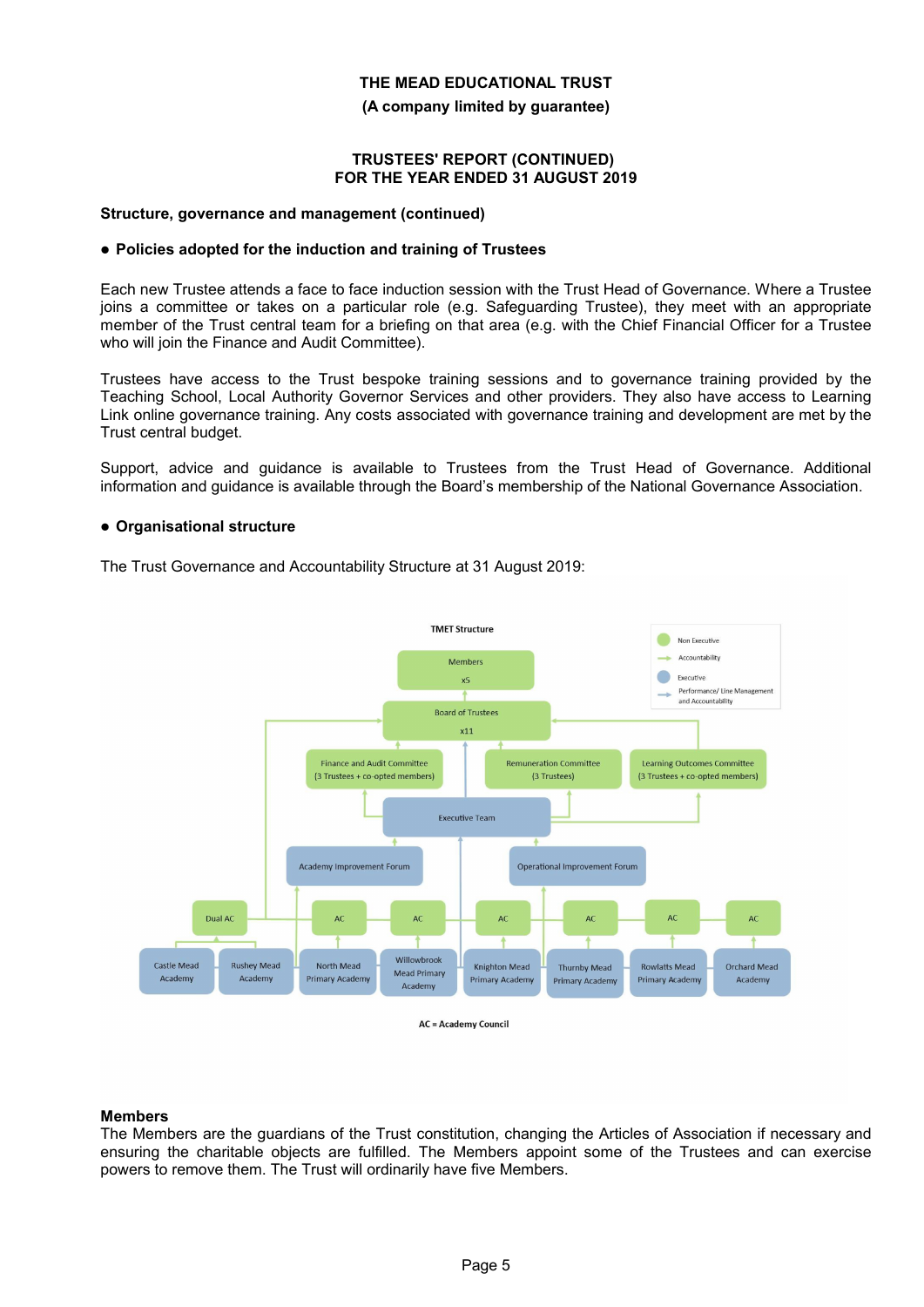**(A company limited by guarantee)**

#### **TRUSTEES' REPORT (CONTINUED) FOR THE YEAR ENDED 31 AUGUST 2019**

#### **Structure, governance and management (continued)**

#### **Board of Trustees**

The Board of Trustees is responsible for conducting the affairs of the Trust to achieve its objectives, shaping the success of the Trust. The Board is responsible for the governance of the Trust and the Trustees have duties as company directors under company law and as Trustees under charity law. The Trustees establish the overall framework for governance of the Trust and determine membership, terms of reference and procedures of Board committees and academy councils.

The Board of Trustees meets four times per year.

#### **Finance and Audit Committee**

This committee provides assurance to the Trust Board over the sustainability of, and compliance with, the Trust's financial systems and operational controls. The committee's role is to maintain an oversight of the Trust's financial governance, risk management, internal control and value for money framework.

This committee meets four times per year.

#### **Learning Outcomes Committee**

This committee, which started in September 2018, provides assurance to the Trust Board on the standards, performance and safeguarding of all schools and education providers within TMET. The committee monitors and evaluates pupil progress and attainment and the quality of teaching, ensuring the Trust provides a consistently high quality learning experience and delivers a broad and balanced curriculum in keeping with the Trust's aims and vision, all pupil needs and legal requirements.

This committee meets four times per year.

#### **Remuneration Committee**

This committee considers, determines and keeps under review a framework for the remuneration and terms and conditions of the Trust CEO and senior staff, both in individual schools and in the Trust Executive Team. The committee uses benchmarking evidence of the remuneration, benefits and incentives paid to senior staff in comparable employment and ensures the remuneration or other sums paid to senior staff do not exceed amounts that are reasonable in all the circumstances.

This committee meets once per year.

#### **Academy Councils**

Each school has its own academy council. Each academy council is a committee of the Trust Board and is given responsibility for detailed oversight of its school. The exception to this is the Trust's newly opened Castle Mead Academy which has had a dual academy council with Rushey Mead Academy for 2018-19. This will continue for the first two years after Castle Mead Academy opens (i.e. 2019-20 and 2020-21).

An academy council is comprised of members appointed by the Trust, elected parents and staff and the Principal. A school in special measures or causing concern may have a smaller academy council, e.g. Orchard Mead Academy (previously Hamilton Academy) has done so since it joined TMET in September 2017.

The extent of the powers of the academy councils is set down in the Trust Scheme of Delegation and in the Academy Council Constitution and Terms of Reference. Schools that are in special measures or causing concern may have fewer delegated powers, e.g. the academy council of Orchard Mead Academy (previously Hamilton Academy) has not had financial responsibilities since the school joined TMET in September 2017 to enable the academy council to focus on educational provision, behaviour and safeguarding.

The key responsibilities of an academy council include to:

- provide robust challenge and positive support to the Principal and senior leadership team of the Academy;
- determine the educational character, mission and ethos of the academy;
- monitor progress against the academy improvement plan;
- monitor pupils' progress and attainment;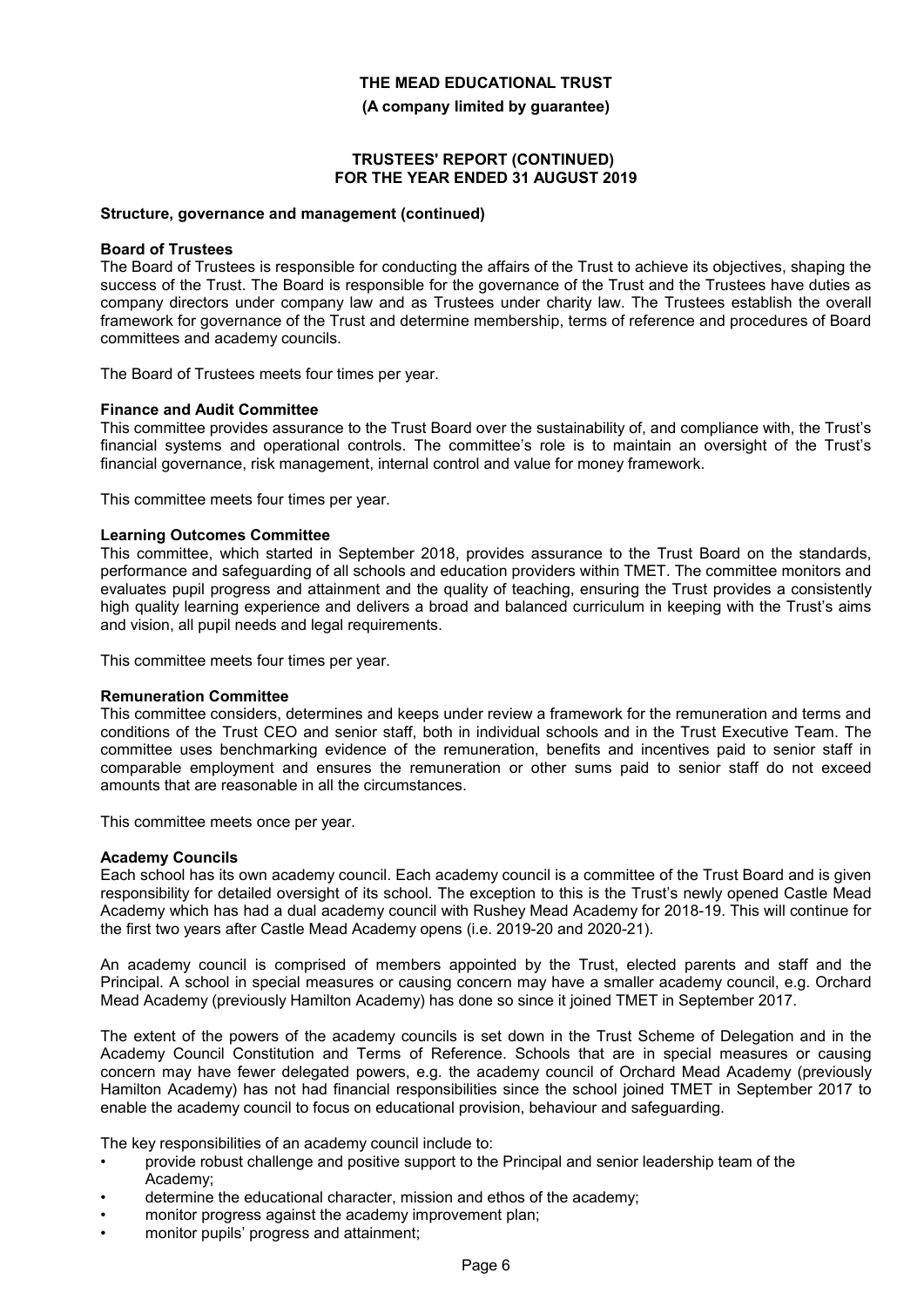#### **(A company limited by guarantee)**

#### **TRUSTEES' REPORT (CONTINUED) FOR THE YEAR ENDED 31 AUGUST 2019**

#### **Structure, governance and management (continued)**

- monitor the effectiveness of the academy's SEND provision:
- monitor the deployment and impact of Pupil Premium, Year 7 Literacy and Numeracy Catch-up Premium (secondary) and Sports Premium (primary);
- monitor the implementation of the academy's behaviour policy;
- ensure the safeguarding, wellbeing and health and safety of pupils and staff;
- support the senior leadership team in planning staffing structure and in management of staff;
- ensure good financial health and probity;
- develop appropriate risk management strategies;
- ensure effective health and safety practice; and
- establish and maintain relationship with the local community, including parents.

#### **Trust Executive Team and Central Team**

The Executive Team is the executive management arm of the Trust, focusing on operations and the educational performance of the academies. The team operates under the leadership and direction of the Chief Executive Officer, who is also the Accounting Officer and, by virtue of their position, a Trustee. The Executive Team also includes the Chief Financial Officer, Director of Secondary Education, Director of Primary Education, Head of Governance, Trust Operations Manager, Head of HR and Strategic Director of the Teaching School.

During 2018-19 the Executive Team has been supported by other members of the Trust central team including the Governance and Compliance Officer, Executive Assistant and Finance Team. In addition, a number of consultants have been engaged over the year to provide additional, flexible capacity in HR, business, finance and free school project management.

Towards the end of 2018-19, additional appointments have been made: Executive Administrator, HR Adviser and Marketing and Communications Office. These were in response to the departure of the Governance and Compliance Officer in August 2019 and to a review of the needs of the Trust and workload of the central team.

A restructure of IT support for the schools and the Trust was carried out in early 2019, resulting in a centralised IT Team from September 2019.

The Executive Team works directly with the Academy Improvement Forum (Principals), Operational Improvement Forum (Business Managers), staff in each school and the academy councils to ensure that the required outcomes are achieved in accordance with the direction and vision of the Trust Board.

#### **Academy Improvement Forum**

The Trust school Principals meet fortnightly in the Academy Improvement Forum. The meetings alternate between all Principals together and the primary and secondary phases meeting separately. The Director of Secondary Education and Director of Primary Education chair the separate meetings and the CEO chairs the joint ones. These meetings provide a very effective forum for professional dialogue and challenge, are integral to all school improvement activities and enable the Principals to suggest developments to the Executive Team.

#### **Operational Improvement Forum**

All the Trust School Business Managers meet fortnightly with the Trust Chief Financial Officer, and other operational staff as appropriate, in the Operational Improvement Forum. These meetings provide a very effective forum for professional dialogue and challenge, are integral to all school business activities and enable the Business Managers to suggest developments to the Executive Team.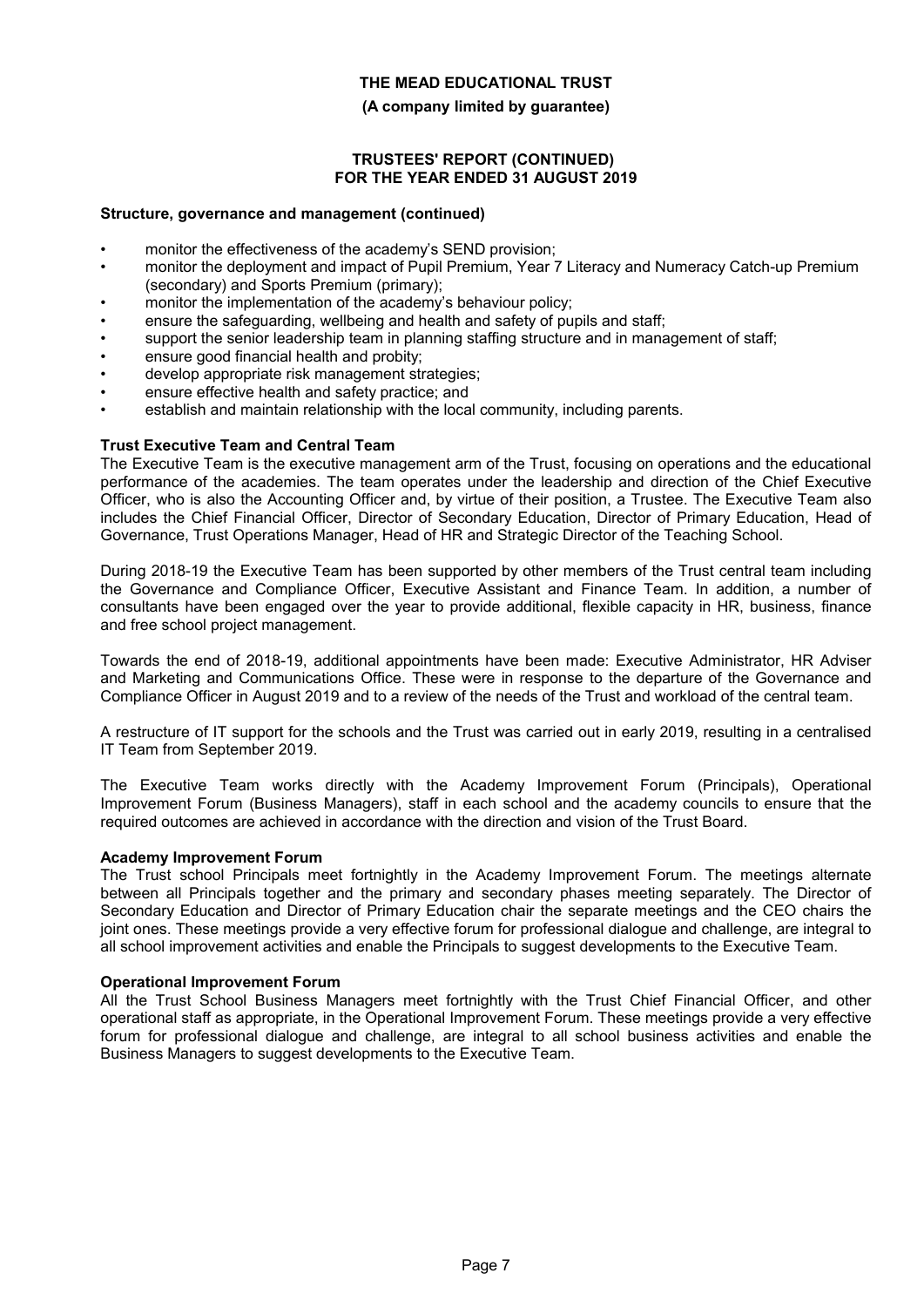**(A company limited by guarantee)**

#### **TRUSTEES' REPORT (CONTINUED) FOR THE YEAR ENDED 31 AUGUST 2019**

#### **Structure, governance and management (continued)**

#### **Arrangements for setting pay and remuneration of key management personnel**

The Trust's Pay Policy sets out the framework for making decisions on Trust employees' pay. It has been developed to comply with current legislation, the requirements of the School Teachers' Pay and Conditions Document (STPCD) and the National Joint Council for Local Government Services National Agreement on Pay and Conditions of Service ("Green Book") and in accordance with the principles of public life – objectivity, openness and accountability.

Pay decisions for Trust and academy senior leadership posts are made by the Trust Remuneration Committee. The pay levels of the key management personnel are benchmarked against comparable positions at similar sized Multi Academy Trusts.

#### **Trade union facility time**

#### **Relevant union officials**

Number of employees who were relevant union officials during the year **-** Full-time equivalent employee number **-**

#### **Percentage of time spent on facility time**

| <b>Percentage of time</b>                                                                            | <b>Number of</b><br>employees    |      |
|------------------------------------------------------------------------------------------------------|----------------------------------|------|
| 0%<br>1%-50%<br>51%-99%<br>100%                                                                      | $\blacksquare$<br>$\blacksquare$ |      |
| Percentage of pay bill spent on facility time                                                        | £                                |      |
| Total cost of facility time<br>Total pay bill<br>Percentage of total pay bill spent on facility time | 21,030,605                       | $\%$ |
| Paid trade union activities                                                                          |                                  |      |
|                                                                                                      |                                  |      |

Time spent on paid trade union activities as a percentage of total paid facility time hours **-** %

#### **Related parties and other connected charities and organisations**

Although there are a number of professional links with other schools and third party organisations, the Trust is an independent company with no affiliation to outside bodies.

The Trust works closely with a wide variety of organisations in the field of education, including but not restricted to:

- Leicester City Council
- Leicester City Educational Improvement Partnership
- Leicestershire Secondary SCITT
- **Challenge Partners**
- **The British Council**
- Teaching Schools Council
- East Midlands, South Yorkshire and Humber Teaching Schools Alliance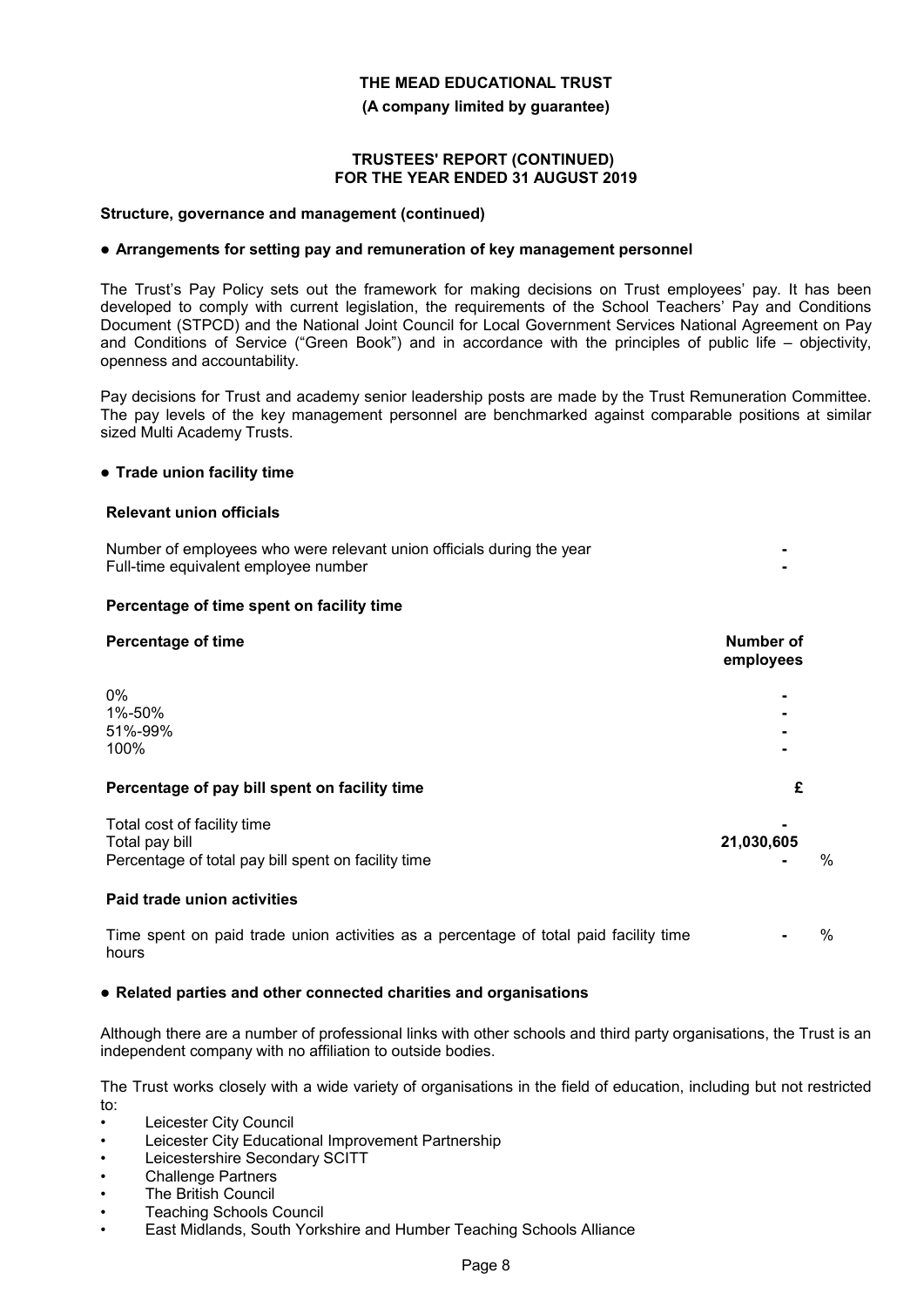#### **(A company limited by guarantee)**

#### **TRUSTEES' REPORT (CONTINUED) FOR THE YEAR ENDED 31 AUGUST 2019**

#### **Structure, governance and management (continued)**

a number of Multi Academy Trusts

#### **Objectives and activities**

#### **Objects and aims**

The Trust's mission statement is 'together we make a positive difference'.

Our mission statement demonstrates our fundamental belief that we can achieve more together than separately. We believe that we will be able to provide the best possible education for local young people where our schools create a climate within which young people will thrive. We will achieve this through strong collaboration, through strong executive leadership and management, through excellent learning, teaching and assessment, where our teachers are expert in their fields, and where we have effective local governance, a professional approach to our business, and sound financial management.

We have built our vision and values around the 7 Cs:

| Challenge            | Providing an excellent education by having high aspirations for all young people and giving<br>them confidence in themselves, so they can become the best they can be and contribute<br>actively to society. |
|----------------------|--------------------------------------------------------------------------------------------------------------------------------------------------------------------------------------------------------------|
| <b>Collaboration</b> | Working effectively and harmoniously together across phases and accepting our shared<br>accountability for meeting our aims.                                                                                 |
| <b>Culture</b>       | Respecting and celebrating diversity and enabling children and young people to participate<br>in, and respond to, artistic and cultural experiences.                                                         |
| Community            | Building a safe and stimulating environment where caring relationships and kindness are<br>consistently developed and communication is excellent.                                                            |
| Courage              | Making sure all decisions are based on clear high moral values and commitment to<br>doing the right thing with compassion and integrity.                                                                     |
| <b>Creativity</b>    | Providing pioneering, innovative, vibrant and enjoyable learning experiences that are<br>open to all and based on research, so that the curriculum sits at the forefront of education.                       |
| <b>Character</b>     | Nurturing positive character attributes such as perseverance, resilience,<br>confidence, optimism, tolerance, respect, community spirit, honesty, integrity and dignity.                                     |

Each school is required to develop a unique ethos and character reflecting its community and context rather than the Trust imposing a predetermined solution. However, where schools require sponsored solutions or strong intervention, we will put in place a tight school improvement solution with much less flexibility and greater control.

The Trust ensures its values drive its key performance indicators and the academy improvement strategy. In particular, it is committed to ensuring that all its young people, particularly the least advantaged, receive excellent teaching so that they can make progress that is outstanding. The Trust, as the employer of all staff within its schools, provides high quality, professional development for staff so they can develop their own learning and skills.

The Trust is fully committed to a school led system, as already demonstrated through it's Teaching School, SCITT and Challenge Partners Hub. It believes that strong networks build capacity from within and a culture that is constantly reflective and outward focused.

Trust strategy begins from careful audits of each new school, understanding through due diligence processes the strengths and areas for development in each school from the beginning. Each of our schools has a challenging improvement plan which is carefully monitored both by the academy council and the Trust Executive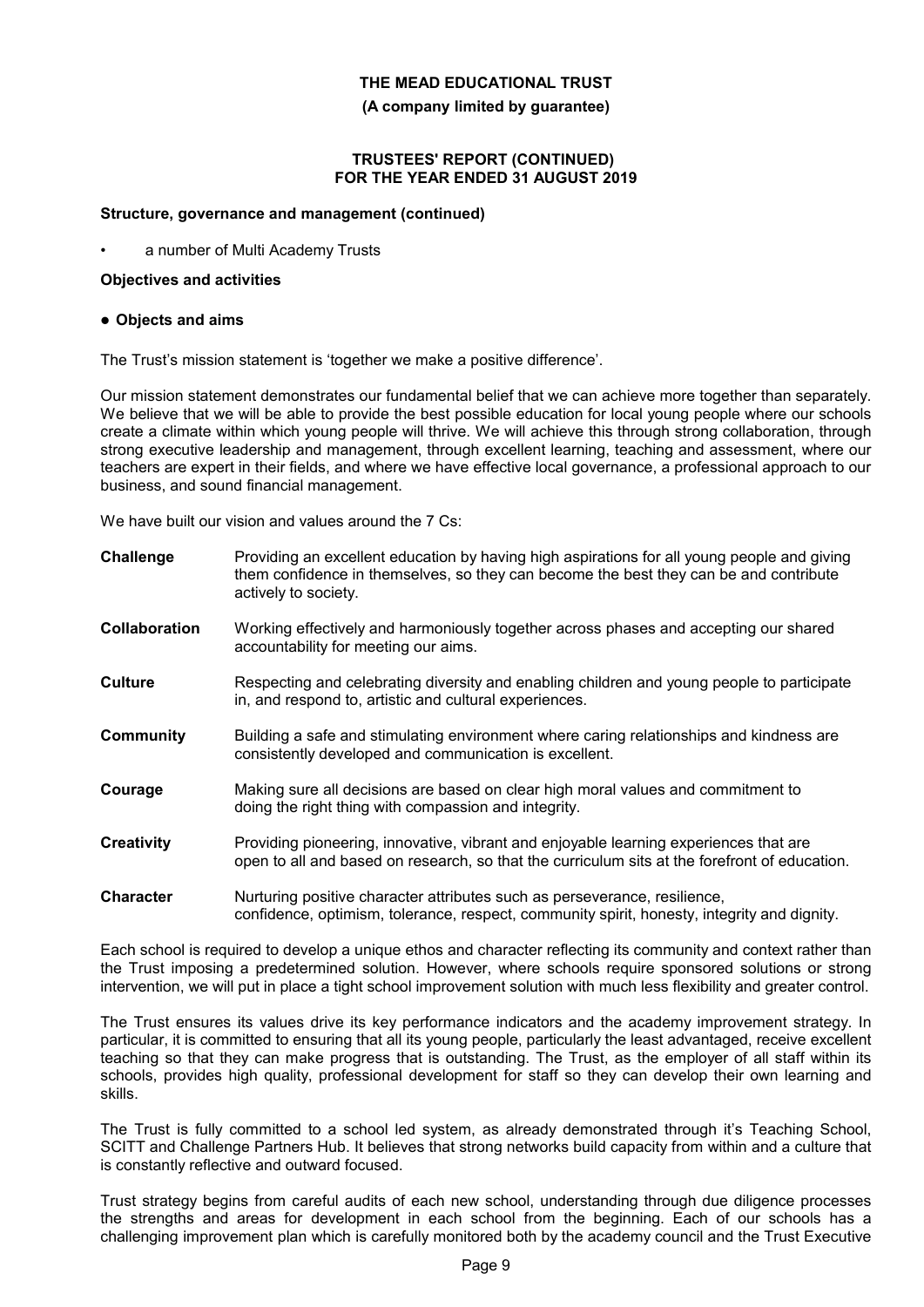**(A company limited by guarantee)**

#### **TRUSTEES' REPORT (CONTINUED) FOR THE YEAR ENDED 31 AUGUST 2019**

#### **Objectives and activities (continued)**

Team, overseen by the Trust's Board of Trustees. The Trust also captures areas of expertise that can share capacity to support other schools as well as school specific requirements. Bespoke high quality packages of support are facilitated, using the Trust's network of system leadership and core services. The school improvement model ensures that schools needing full recovery have strong support and monitoring. The Trust builds leadership and management capacity internally and trains and deploys their own NLEs, LLEs and SLEs via the Teaching School.

A major benefit of the model is formalised school to school support, impacting directly on all young people. Leadership development and career opportunities within the Trust also directly impact on outcomes by providing secondment opportunities and breadth of experience to colleagues within the Trust. This school led system ensures the Trust schools have strong networks and a strong voice in their own future. Schools which join our Trust are able to help shape and develop its work and benefit both from the support they have received and the opportunities for school improvement they are in turn able to offer.

#### **Public benefit**

The Trustees confirm that they have complied with their duty to have due regard to the guidance on public benefit published by the Charity Commission in exercising their powers or duties.

The Trust supports schools, both inside and outside the Trust, through the National Support School status of two of its academies, delivery of professional development, through the Trust's Leicester Teaching School Alliance, and the sharing of effective practice and knowledge to ultimately benefit the wider community.

The Academy's public benefit is enshrined in its charitable objectives, which state "to play a role in the regeneration of communities that the academies serve by increasing the belief of parents and carers in the purpose and value of education and valuing the partnership with families and children".

#### **Strategic report**

#### **Achievements and performance**

#### **Key performance indicators**

By the end of 2018-19 the Trust is providing education for over 4,800 pupils in Leicester in eight academies, three of which are secondary (11-16 years) and five of which are primary. Two further Leicester primary schools have since joined the Trust on 1 September 2019 bringing the number of schools to ten and the total number of pupils to over 6,000.

The Trust Board and Executive Team monitor a range of KPIs in all of the academies to ensure that issues are quickly identified and strategies are developed to address concerns. These include:

- pupil achievement
- outcomes of Ofsted inspections and Challenge Partner Reviews
- pupil attendance
- pupil behaviour (exclusions, bullying, racist incidents)
- staff training and development
- quality of teaching
- staff absence
- staff vacancies
- parents' evening attendance
- complaints

The quality of education provided by the Trust continues at a high standard. This is reflected in the 2019 results, the Challenge Partner Review of each school and the Ofsted inspections of the three TMET schools which have been inspected since joining the Trust: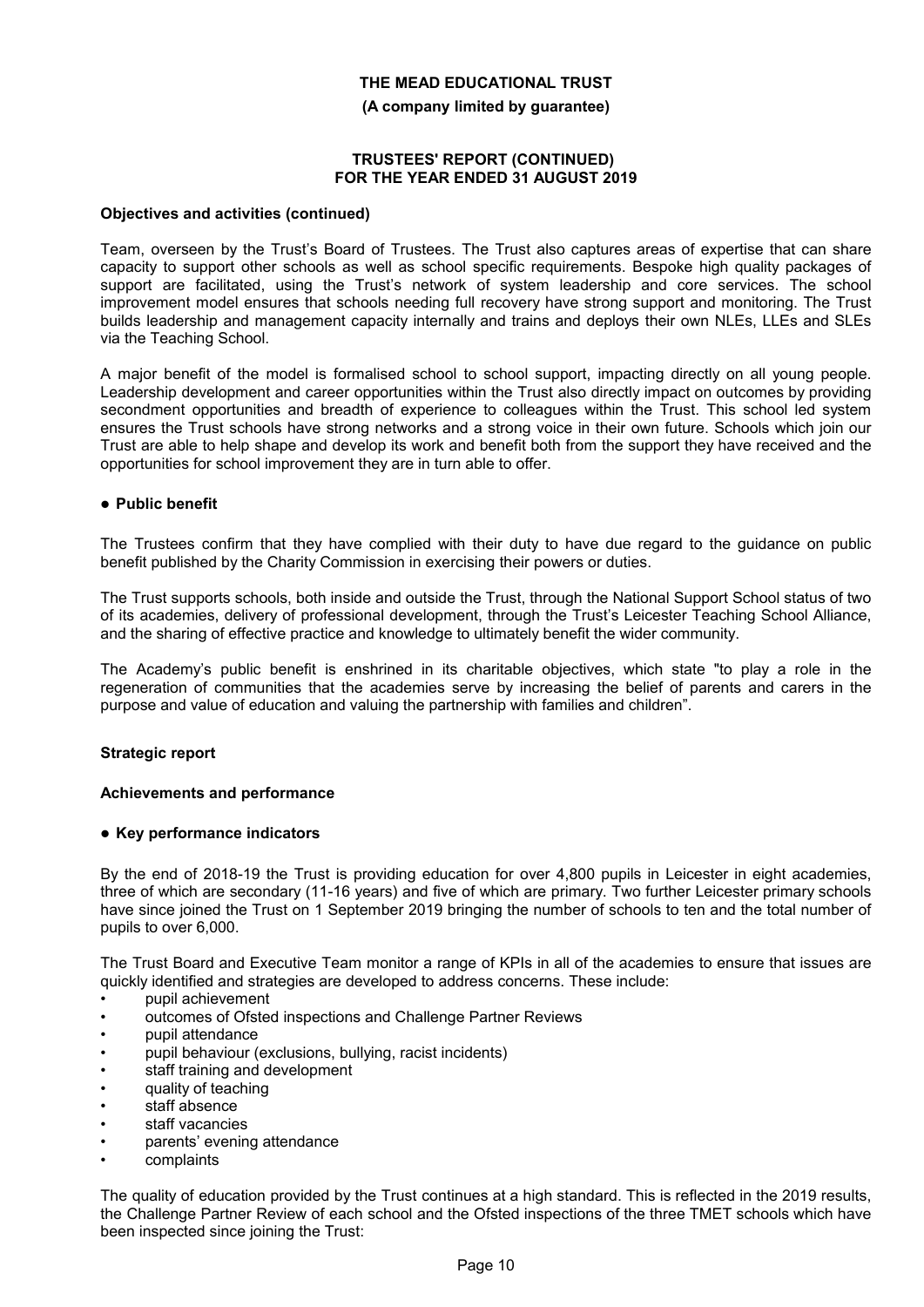**(A company limited by guarantee)**

#### **TRUSTEES' REPORT (CONTINUED) FOR THE YEAR ENDED 31 AUGUST 2019**

#### **Strategic report (continued)**

### **Achievements and performance (continued)**

| <b>School</b>                              | <b>Joined TMET</b> | Ofsted grading on<br>joining | <b>Ofsted Grading</b><br>now             |
|--------------------------------------------|--------------------|------------------------------|------------------------------------------|
| <b>Rushey Mead</b><br>Academy              | 01/11/2015         | Outstanding                  | Outstanding                              |
| North Mead Primary<br>Academy              | 01/11/2015         | Inadequate                   | Good (03/07/2018)                        |
| <b>Willowbrook Mead</b><br>Primary Academy | 01/06/2016         | Outstanding                  | Outstanding                              |
| Knighton Mead<br>Primary Academy           | 01/06/2016         | Good                         | Good (02/05/2019)                        |
| <b>Thurnby Mead Primary</b><br>Academy     | 01/07/2016         | Good                         | Good (14/05/2019)                        |
| <b>Rowlatts Mead</b><br>Primary Academy    | 01/04/2017         | Good                         | Good                                     |
| <b>Orchard Mead</b><br>Academy             | 01/09/2017         | Inadequate                   | N/A (Ofsted grading<br>not carried over) |
| Castle Mead Academy                        | 23/08/2019         | N/A (new school)             | N/A                                      |

#### **Primary school results**

The 2019 Key Stage 2 performance data show that performance remains strong and that the Trust aggregate results are all above national averages as shown in the table below for age related expectations (ARE) and for greater depth (GD). Performance is particularly strong compared to national in greater depth. The five primary schools work together very effectively, sharing staff and expertise, working collaboratively and moderating.

|                     | 2019<br><b>KS2 National</b><br>Average<br>% | 2019<br><b>KS2 Trust</b><br>aggregate<br>% | 2018<br><b>KS2 Trust</b><br>aggregate<br>% | 2017<br><b>KS2 Trust</b><br>aggregate<br>% |
|---------------------|---------------------------------------------|--------------------------------------------|--------------------------------------------|--------------------------------------------|
| Reading ARE         | 73                                          | 79                                         | 82                                         | 75                                         |
| <b>Writing ARE</b>  | 78                                          | 85                                         | 87                                         | 83                                         |
| Maths ARE           | 79                                          | 87                                         | 87                                         | 86                                         |
| <b>EGPS ARE</b>     | 78                                          | 85                                         | 87                                         | 77                                         |
| <b>Combined ARE</b> | 65                                          | 76                                         | 78                                         | 69                                         |
| Reading GD          | 28                                          | 31                                         | 36                                         | 21                                         |
| Writing GD          | 20                                          | 26                                         | 27                                         | 27                                         |
| Maths GD            | 24                                          | 43                                         | 34                                         | 25                                         |
| EGPS GD             | 34                                          | 38                                         | 42                                         | 33                                         |
| Combined GD         | 10                                          | 18                                         | 16                                         | 8                                          |

Note: all 2019 figures are provisional and unvalidated at the time of submission

#### **Secondary school results**

The Key Stage 4 results are shown separately for Rushey Mead and Orchard Mead Academies because they are at such different stages in their school improvement journey. There are no results for Castle Mead Academy because it is a new school and its first intake of pupils was in August 2019.

In the 2018-19 results Rushey Mead Academy continued to significantly exceed national averages.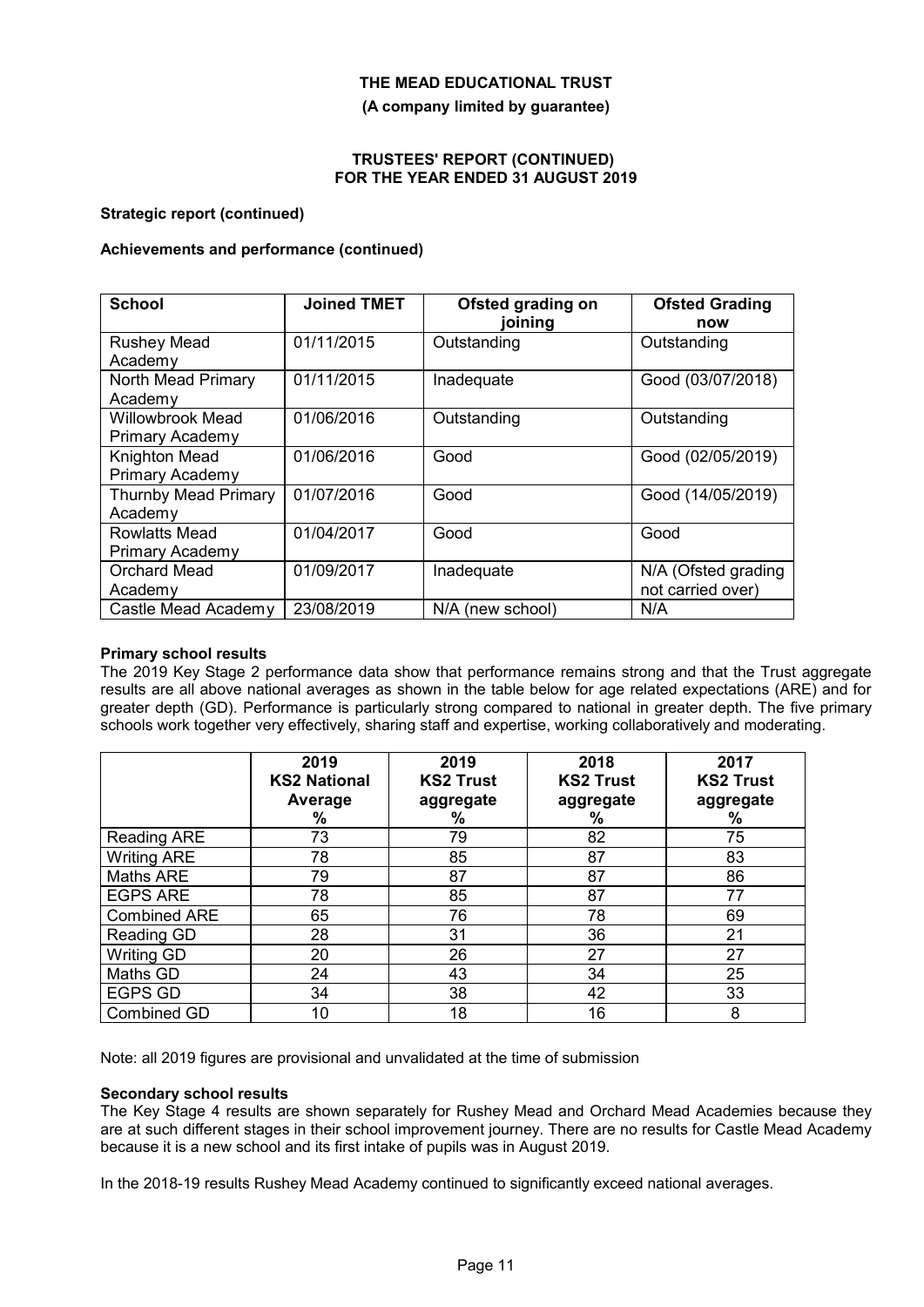**(A company limited by guarantee)**

#### **TRUSTEES' REPORT (CONTINUED) FOR THE YEAR ENDED 31 AUGUST 2019**

#### **Strategic report (continued)**

### **Achievements and performance (continued)**

| <b>Rushey Mead Academy</b>                     | 2018            | 2019          | 2018    | 2017    |
|------------------------------------------------|-----------------|---------------|---------|---------|
|                                                | <b>National</b> | Academy       | Academy | Academy |
|                                                | Average         | (provisional) |         |         |
| Progress 8                                     | $-0.02$         | 0.82          | 0.75    | 0.75    |
| Attainment 8                                   | 46.5            | 53.9          | 53.2    | 53      |
| Grade 5 or above in English and                | 43.3%           | 60.2%         | 55%     | 59%     |
| maths                                          |                 |               |         |         |
| EBacc APS (new from 2018)                      | 4.04            | 5.18          | 5       |         |
| <b>EBacc Entry</b>                             | 38.4%           | 71.2%         | 63%     | 66%     |
| Staying in education or entering<br>employment | 94%             |               | 97%     | 96%     |

Hamilton Academy joined the Trust in September 2017 as a sponsored academy after being placed in special measures by Ofsted in October 2016. Since then, a great deal of support has been provided by the Trust central team, Rushey Mead Academy and the Teaching School and significant developments have been made at the school.

The results show continued improvement:

| <b>Hamilton Academy</b>          | 2018            | 2019          | 2018           | 2017           |
|----------------------------------|-----------------|---------------|----------------|----------------|
| (renamed Orchard Mead Academy    | <b>National</b> | Academy       | <b>Academy</b> | <b>Academy</b> |
| summer 2019)                     | Average         | (provisional) |                |                |
| Progress 8                       | $-0.02$         | $-0.49$       | $-0.65$        | $-0.78$        |
| Attainment 8                     | 46.5            | 32.8          | 31.6           | 31.3           |
| Grade 5 or above in English and  | 43.3%           | 21.1%         | 15%            | 17%            |
| maths                            |                 |               |                |                |
| EBacc APS (new from 2018)        | 4.04            | 2.89          | 2.74           |                |
| <b>EBacc Entry</b>               | 38.4%           | 25.9%         | 31%            | 20%            |
| Staying in education or entering | 94%             |               | 95%            | 91.3%          |
| employment                       |                 |               |                |                |

### **SCITT**

The Leicestershire Secondary SCITT (School Centred Initial Teacher Training) works with a range of partnership schools in Leicester and Leicestershire and continues to achieve a high level of success. In 2018-19, it was successful in increasing the number of trainees to 57 trainees across 12 subjects, its biggest cohort yet. This is included 12 Salaried School Trainees and two Researchers in School. Five trainees withdrew from the course and 52 achieved QTS (Qualified Teacher Status). Those who withdrew had various reasons but, overwhelmingly, teaching was not a career they wanted to pursue.

Key Achievements

- 96% (50/52) trainees graduating with QTS were rated as Good or Outstanding in their final assessments. An increase from previous years.
- 94% (49/52) NQTs are now working in Leicester/Leicestershire schools.
- Since 2013, the SCITT has trained 222 teachers.
- The number of partnership schools has grown to 56 (this includes primary, special, secondary, independent and sixth forms).
- During 2018-2019, 164 current teachers attended the following training: mentor training, the Power of Coaching, Outstanding Teacher Programme, Tom Sherrington conference. These were opportunities for colleagues in our partner schools to develop their mentoring skills.
- Two articles have been published in the OLEVI newsletter highlighting how OLEVI models and approaches have become an integral part of the Leicestershire Secondary SCITT.
- Additional income has been achieved through the contract with Eureka to take over some of the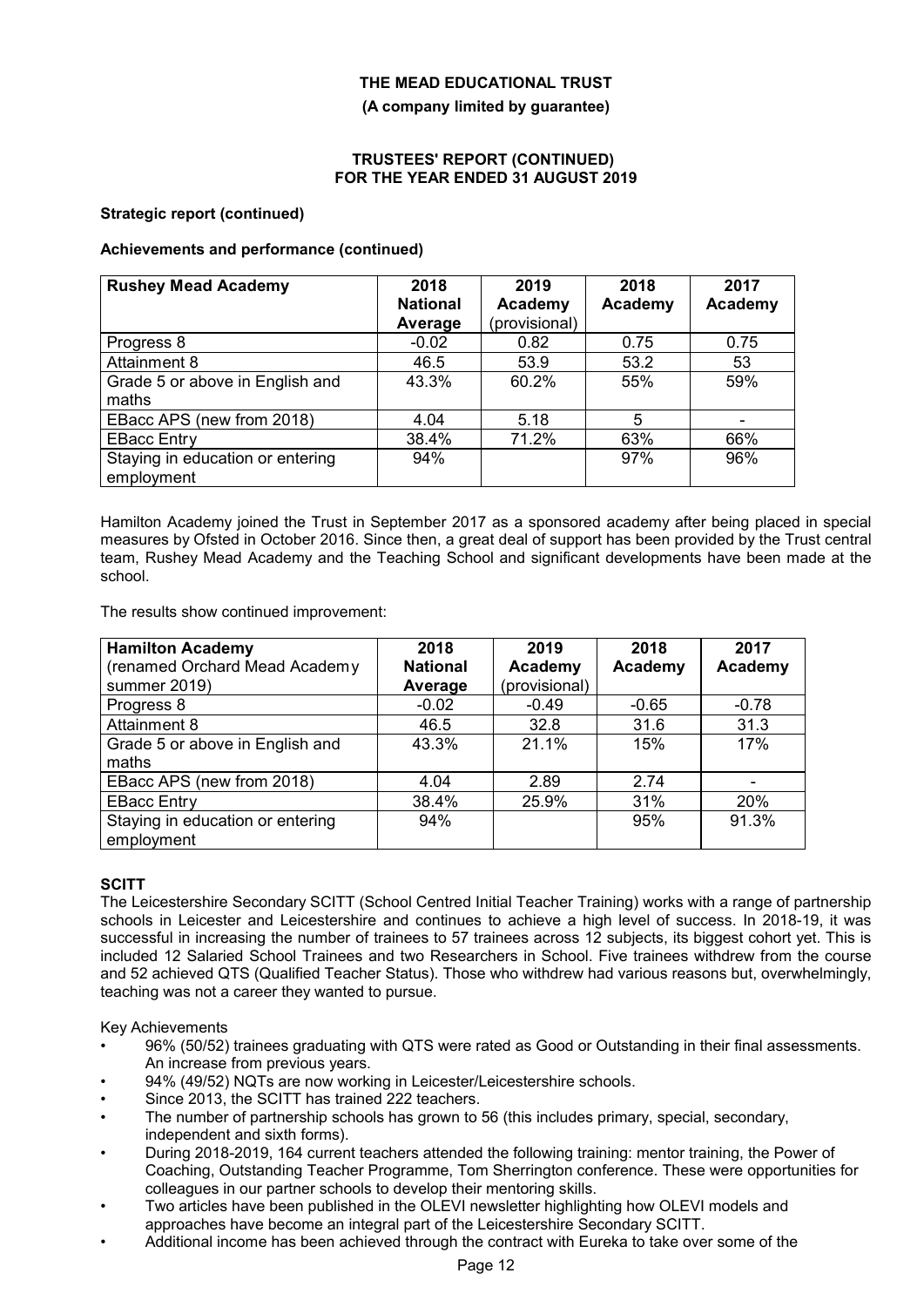#### **(A company limited by guarantee)**

#### **TRUSTEES' REPORT (CONTINUED) FOR THE YEAR ENDED 31 AUGUST 2019**

#### **Strategic report (continued)**

#### **Achievements and performance (continued)**

- administration tasks for Subject Knowledge Enhancement courses.
- A well-being and workload strategy has been developed and two members of staff have attended the 'Mental Health First Aider' course. Trainees are well supported with access to a number of support services.

#### **STEM Internship Programme June/July 2019**

The SCITT was successful in its application to run the 'Teaching Internship' project. This involved running a fourweek summer programme for Year 2 undergraduates, who are undertaking physics and mathematics related degrees, to discover teaching. The SCITT was successful in recruiting 10 interns who were placed in five partner schools.

#### **Challenges**

- Securing placements where trainees live further away.
- New Ofsted framework for ITT inspection in development.

#### **Teaching School**

The Teaching School continues to provide high quality development programmes for teaching and learning, leadership and governance. This includes the New Head Teachers' Programme which the Teaching School delivers on behalf of the Local Authority. The Teaching School also brokers school to school support by LLEs (Local Leaders of Education), SLEs (Specialist Leaders of Education) and NLEs (National Leaders of Education) who, in particular, are providing much needed support for a Derbyshire secondary school through the National Support offer.

Within TMET, the Teaching School has provided and brokered significant support to Orchard Mead Academy (previously Hamilton Academy) over the year, including co-ordinating a series of faculty reviews and a wide range of training and support for middle and senior leaders. This support was recognised in the school's February 2019 Challenge Partners Review as having significant impact.

In 2018-19 the Teaching School continued to oversee two DfE Strategic School Improvement Funding (SSIF) projects for Leicester schools. One was to support pupils with SEND at primary and secondary levels and the other was to raise Key Stage 4 Progress 8 outcomes in maths for disadvantaged students. Both projects progressed well over the year with the SEND project reporting significantly positive results for student outcomes in participating schools.

During the year the Teaching School secured a grant to work with approximately 20 secondary schools across Leicester and Leicestershire over 14 months to enhance the delivery of PE by providing training to existing PE teachers within these schools. This project will report on its outcomes in February 2020.

In 2018-19 Leicester Teaching School was awarded Appropriate Body Status which allows it to provide a service to support and quality assure newly qualified teachers (NQTs) from all phases in the teaching profession.

#### **Going concern**

After making appropriate enquiries, the Board of Trustees has a reasonable expectation that the Academy has adequate resources to continue in operational existence for the foreseeable future. For this reason they continue to adopt the going concern basis in preparing the financial statements. Further details regarding the adoption of the going concern basis can be found in the accounting policies.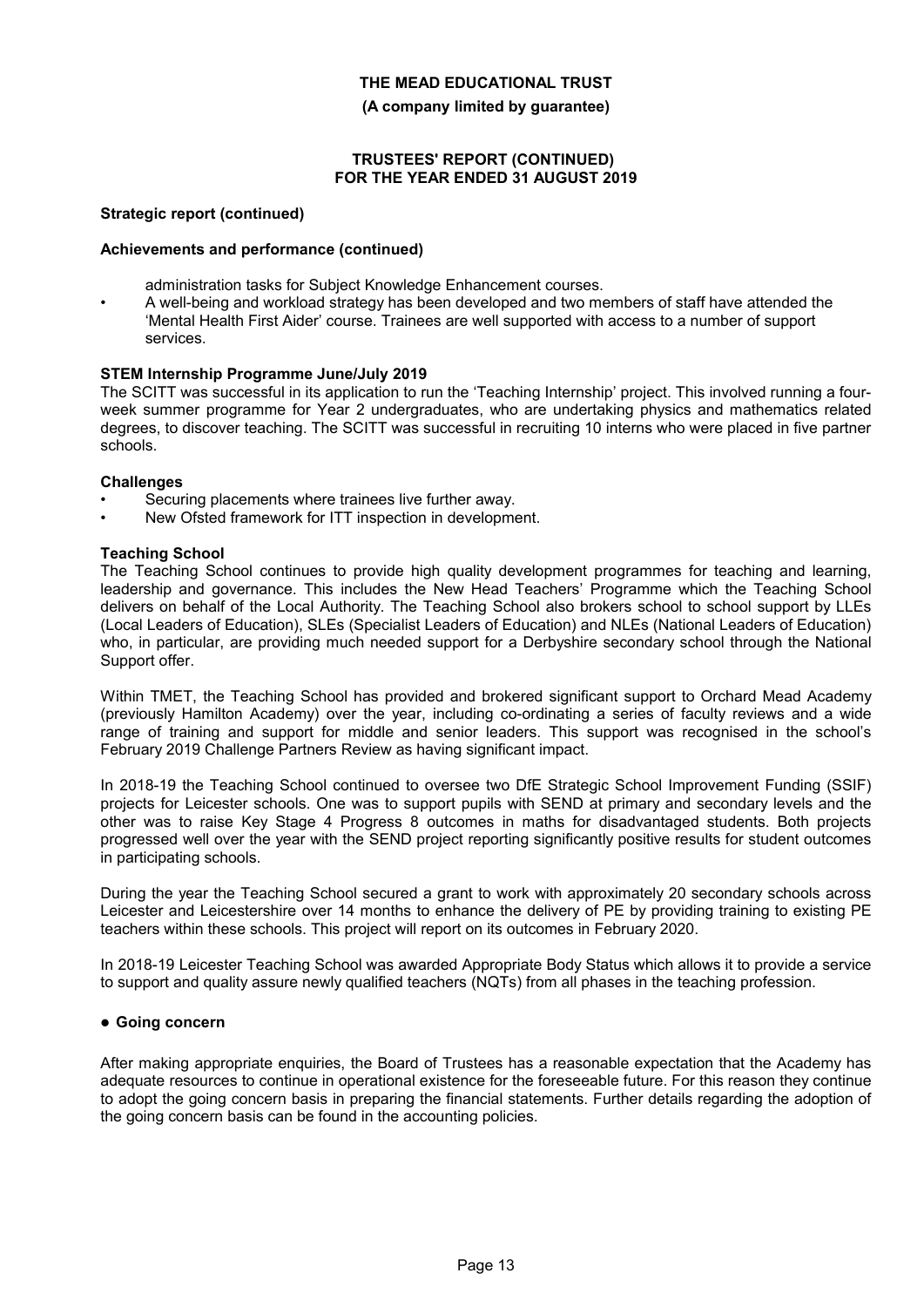**(A company limited by guarantee)**

#### **TRUSTEES' REPORT (CONTINUED) FOR THE YEAR ENDED 31 AUGUST 2019**

#### **Strategic report (continued)**

#### **Achievements and performance (continued)**

#### **Financial review**

The Academy Trust had a net increase in funds for the year ended 31 August 2019 of £901,756 including fixed assets movements but excluding pension reserve movements. As at 31 August 2019 the Trust held £1,719,980 of unrestricted reserves plus £2,700,270 of unspent (non fixed asset) restricted funds. The Trust therefore held combined unrestricted and non fixed asset restricted funds, being its available reserves of £4,420,250.

The Trust had a pension deficit on their Local Government Pension Scheme of £11,026,000 at 31 August 2019 and a fixed asset reserve of £53,230,210 (being the book value of past purchases £52,344,998 plus £885,212 of unspent capital grants.)

There are no significant factors going forward that are expected to impact on the normal continuing operation of the Trust. The principle financial management policies adopted in the year are included in the Trust's internal financial policies and are typical for a Trust of this size and type. There were no unusual significant events worthy of comment during the year.

The principal sources of funding for the Trust are the General Annual Grant (GAG) and other DfE Group grants, such as Pupil Premium. This funding has been used to support the key educational objectives of the Academy Trust, subject to any remaining reserves.

The Trust's investment policy is only to hold cash reserves on deposit with major holding banks so as to minimise risk.

### **Reserves policy**

The Trust Board review the actual reserve levels of the Academy Trust annually. This review encompasses the nature of income and expenditure streams, the need to match income with commitments and the nature of reserves. The target setting level of reserve`s will be considered annually by the Finance and Audit Committee and this target will be recorded in the minutes of the committee. The level of reserves held is set at the Trust level, however, it is the expectation that each individual Academy will achieve a similar position. The Academy Trust needs to hold reserves to allow for contingencies such as unfunded building repairs, unexpected staffing costs and to allow for some uncertainty in future government funding.

The Trustees have determined that the appropriate level of free reserves, which it considers to be unrestricted non designated funds, plus unspent General Annual Grant (GAG), should be a minimum of one month's salary costs for the Trust, being approximately £1,654,100 as a minimum.

Actual non designated unrestricted funds plus unspent GAG as at 31 August 2019 were £4,192,360, being higher than the minimum target level set by the Trustees by £2,538,260. This figure compares the actual reserves to the position the Trust has set as an absolute minimum of one month salary cost in the reserves policy. There is no maximum reserve level currently quoted in this policy. Research shows that the identification of the minimum level for reserves varies significantly across Multi Academy Trusts and that there is little uniformity in this area. The Chief Financial Officer will work with the Finance and Audit Committee during 2019/20 to review our current policy and make any suggestions for change in time for the preparation of the 2019/20 accounts. Looking at the balances currently held, there will be approved development expenditure from three primary academies in 2019/20 to a level of around £300,000. The Trust is further looking at a significant spend at one of our secondary academies to support the educational outcomes of the pupils. Our forward projections show reduced pupil numbers at the two established secondary academies and the short-term financial impact of this may require support from brought forward reserves.

The Academy Trust also held other available restricted revenue funds at the year end of £203,747 which are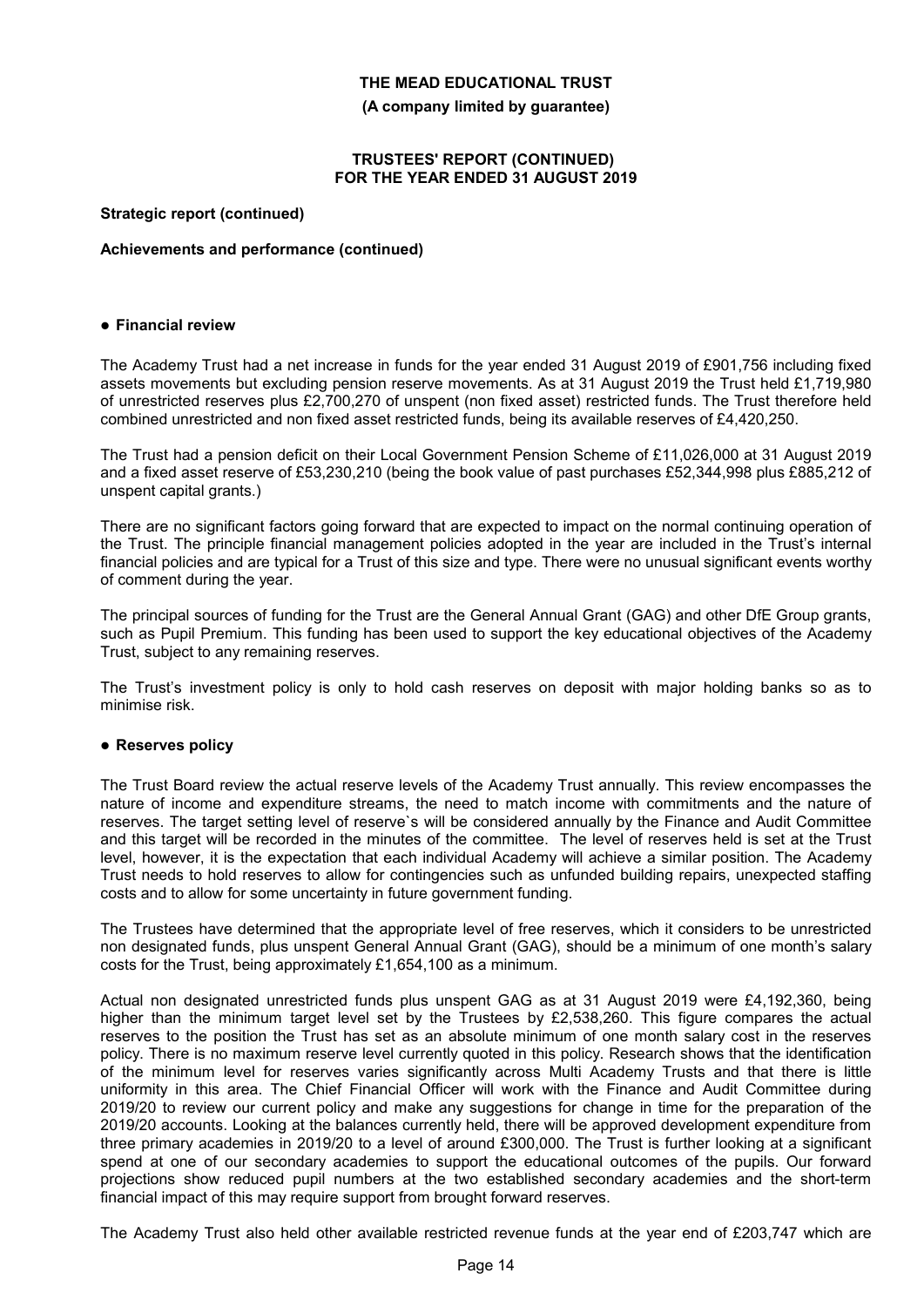**(A company limited by guarantee)**

#### **TRUSTEES' REPORT (CONTINUED) FOR THE YEAR ENDED 31 AUGUST 2019**

#### **Strategic report (continued)**

#### **(continued)**

detailed further within note 21. Therefore, total available revenue reserves at 31 August 2019, including designated funds of £24,143 set aside for Teaching School use, were £4,420,250. Cash at bank and investments bank accounts at 31 August 2019 were £1,648,540 higher than total available reserves due principally to capital income received in advance of payment plus various other accruals timing differences.

Included within unrestricted funds above were designated funds of £24,143 at 31 August 2019. The Trustees have identified £11,600 as the minimum level of reserves to be held by the Teaching School as this represents one month's salary costs.

At 31 August 2019 the Trust's fixed asset reserve of £53,230,210 represented £52,344,998 of funds which could only be realised if the assets were sold, plus £885,212 of unspent capital grants.

The only reserve in deficit at the year end was the pension reserve (deficit of £11,026,000) which will be addressed via contribution rates decided on from time to time by the pension scheme actuaries. This deficit has arisen, as with many other schemes of this type, mainly due to increased life expectancies and reduced investment returns.

#### **Investment policy**

The Trust's Investment Policy ensures that funds which the Academy Trust does not immediately need to cover anticipated expenditure are invested in such a way as to maximise income but without risk. Our aim is to spend the public monies with which we are entrusted for the direct education benefit of pupils as soon as is prudent. The Academy Trust does not consider the investment of surplus funds as a primary activity, rather it is the result of good practice as and when circumstances allow.

The purpose of the Trust Investment Policy is:

- To ensure adequate cash balances are maintained in the current account to cover day to day working capital requirements
- To ensure there is no risk of loss in capital value of any cash funds invested
- To protect the capital value of any invested funds against inflation
- To optimise returns on invested funds

Guidelines are strict and include:

- Regular cash balance reports are to be prepared and monitored to ensure there are adequate liquid funds to meet all payroll related commitments and outstanding creditors that are due for payment.
- Where the cash flow identifies a base level of cash funds that will be surplus to requirements these may be invested following approval from the Finance and Audit Committee. Approval must be signed off and recorded in the committee minutes.
- In making decisions regarding where and how any surplus funds should be invested, due regard will be given to risk. The Finance and Audit Committee will set a maximum level of investment with any single provider. This decision will be recorded in the minutes of this committee.
- The main bank account for each academy attracts interest at the current rate of 0.1% regardless of any separate investment. This interest is paid directly into the bank account of the individual academies and is a true reflection of the interest earned on their own balances.
- Currently, it is expected that surplus funds will be invested with the existing banker Lloyds Bank in an instant access deposit account. There is potential for a better rate of return from investing a single value that may be a contribution from any combination of Academies. The interest accrued would then be distributed proportionally to each academy.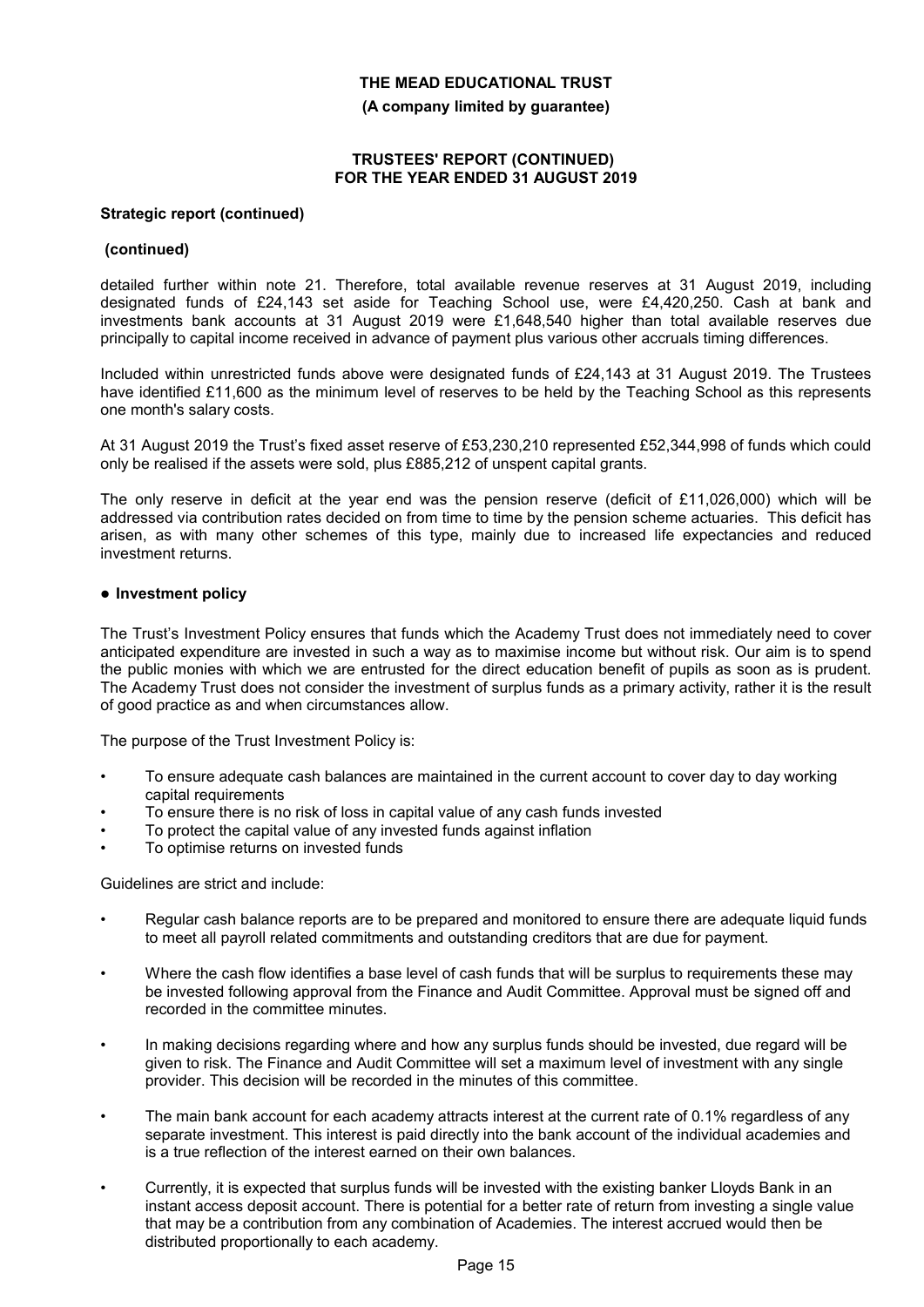**(A company limited by guarantee)**

### **TRUSTEES' REPORT (CONTINUED) FOR THE YEAR ENDED 31 AUGUST 2019**

### **Strategic report (continued)**

### **(continued)**

- The Finance and Audit Committee will receive a report at each meeting as to the performance of the investment.
- The Chief Financial Officer will research alternative sources of investment return at least twice a year and will report to the Finance and Audit Committee the options available. Any decision to diversify the investments must be recorded in the minutes of this committee.
- The Finance and Audit Committee will consider the ethical and moral standing of any alternative investment provider and they will ensure that this potential investment partner meet the standards that will be expected by the Trust Board.

The aim is to reach an appropriate level of reserve to allow the management and the Finance and Audit Committee to explore alternative investment possibilities with criteria being:

- Investment with a different counterparty (in order to reduce counterparty risk);
- Consideration of whether there should be a maximum level of investment with a single approved counterparty; and
- A longer term investment with a higher return (but not high risk investments which are not in the best interests of the Academy Trust).

### **Principal risks and uncertainties**

The Trust has a risk register which lists potential risks and actions to mitigate the risk. The risk register is reviewed by the Trust senior leaders and the Trustees. Each academy has its own risk register which is kept under review by that academy senior leadership team and local governing body.

The Trust identified key risks are:

- A failure to raise and maintain academy standards: This is mitigated by rigorous monitoring of performance, early identification of under performance followed by quick response, continued focus on high quality teaching and deployment of Trust support and development opportunities.
- A failure to recruit pupil numbers and resulting drop in funding: This is mitigated by developing strong marketing, particularly for the secondary academies. Pupil numbers (current and projected) are monitored closely.
- Failure to manage finances effectively resulting in financial insecurity and instability: This is mitigated by the appointment of a suitably qualified and experienced Chief Financial Officer (CFO) who is supported by a finance team, appropriate financial management processes and systems implemented Trust wide, frequent meetings of academy business managers with CFO, training and support for academy business managers and rigorous addressing of recommendations from internal and external financial audits.
- The future financial viability of the LGPS pension scheme and increases in employer payroll on costs.
- Failure to achieve planned growth and capacity of Trust: This is being addressed by developing relationships and partnerships with other schools, by continuing to improve performance to develop the Trust track record and by ensuring that staff and pupils in Trust academies have a good experience and become ambassadors for the Trust.
- The Trust lacks the capacity and infrastructure to support its academies: This is mitigated by the appointment of a Trust central team which is supported by staff from academies who also have a Trust role, e.g. Director of Primary Education, Director of Secondary Education, Primary Lead Practitioners. The Teaching School plays a large part in supporting academy improvement. Additional external support is commissioned as required and the workload and impact of central staff is kept under review as the Trust expands.
- Failure of the due diligence process resulting in the Trust taking in a school with significantly higher needs than expected and the resulting detrimental effect on the Trust and its existing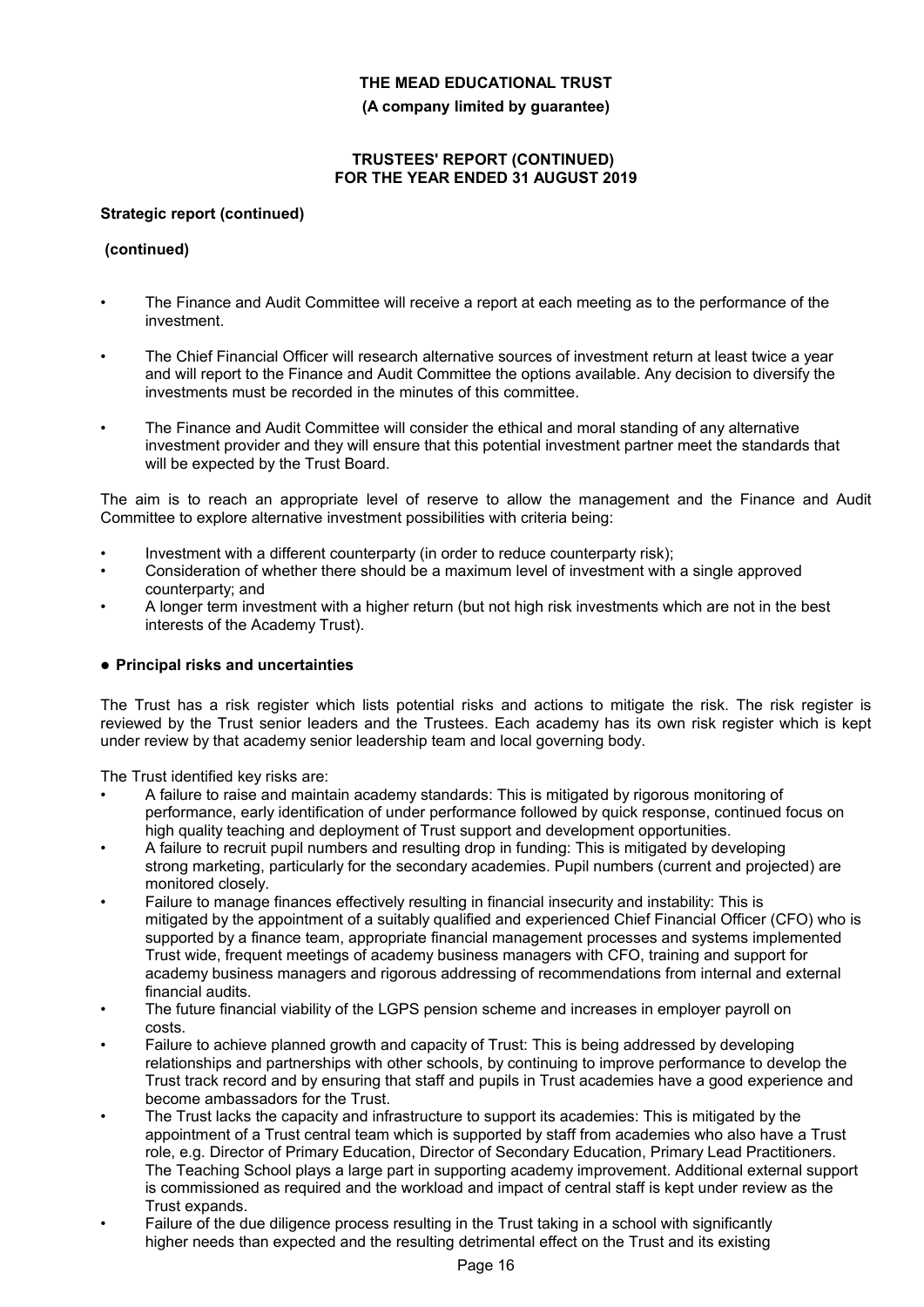**(A company limited by guarantee)**

#### **TRUSTEES' REPORT (CONTINUED) FOR THE YEAR ENDED 31 AUGUST 2019**

#### **Strategic report (continued)**

#### **(continued)**

Academies: This is being mitigated by the development of a more rigorous and in depth due diligence process.

Loss of key staff: This is mitigated by the appointment of a number of senior staff in the Trust, by the creation of the Trust Executive Team which meets frequently and by succession planning. It is also supported by a high priority on staff well being and CPD to support retention.

### **Fundraising**

Fundraising is very limited throughout the Trust. It is primarily related to pre planned non uniform days for students/pupils. These events were mostly connected to annual national charity appeals such as Children in Need and Red Nose Day

A total of £9,920 was raised across the Trust and paid across in full within the year end or post year end.

The Trust maintains separate nominal codes for charity income and expenditure and these accounts are reconciled to ensure all funds are paid out in full.

#### **Plans for future periods**

The Trust has clear strategic ambitions built on its vision and values, at the core of which is the determination that 'together we make a positive difference'. The Trust KPIs set out our high level aspirations and are grouped together under the headings of:

- Together we make a positive difference for our learners
- Together we make a positive difference through our governance
- Together we make a positive difference through our leadership
- Together we make a positive difference through our staff
- Together we make a positive difference to the educational landscape
- Together we make a positive difference through effective operations

The Trust 3 year Business Plan (2018-2021) sets out how we will plan, guide and improve our Trust, ensuring there is a clear focus on raising standards and on improving leadership, governance, teaching and learning. We will also continue to develop a cost effective, sustainable organisation and a business model that delivers efficiency, effectiveness and economies of scale in order to free up more resources for pupils and school improvement. Our first phase of development concentrated on building capacity in order to realise our ambition to assist schools with greater needs, including full recovery where required. The Business Plan is taking us through our next phase of growth.

#### **Growth**

The Trust is now a well established, respected, cross phase MAT comprising (as of 31 August 2019) eight schools, the Teaching School, SCITT, over 4,800 pupils, a combined GAG income of £21 million and a total income in excess of £28 million. This includes Castle Mead Academy, a new secondary school, which opened in late August 2019.

Two further primary schools joined the Trust on 1 September 2019 (Abbey and Kestrels' Field Primary Schools), bringing the number of schools to ten and the total number of pupils to over 6,000.

The ambition of the Trust is to grow further in membership in order to create both value for money central services and a highly responsive school improvement model. A key aim of the Trust is to have a balance of schools at different starting points in their journey of improvement, therefore creating effective capacity for sponsorship. We intend to grow our membership in a carefully controlled way to extend our reach and impact in our local communities.

The Trust has permission to open another new secondary school in Leicester, Brook Mead Academy, in 2021.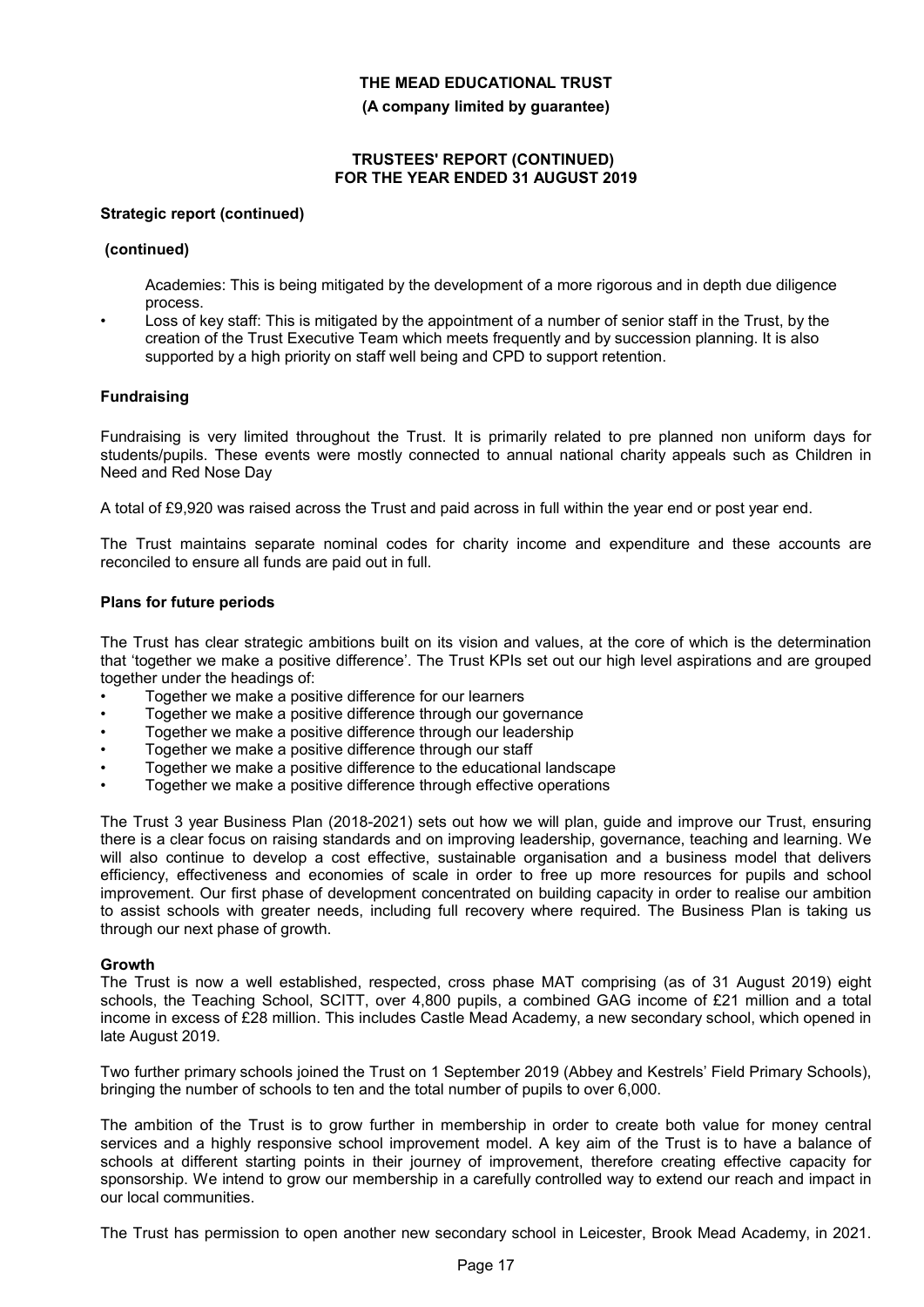**(A company limited by guarantee)**

#### **TRUSTEES' REPORT (CONTINUED) FOR THE YEAR ENDED 31 AUGUST 2019**

#### **Plans for future periods (continued)**

To develop school improvement capacity further, the Trust has developed working partnerships with a number of secondary schools in Leicestershire.

The central Trust team is developing alongside the growth in the number of schools to provide capacity to support sustainable improvement. In 2019 the Trust has developed a centralised IT team and has recruited an HR Adviser and a Marketing and Communications Officer. Further growth may include development of central services in school improvement, curriculum design, data analysis, education welfare, educational psychology, behaviour, business management and estates.

#### **Funds held as custodian on behalf of others**

The Academy Trust does not hold funds on behalf of any other organisations.

### **Disclosure of information to auditors**

Insofar as the Trustees are aware:

- there is no relevant audit information of which the charitable company's auditors are unaware, and
- that Trustees have taken all steps that they ought to have taken to make themselves aware of any relevant audit information and to establish that the auditors are aware of that information.

#### **Auditors**

The auditors, Magma Audit LLP, have indicated their willingness to continue in office. The designated Trustees will propose a motion reappointing the auditors at a meeting of the Trustees.

The Trustees' Report, incorporating a strategic report, was approved by order of the Board of Trustees, as the company directors, on 17 December 2019 and signed on its behalf by:

**Anthony Glover** Chair of Trustees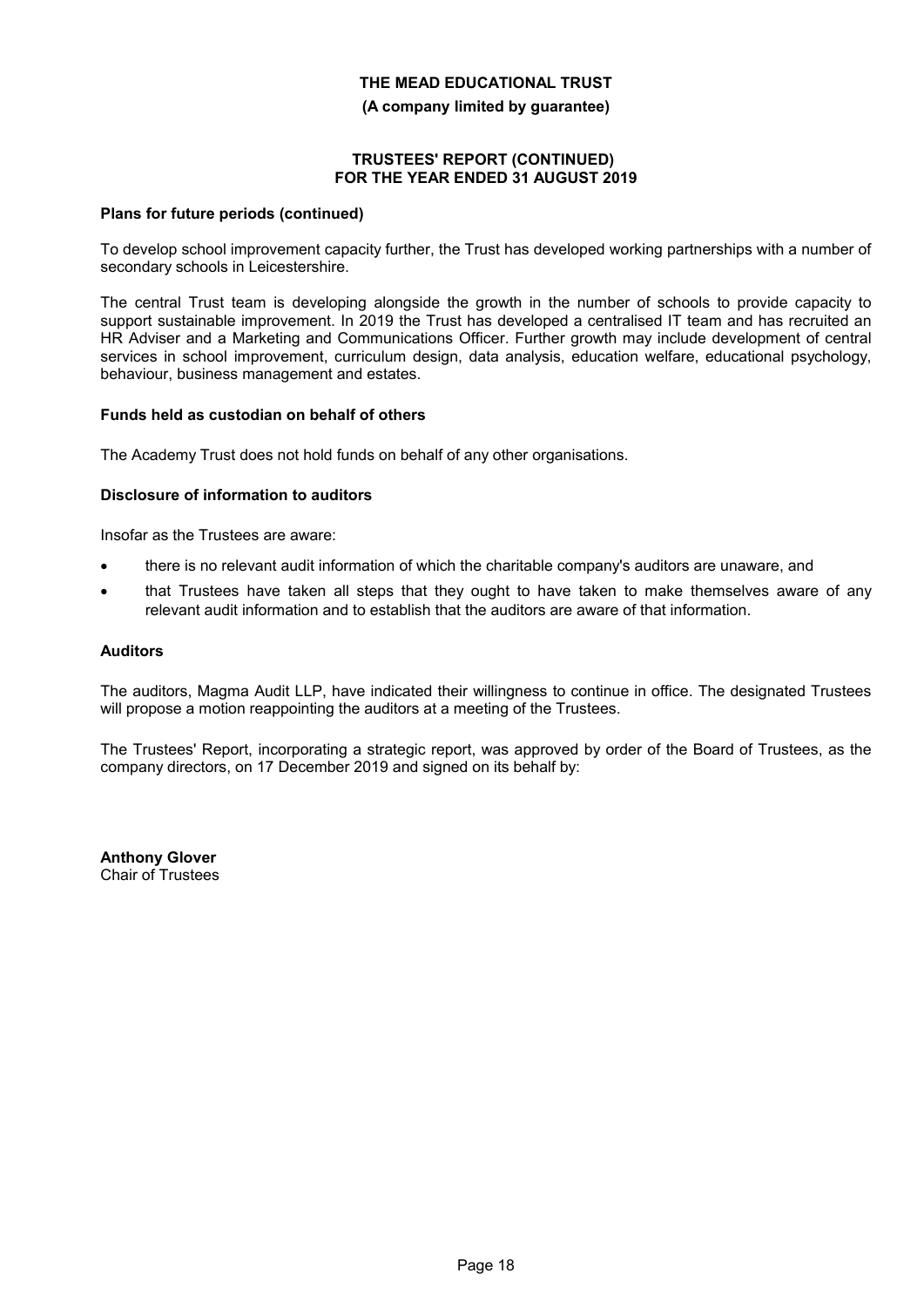#### **GOVERNANCE STATEMENT**

#### **Scope of responsibility**

As Trustees, we acknowledge we have overall responsibility for ensuring that The Mead Educational Trust has an effective and appropriate system of control, financial and otherwise. However, such a system is designed to manage rather than eliminate the risk of failure to achieve business objectives, and can provide only reasonable and not absolute assurance against material misstatement or loss.

The Board of Trustees has delegated the day-to-day responsibility to the Chief Executive Officer, as accounting officer, for ensuring financial controls conform with the requirements of both propriety and good financial management and in accordance with the requirements and responsibilities assigned to it in the funding agreement between The Mead Educational Trust and the Secretary of State for Education. They are also responsible for reporting to the Board of Trustees any material weaknesses or breakdowns in internal control.

#### **Governance**

The information on governance included here supplements that described in the Trustees' Report and in the Statement of Trustees' Responsibilities.

During the year there have been two Trustee resignations: Kamlesh Kotecha (24 October 2018) and Colin Forknall (13 August 2019). There have been four Trustee appointments (Vicky Bishop, Kirsty Holt, Hiten Mehta and Kasar Singh). These appointments were made at the last meeting of the year (18 June 2019).

The Board of Trustees has formally met 4 times during the year.

Effective oversight of funds is maintained through the year via:

- 4 Board meetings
- 4 Finance and Audit Committee meetings
- Monthly budget management reports which are sent to the Trust CEO, Chair of Trustees and Chair of Finance and Audit Committee and are shared with all Trustees on GovernorHub
- Twice yearly meetings of the CFO with the Chair of the Finance and Audit Committee to provide the opportunity for that Chair to interrogate financial management across the Trust.

Attendance during the year at meetings of the Board of Trustees is presented in the following table. Kamlesh Kotecha ceased to be a Trustee before the first meeting of the year. The four new Trustees were appointed at the end of the last Board meeting of the year so the first Board meeting they can attend as Trustees is in September 2019.

| Trustee                           | Meetings attended | Out of a possible |
|-----------------------------------|-------------------|-------------------|
| Anthony Glover, Chair of Trustees |                   |                   |
| Carolyn Robson                    |                   |                   |
| Gemma Bhagalia                    |                   |                   |
| <b>Rachael Clarke</b>             |                   |                   |
| Victoria Bishop                   |                   |                   |
| <b>Colin Forknall</b>             |                   |                   |
| <b>Elaine Taylor</b>              |                   |                   |
| <b>Kirsty Holt</b>                |                   |                   |
| <b>Hiten Mehta</b>                |                   |                   |
| Kasar Singh                       |                   |                   |
| Deepak Karia                      |                   |                   |
| <b>Hetal Parmar</b>               |                   |                   |
| Kamlesh Kotecha                   |                   |                   |

The Finance and Audit Committee is a committee of the Board of Trustees. Its purpose is to provide assurance over the sustainability of, and compliance with, the Trust's financial systems and operational controls. The committee's role is to maintain an oversight of the Trust's financial governance, risk management, internal control and value for money framework. This committee incorporates the role of an Audit Committee. Whilst academy councils draft their annual budget and set their own staffing levels, the Board of Trustees has overall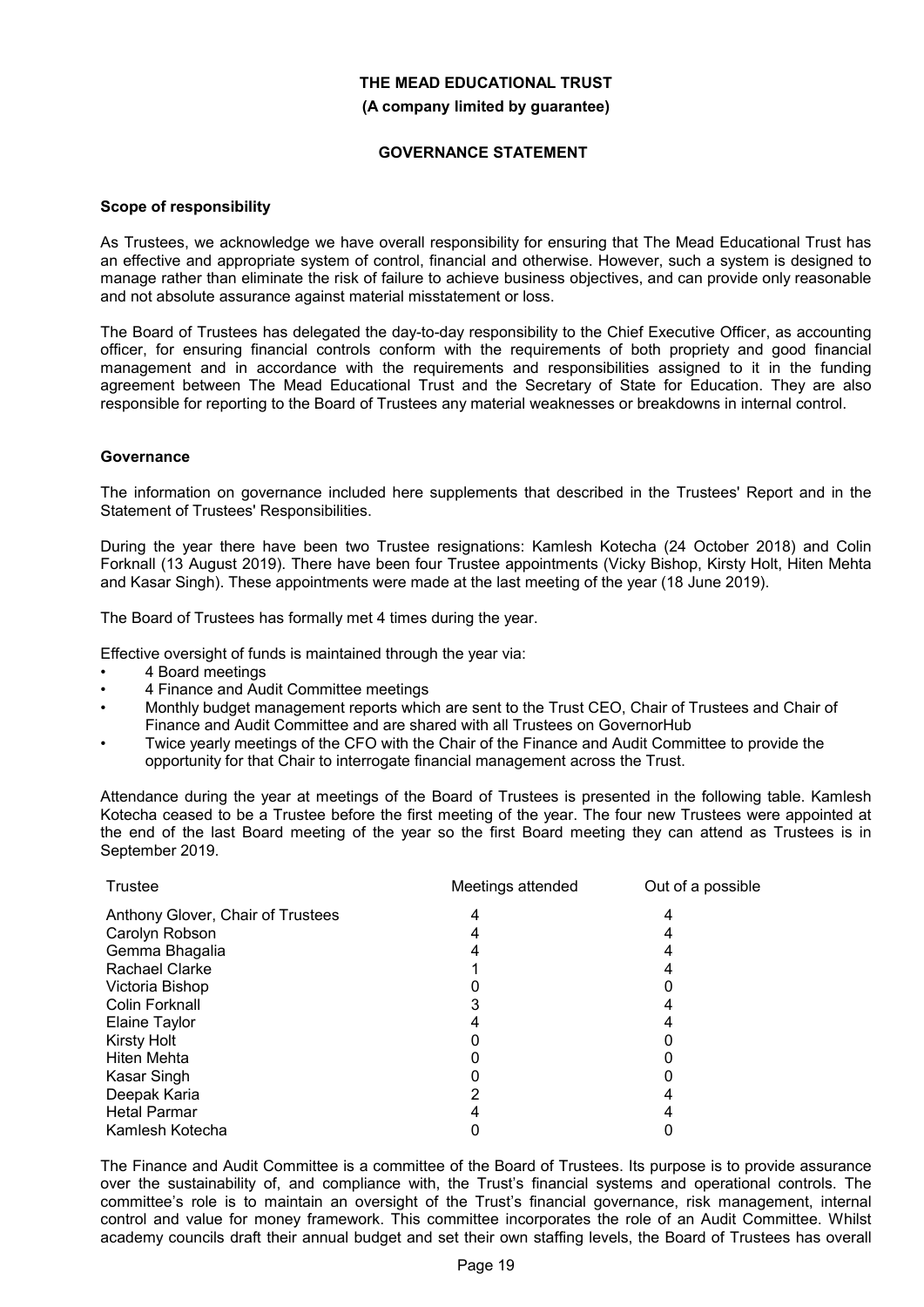### **GOVERNANCE STATEMENT (CONTINUED)**

#### **Governance (continued)**

responsibility of approving or not approving these recommendations prior to submission to the ESFA by 31 July each year.

Attendance at Finance and Audit Committee meetings in 2018-19 was as follows:

| Trustee        | Meetings attended | Out of a possible |
|----------------|-------------------|-------------------|
| Deepak Karia   |                   |                   |
| Rachael Clarke |                   |                   |
| Colin Forknall |                   |                   |

The Learning Outcomes Committee, which started in September 2018, provides assurance to the Trust Board on the standards, performance and safeguarding of all schools and education providers within TMET. The committee monitors and evaluates pupil progress and attainment and the quality of teaching, ensuring the Trust provides a consistently high quality learning experience and delivers a broad and balanced curriculum in keeping with the Trust's aims and vision, all pupil needs and legal requirements.

Attendance at Learning Outcomes Committee meetings in 2018-19 was as follows:

| Trustee               | Meetings attended | Out of a possible |
|-----------------------|-------------------|-------------------|
| Elaine Taylor         | 4                 |                   |
| Gemma Bhagalia        |                   |                   |
| <b>Anthony Glover</b> |                   |                   |

The Remuneration Committee meets in the autumn term to receive recommendations for performance-related pay increases for senior Trust staff, including in the academies.

Attendance at Remuneration Committee meetings in 2018-19 was as follows:

| Trustee               | Meetings attended | Out of a possible |  |  |
|-----------------------|-------------------|-------------------|--|--|
| <b>Anthony Glover</b> |                   |                   |  |  |
| Rachael Clarke        |                   |                   |  |  |
| Elaine Taylor         |                   |                   |  |  |

#### **Governance reviews**

The Board of Trustees has driven significant development in the Trust this year, and these are grouped under the six key features of effective governance as set out in the DfE Governance Handbook.

Strategic leadership:

- Discussions on Trust growth new schools and the development of the central team.
- Change of school names, to emphasise that all the schools are part of the same family and to support the development of the profile of Orchard Mead Academy (previously Hamilton Academy)
- Development of a new Trust business plan for 2018-2021.
- Risk management.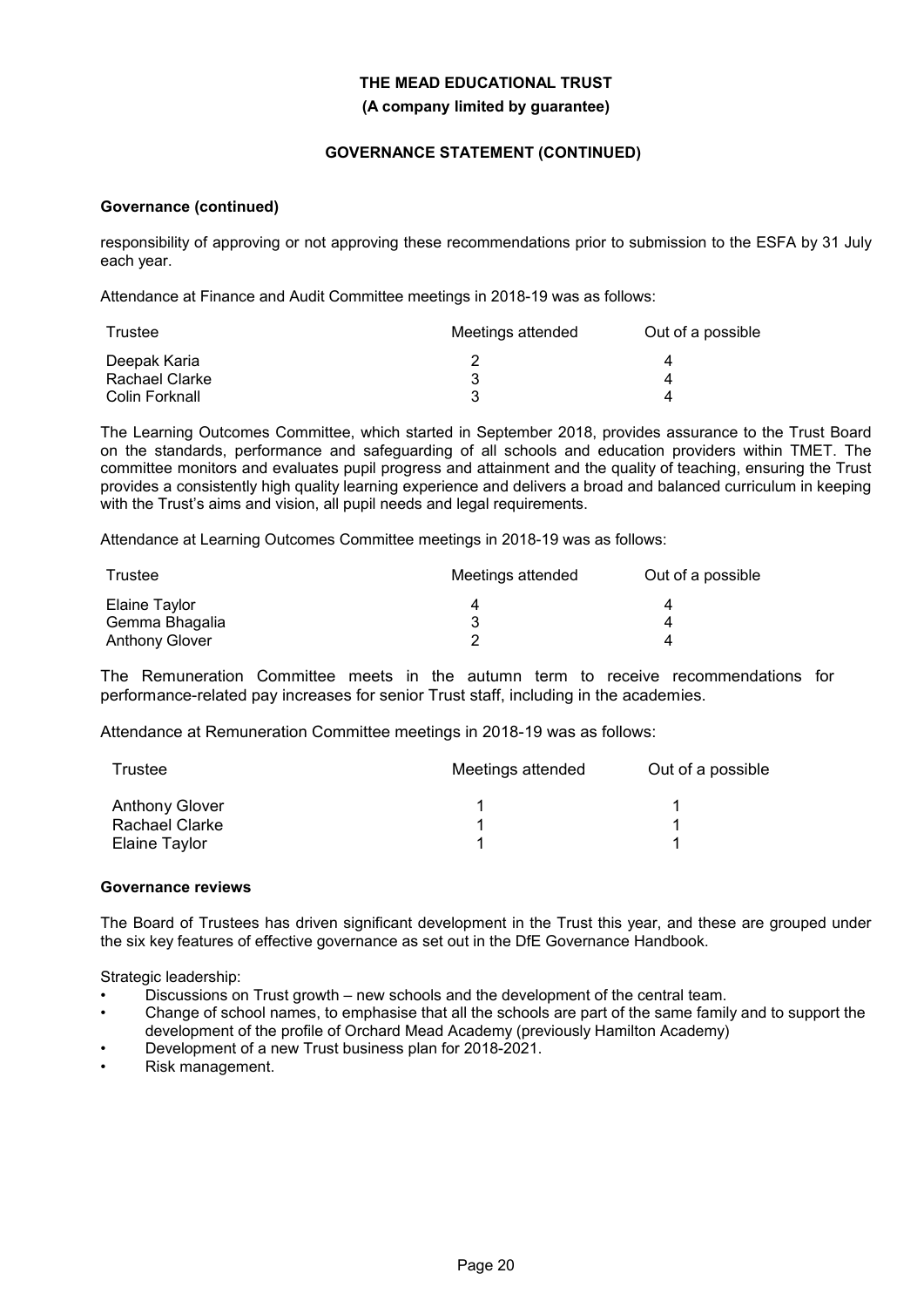#### **(A company limited by guarantee)**

### **GOVERNANCE STATEMENT (CONTINUED)**

### **Governance (continued)**

Accountability:

- Refinement of the Trust data dashboards and the move to an online data analysis platform for 2019-20.
- Review and challenge of school educational performance and improvement information, including scrutiny of data and Challenge Partner reviews and through presentations by principals.
- Review and challenge of financial performance, including approval of budget, monitoring of Trust budget and oversight of outcomes of financial audits.
- Scrutiny of pay recommendations of Trust senior leaders' salary levels and independent benchmarking report (through Board Remuneration Committee).
- Consideration of the impact the Trust has had on its schools.
- Attendance of Trustees at the Members' meeting in February 2019 where they were questioned about the effectiveness of governance in the Trust.
- The appointment of a Safeguarding Trustee and a Trust Safeguarding Lead in 2018-19 and the first Safeguarding Forum was held to bring these roles together with the Safeguarding Councillors for all the Trust schools.

#### People:

- Development of the Trust central team, including recruitment of the Trust Executive Administrator, HR Adviser and Marketing and Communications Officer.
- Restructure to a centralised IT team to provide support for all the schools and the Trust central team.
- Development of the Trust's capacity to support school improvement, for example through realignment of the roles of the Directors of Primary and Secondary Education.
- Relocation of the Trust central team from Rushey Mead Academy to offices at The Mead Centre.
- Recruitment of four new Trustees to widen and strengthen the skills coverage of the Board.
- Attendance of the Board Chair and Vice-Chair at the termly Chairs' and Vice-Chairs' Forum to meet with the Head of Governance and all the academy council chairs.
- All new Trustees and academy councillors attend Trust induction.
- Good engagement with governance training provided by TMET and Teaching School.
- Recruitment of three new clerks for seven schools.

#### Structures:

• The Board Learning Outcomes Committee started in September 2018 and met 4 times over the year.

### Compliance:

- Review of latest version of Academies Financial Handbook and updating of practices and relevant policies to bring them in line.
- A comprehensive QA system is carried out with reviews and audits of Trust and schools, including financial audits, Challenge Partner Reviews, Safeguarding Healthchecks and website reviews.

#### Evaluation:

- A review was carried out of Trust local governance in Spring 2019 and has led to improvements.
- A governance survey was carried across the Trust in January 2019 and this has led to developments in support, training and communications.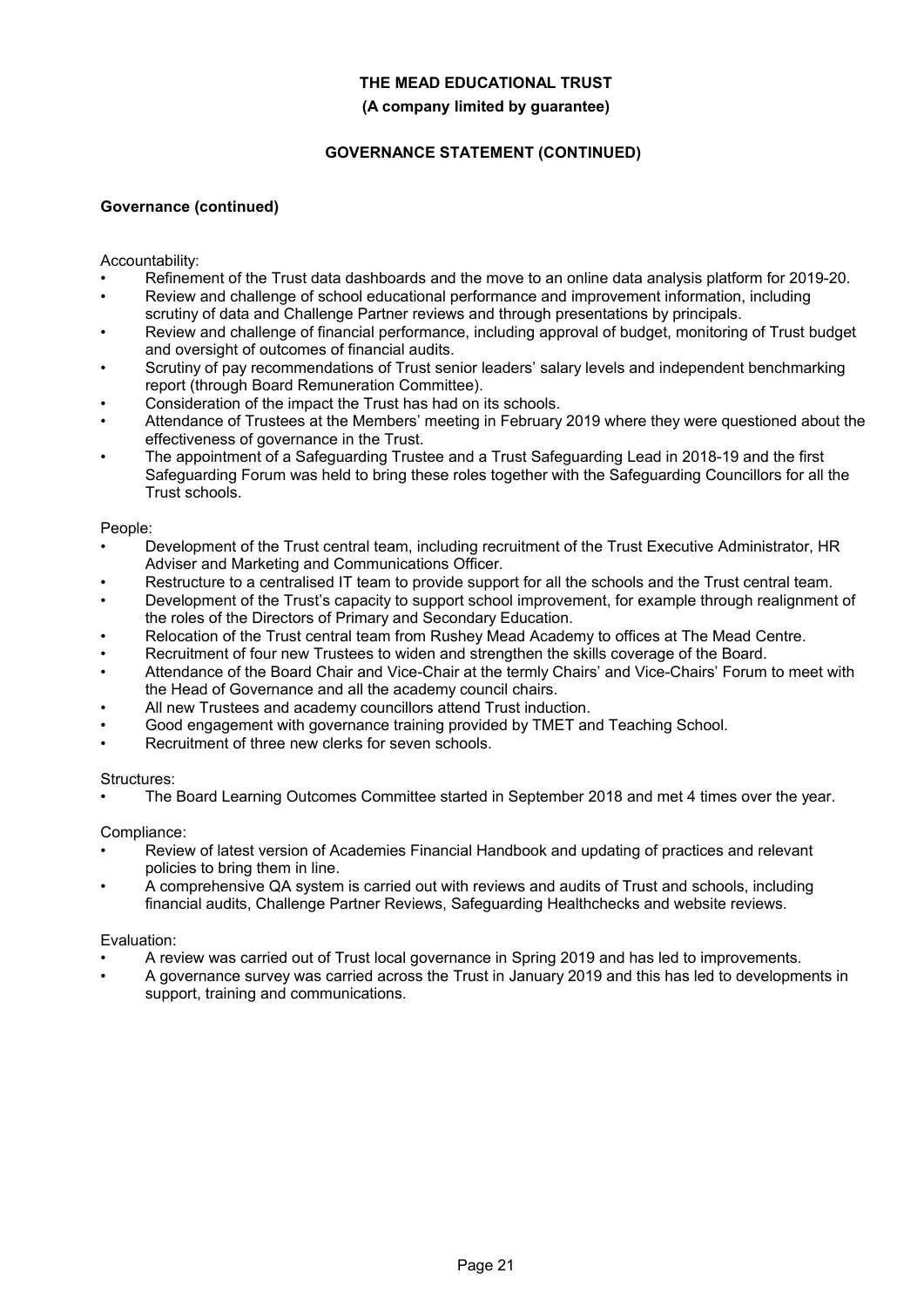### **GOVERNANCE STATEMENT (CONTINUED)**

#### **Review of value for money**

As Accounting Officer, the Chief Executive Officer has responsibility for ensuring that the Academy Trust delivers good value in the use of public resources. The Accounting Officer understands that value for money refers to the educational and wider societal outcomes achieved in return for the taxpayer resources received.

The Accounting Officer considers how the Academy Trust's use of its resources has provided good value for money during each academic year, and reports to the Board of Trustees where value for money can be improved, including the use of benchmarking data where appropriate. The Accounting Officer for the Academy Trust has delivered improved value for money during the year by:

Centralisation of 'bespoke' business and management support with individual Academies. The objective of any change has been to enable the Academy Principals to fully focus on the core business of teaching and learning, raising standards, and achieving improved outcomes for pupils.

The following are examples of actions in 2018-19 to achieve better value for money across the Trust:

- Continued centralisation of the individual academy bank accounts to improve the efficiency of operations and to enhance the controls around cash flow.
- Continued engagement of internal audit through Leicestershire County Council.
- Employment of Trust HR Manager and continued provision of external professional HR support.
- Ensuring the Trust business management arrangements are effective and efficient and enable the Trust to deliver its commitments, and to grow and prosper.
- Further development of the forums for principals, chairs and vice-chairs and business/finance staff throughout the Trust to discuss and develop best practice.
- Providing appropriate training for finance staff to ensure that all academies within the Trust can utilise the benefits of a single finance system through PS Financials.
- Providing appropriate training for finance staff to ensure that all academies within the Trust can utilise the benefits of a single budget system through Orovia.
- Enabling each Trust school participating in central contracts to openly and transparently share the financial savings that these efficiencies bring.
- Negotiating Trust wide contracts such as catering and payroll. Reviewing all contracts held across the Trust, identifying opportunities to improve value for money.
- Merger of all Trust schools within one cloud central domain to achieve greater efficiencies and more opportunities to collaborate.
- Restructure of school and Trust IT support into a Central IT Support Team to achieve better value for money and a more effective and consistent service.

### **The purpose of the system of internal control**

The system of internal control is designed to manage risk to a reasonable level rather than to eliminate all risk of failure to achieve policies, aims and objectives. It can, therefore, only provide reasonable and not absolute assurance of effectiveness. The system of internal control is based on an on-going process designed to identify and prioritise the risks to the achievement of Academy Trust policies, aims and objectives, to evaluate the likelihood of those risks being realised and the impact should they be realised, and to manage them efficiently, effectively and economically. The system of internal control has been in place in The Mead Educational Trust for the year 1 September 2018 to 31 August 2019 and up to the date of approval of the annual report and financial statements.

### **Capacity to handle risk**

The Board of Trustees has reviewed the key risks to which the Academy Trust is exposed together with the operating, financial and compliance controls that have been implemented to mitigate those risks. The Board of Trustees is of the view that there is a formal ongoing process for identifying, evaluating and managing the Academy Trust's significant risks that has been in place for the year 1 September 2018 to 31 August 2019 and up to the date of approval of the annual report and financial statements. This process is regularly reviewed by the Board of Trustees.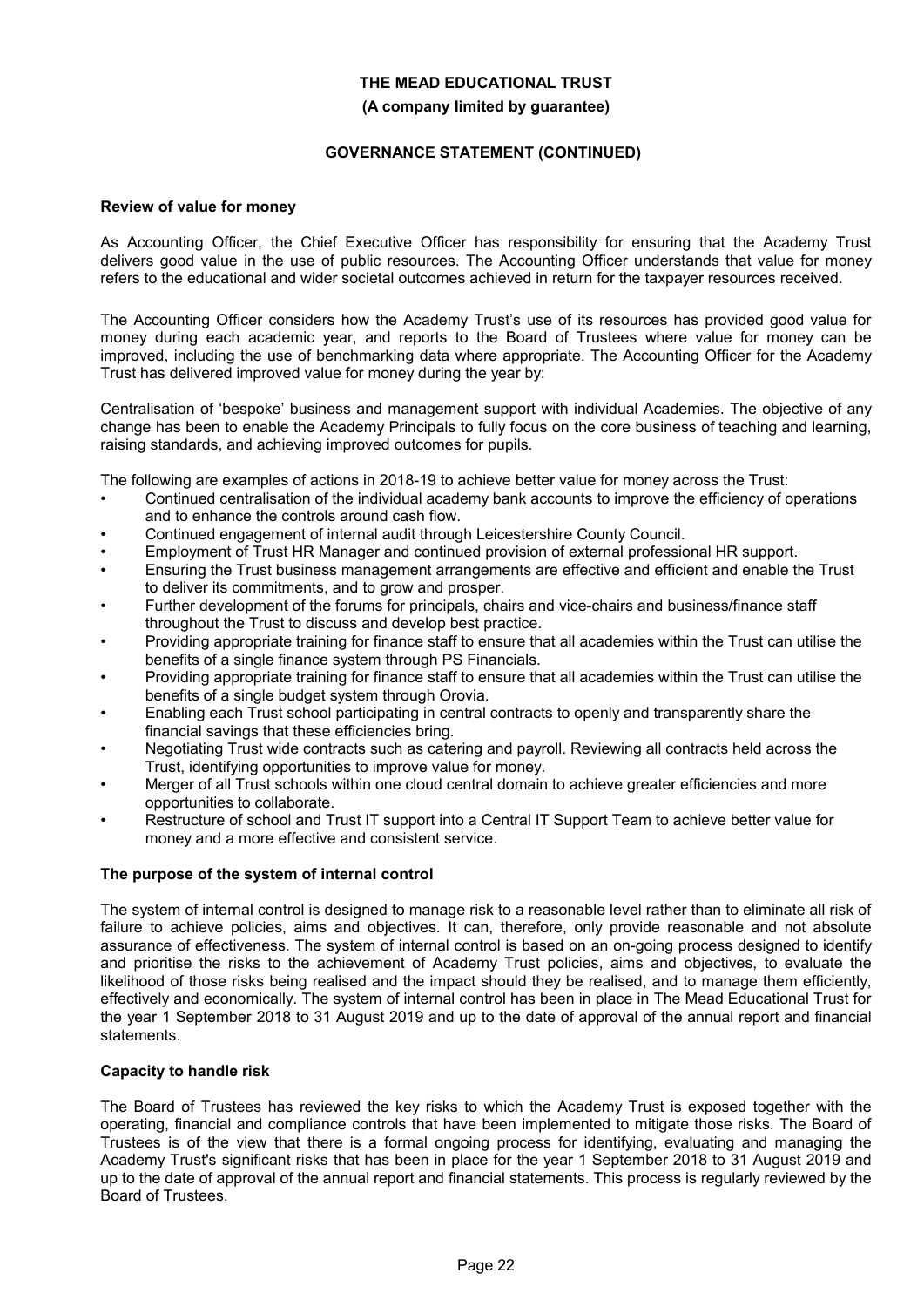### **GOVERNANCE STATEMENT (CONTINUED)**

#### **The risk and control framework**

The Academy Trust's system of internal financial control is based on a framework of regular management information and administrative procedures including the segregation of duties and a system of delegation and accountability. In particular, it includes:

- comprehensive budgeting and monitoring systems with an annual budget and periodic financial reports which are reviewed and agreed by the Board of Trustees
- regular reviews by the Finance and Audit Committee of reports which indicate financial performance against the forecasts and of major purchase plans, capital works and expenditure programmes
- setting targets to measure financial and other performance
- clearly defined purchasing (asset purchase or capital investment) guidelines
- delegation of authority and segregation of duties
- identification and management of risks

The Board of Trustees has considered the need for a specific internal audit function and has decided to appoint Leicestershire County Council as internal auditor.

The internal auditor's role includes giving advice on financial matters and performing a range of checks on the Academy Trust's financial systems. In particular the checks carried out in the current period included:

- testing on payroll systems
- testing of purchase systems
- testing of control accounts and bank reconciliations

On an annual basis, the internal auditor reports to the Board of Trustees through the Finance and Audit Committee on the operation of the systems of control and on the discharge of the Trustees' financial responsibilities.

The 2018-19 internal audits for the seven schools and the central Trust function were completed in May and June 2019 by Leicestershire County Council. Castle Mead Academy was not audited because it did not open until August 2019. In all cases, there were no significant or concerning issues.

#### **Review of effectiveness**

As Accounting Officer, the Chief Executive Officer has responsibility for reviewing the effectiveness of the system of internal control. During the year in question the review has been informed by:

- the work of the internal auditor:
- the work of the external auditors;
- the work of the executive managers within the Academy Trust who have responsibility for the development and maintenance of the internal control framework.

The Accounting Officer has been advised of the implications of the result of their review of the system of internal control by the Finance and Audit Committee and a plan to address weaknesses and ensure continuous improvement of the system is in place.

Approved by order of the members of the Board of Trustees on 17 December 2019 and signed on their behalf by:

Anthony Glover Chair of Trustees Carolyn Robson Accounting Officer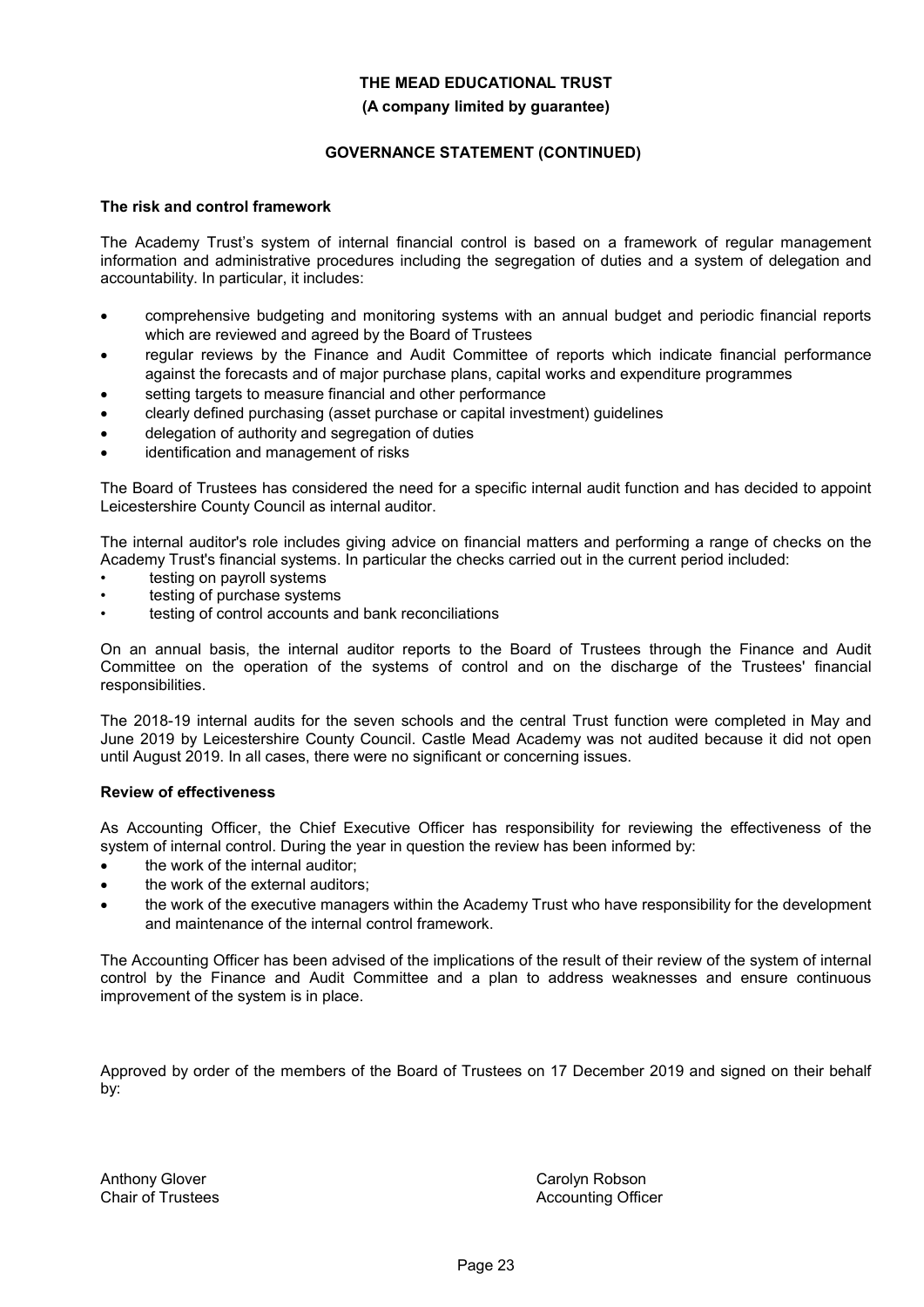### **STATEMENT ON REGULARITY, PROPRIETY AND COMPLIANCE**

As Accounting Officer of The Mead Educational Trust I have considered my responsibility to notify the Academy Trust Board of Trustees and the Education & Skills Funding Agency (ESFA) of material irregularity, impropriety and non-compliance with terms and conditions of all funding received by the Academy Trust, under the funding agreement in place between the Academy Trust and the Secretary of State for Education. As part of my consideration I have had due regard to the requirements of the Academies Financial Handbook 2018.

I confirm that I and the Academy Trust Board of Trustees are able to identify any material irregular or improper use of all funds by the Academy Trust, or material non-compliance with the terms and conditions of funding under the Academy Trust's funding agreement and the Academies Financial Handbook 2018.

I confirm that no instances of material irregularity, impropriety or funding non-compliance have been discovered to date. If any instances are identified after the date of this statement, these will be notified to the Board of Trustees and ESFA.

**Carolyn Robson** Accounting Officer Date: 17 December 2019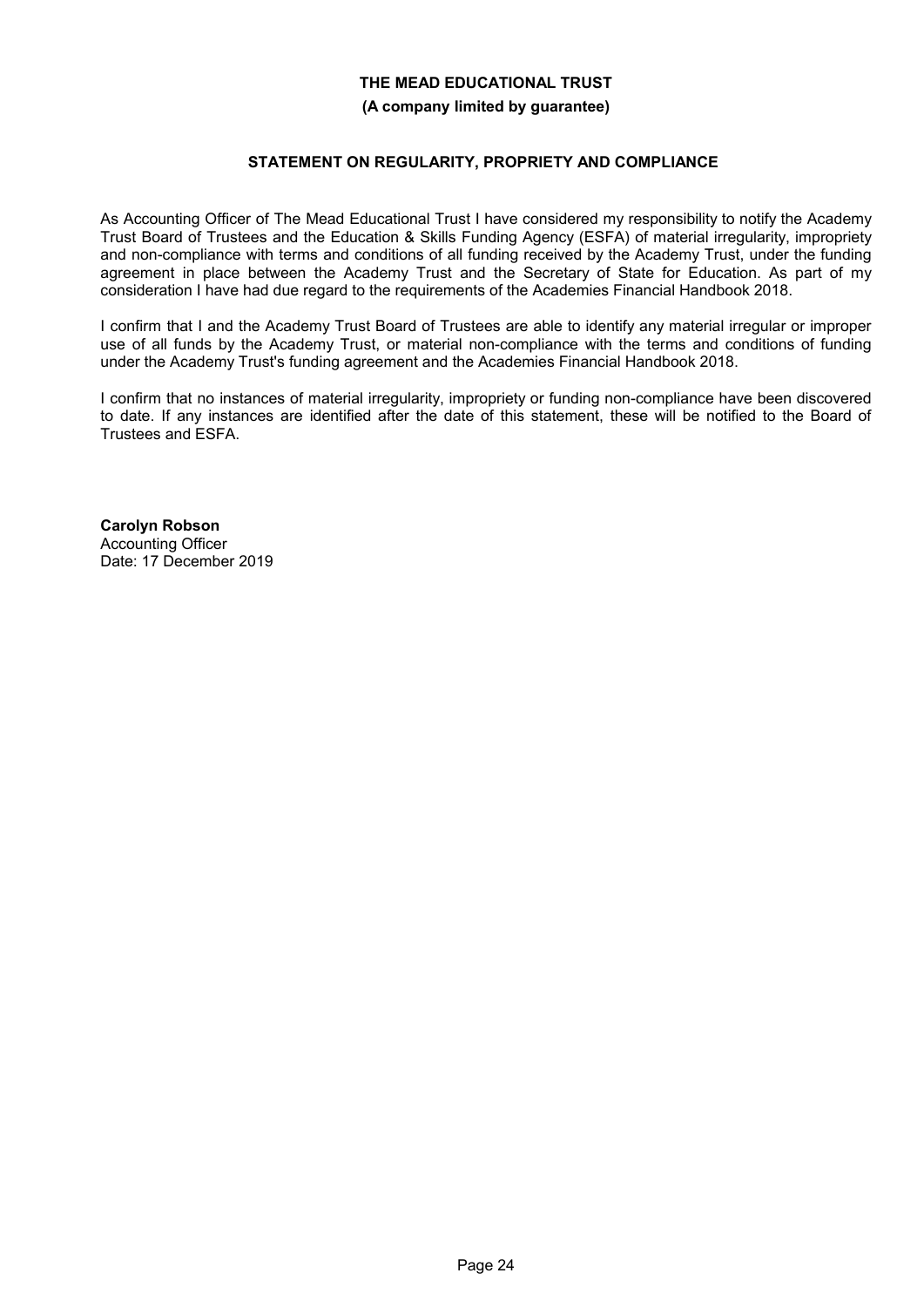#### **(A company limited by guarantee)**

### **STATEMENT OF TRUSTEES' RESPONSIBILITIES FOR THE YEAR ENDED 31 AUGUST 2019**

The Trustees (who are also the directors of the charitable company for the purposes of company law) are responsible for preparing the Trustees' Report and the financial statements in accordance with the Academies Accounts Direction published by the Education & Skills Funding Agency, United Kingdom Accounting Standards (United Kingdom Generally Accepted Accounting Practice) and applicable law and regulations.

Company law requires the Trustees to prepare financial statements for each financial year. Under company law the Trustees must not approve the financial statements unless they are satisfied that they give a true and fair view of the state of affairs of the charitable company and of its incoming resources and application of resources, including its income and expenditure, for that period. In preparing these financial statements, the Trustees are required to:

- select suitable accounting policies and then apply them consistently;
- observe the methods and principles of the Charities SORP 2015 and the Academies Accounts Direction 2018 to 2019;
- make judgments and accounting estimates that are reasonable and prudent;
- state whether applicable UK Accounting Standards have been followed, subject to any material departures disclosed and explained in the financial statements;
- prepare the financial statements on the going concern basis unless it is inappropriate to presume that the charitable company will continue in business.

The Trustees are responsible for keeping adequate accounting records that are sufficient to show and explain the charitable company's transactions and disclose with reasonable accuracy at any time the financial position of the charitable company and enable them to ensure that the financial statements comply with the Companies Act 2006. They are also responsible for safeguarding the assets of the charitable company and hence for taking reasonable steps for the prevention and detection of fraud and other irregularities.

The Trustees are responsible for ensuring that in its conduct and operation the charitable company applies financial and other controls, which conform with the requirements both of propriety and of good financial management. They are also responsible for ensuring grants received from ESFA/DfE have been applied for the purposes intended.

The Trustees are responsible for the maintenance and integrity of the corporate and financial information included on the charitable company's website. Legislation in the United Kingdom governing the preparation and dissemination of financial statements may differ from legislation in other jurisdictions.

Approved by order of the members of the board of Trustees on 17 December 2019 and signed on its behalf by:

**Anthony Glover** Chair of Trustees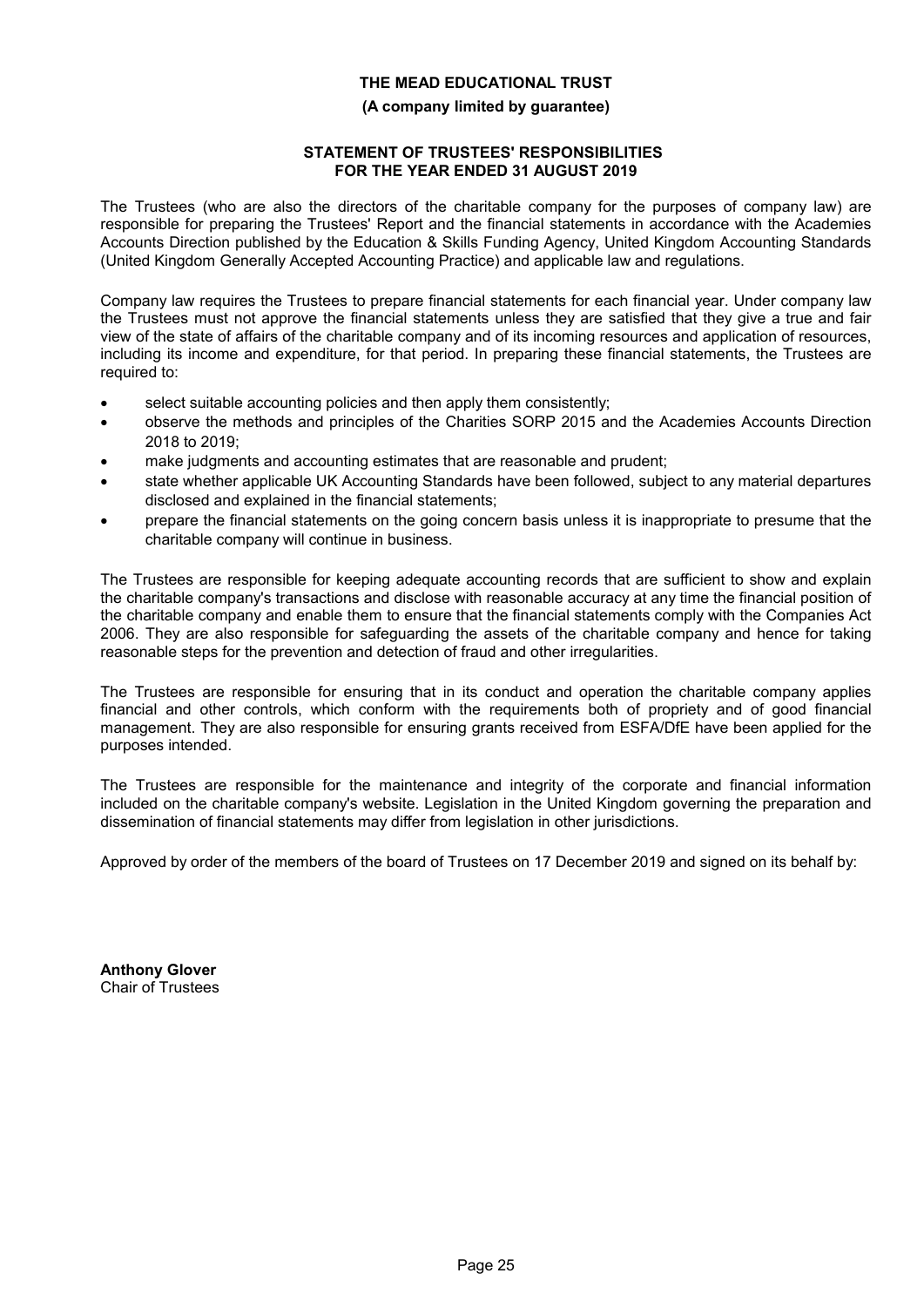#### **INDEPENDENT AUDITORS' REPORT ON THE FINANCIAL STATEMENTS TO THE MEMBERS OF THE MEAD EDUCATIONAL TRUST**

### **Opinion**

We have audited the financial statements of The Mead Educational Trust (the 'Academy Trust') for the year ended 31 August 2019 which comprise the Statement of Financial Activities, the Balance Sheet, the Statement of Cash Flows and the related notes, including a summary of significant accounting policies. The financial reporting framework that has been applied in their preparation is applicable law, United Kingdom Accounting Standards (United Kingdom Generally Accepted Accounting Practice), including Financial Reporting Standard 102 'The Financial Reporting Standard applicable in the UK and Republic of Ireland', and the Academies Accounts Direction 2018 to 2019 issued by the Education & Skills Funding Agency.

In our opinion the financial statements:

- give a true and fair view of the state of the Academy Trust's affairs as at 31 August 2019 and of its incoming resources and application of resources, including its income and expenditure for the year then ended;
- have been properly prepared in accordance with United Kingdom Generally Accepted Accounting Practice; and
- have been prepared in accordance with the requirements of the Companies Act 2006, the Charities SORP 2015 and the Academies Accounts Direction 2018 to 2019 issued by the Education & Skills Funding Agency.

#### **Basis for opinion**

We conducted our audit in accordance with International Standards on Auditing (UK) (ISAs (UK)) and applicable law. Our responsibilities under those standards are further described in the Auditors' responsibilities for the audit of the financial statements section of our report. We are independent of the Academy in accordance with the ethical requirements that are relevant to our audit of the financial statements in the United Kingdom, including the Financial Reporting Council's Ethical Standard, and we have fulfilled our other ethical responsibilities in accordance with these requirements. We believe that the audit evidence we have obtained is sufficient and appropriate to provide a basis for our opinion.

### **Conclusions relating to going concern**

We have nothing to report in respect of the following matters in relation to which the ISAs (UK) require us to report to you where:

- the Trustees' use of the going concern basis of accounting in the preparation of the financial statements is not appropriate; or
- the Trustees have not disclosed in the financial statements any identified material uncertainties that may cast significant doubt about the Academy Trust's ability to continue to adopt the going concern basis of accounting for a period of at least twelve months from the date when the financial statements are authorised for issue.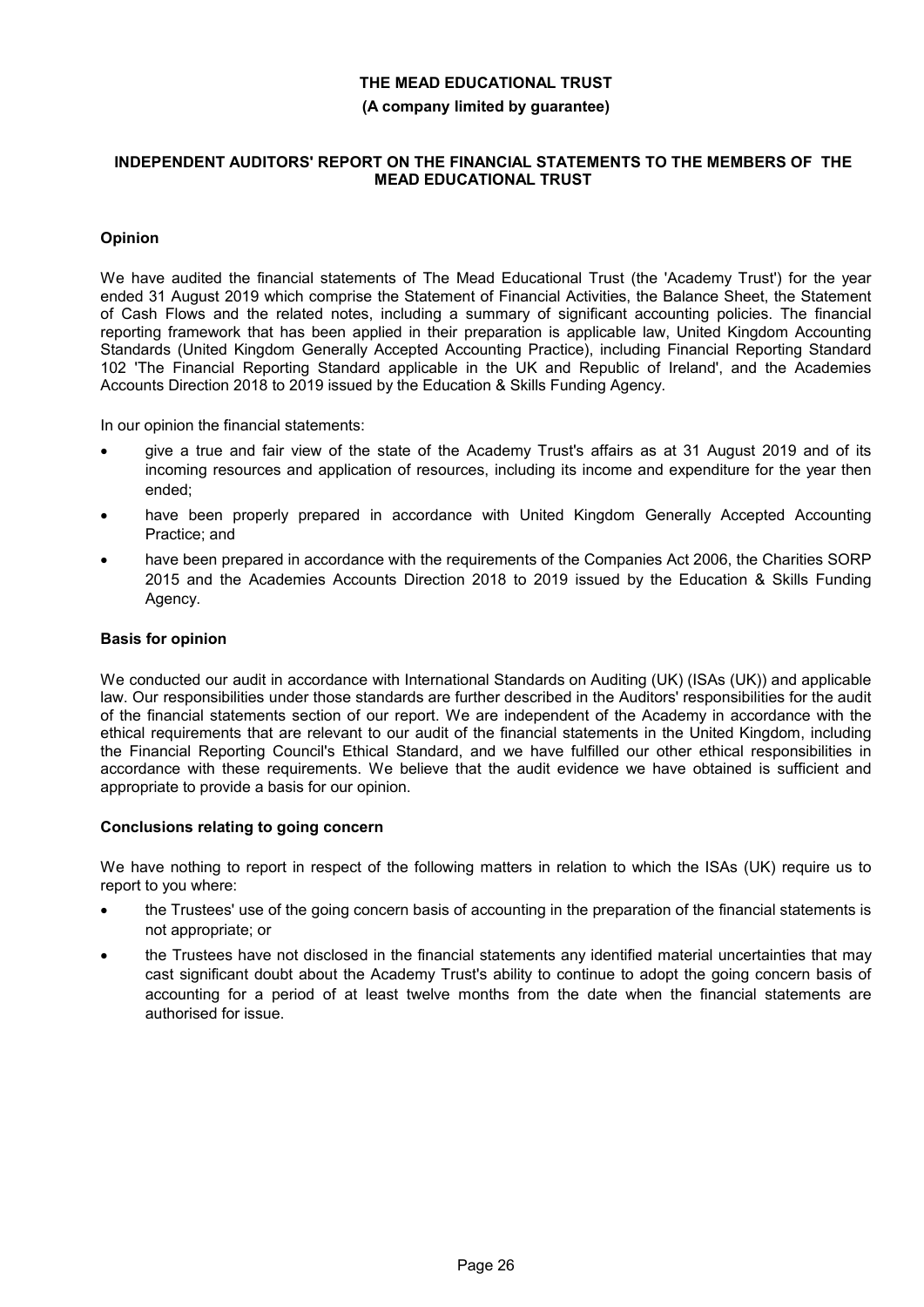#### **(A company limited by guarantee)**

#### **INDEPENDENT AUDITORS' REPORT ON THE FINANCIAL STATEMENTS TO THE MEMBERS OF THE MEAD EDUCATIONAL TRUST (CONTINUED)**

### **Other information**

The Trustees are responsible for the other information. The other information comprises the information included in the Annual Report, other than the financial statements and our Auditors' Report thereon. Other information includes the Reference and Administrative Details, the Trustees' Report including the Strategic Report, and the Governance Statement. Our opinion on the financial statements does not cover the other information and, except to the extent otherwise explicitly stated in our report, we do not express any form of assurance conclusion thereon.

In connection with our audit of the financial statements, our responsibility is to read the other information and, in doing so, consider whether the other information is materially inconsistent with the financial statements or our knowledge obtained in the audit or otherwise appears to be materially misstated. If we identify such material inconsistencies or apparent material misstatements, we are required to determine whether there is a material misstatement in the financial statements or a material misstatement of the other information. If, based on the work we have performed, we conclude that there is a material misstatement of this other information, we are required to report that fact.

We have nothing to report in this regard.

### **Opinion on other matters prescribed by the Companies Act 2006**

In our opinion, based on the work undertaken in the course of the audit:

- the information given in the Trustees' Report including the Strategic Report for the financial year for which the financial statements are prepared is consistent with the financial statements.
- the Trustees' Report and the Strategic Report have been prepared in accordance with applicable legal requirements.

#### **Matters on which we are required to report by exception**

In the light of our knowledge and understanding of the Academy and its environment obtained in the course of the audit, we have not identified material misstatements in the Trustees' Report including the Strategic Report.

We have nothing to report in respect of the following matters in relation to which the Companies Act 2006 requires us to report to you if, in our opinion:

- adequate accounting records have not been kept, or returns adequate for our audit have not been received from branches not visited by us; or
- the financial statements are not in agreement with the accounting records and returns; or
- certain disclosures of Trustees' remuneration specified by law are not made; or
- we have not received all the information and explanations we require for our audit.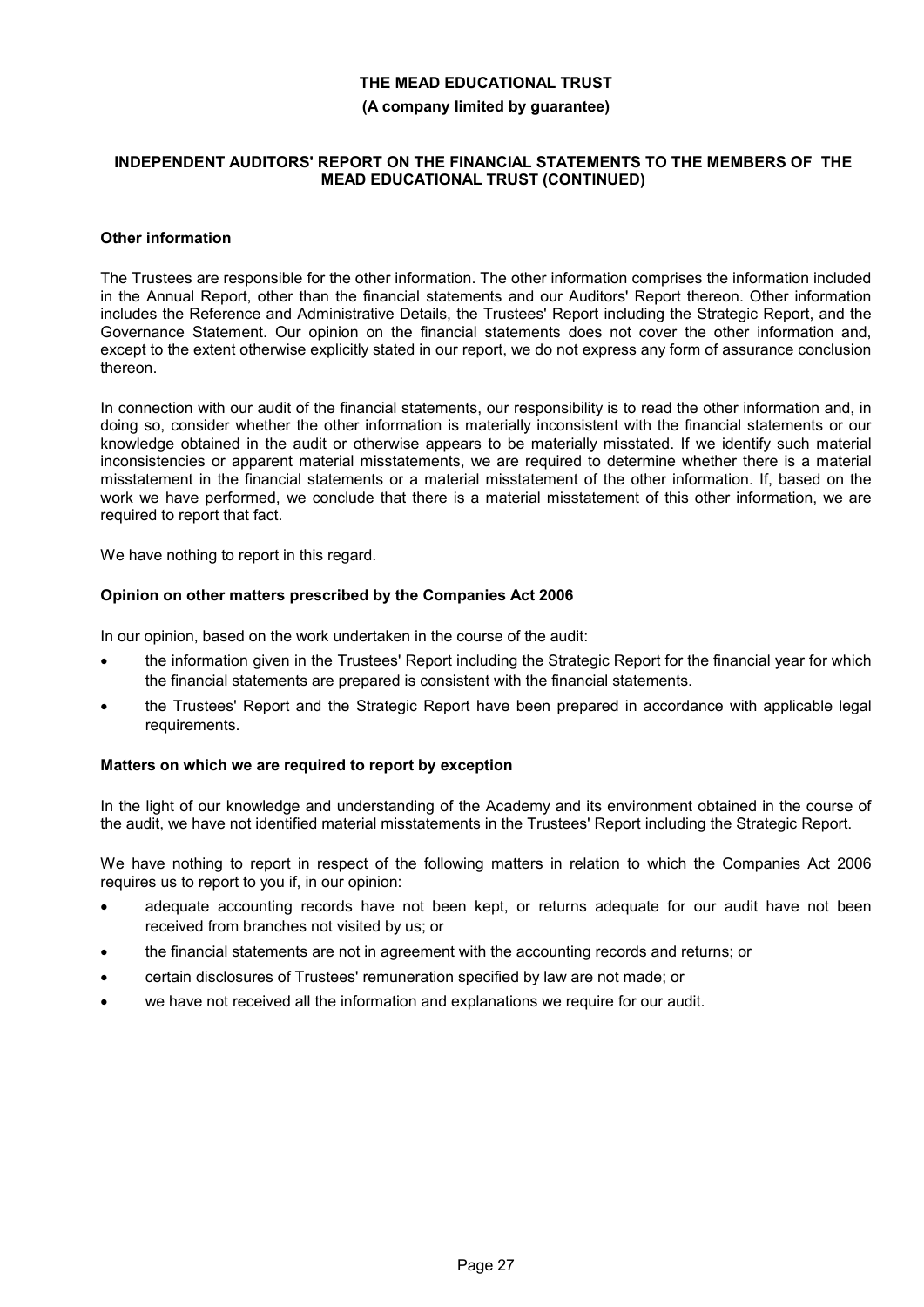#### **(A company limited by guarantee)**

#### **INDEPENDENT AUDITORS' REPORT ON THE FINANCIAL STATEMENTS TO THE MEMBERS OF THE MEAD EDUCATIONAL TRUST (CONTINUED)**

#### **Responsibilities of trustees**

As explained more fully in the Trustees' Responsibilities Statement, the Trustees (who are also the directors of the Academy Trust for the purposes of company law) are responsible for the preparation of the financial statements and for being satisfied that they give a true and fair view, and for such internal control as the Trustees determine is necessary to enable the preparation of financial statements that are free from material misstatement, whether due to fraud or error.

In preparing the financial statements, the Trustees are responsible for assessing the Academy Trust's ability to continue as a going concern, disclosing, as applicable, matters related to going concern and using the going concern basis of accounting unless the Trustees either intend to liquidate the Academy Trust or to cease operations, or have no realistic alternative but to do so.

#### **Auditors' responsibilities for the audit of the financial statements**

Our objectives are to obtain reasonable assurance about whether the financial statements as a whole are free from material misstatement, whether due to fraud or error, and to issue an Auditors' Report that includes our opinion. Reasonable assurance is a high level of assurance, but is not a guarantee that an audit conducted in accordance with ISAs (UK) will always detect a material misstatement when it exists. Misstatements can arise from fraud or error and are considered material if, individually or in the aggregate, they could reasonably be expected to influence the economic decisions of users taken on the basis of these financial statements.

A further description of our responsibilities for the audit of the financial statements is located on the Financial Reporting Council's website at: www.frc.org.uk/auditorsresponsibilities. This description forms part of our Auditors' Report.

#### **Use of our report**

This report is made solely to the Academy's members, as a body, in accordance with Chapter 3 of Part 16 of the Companies Act 2006. Our audit work has been undertaken so that we might state to the Academy's members those matters we are required to state to them in an Auditors' Report and for no other purpose. To the fullest extent permitted by law, we do not accept or assume responsibility to anyone other than the Academy and its members, as a body, for our audit work, for this report, or for the opinions we have formed.

**Luke Turner ACA FCCA (Senior Statutory Auditor)** for and on behalf of **Magma Audit LLP** Chartered Accountants Statutory Auditors Unit 2, Charnwood Edge Business Park Syston Road **Cossington Leicestershire** LE7 4UZ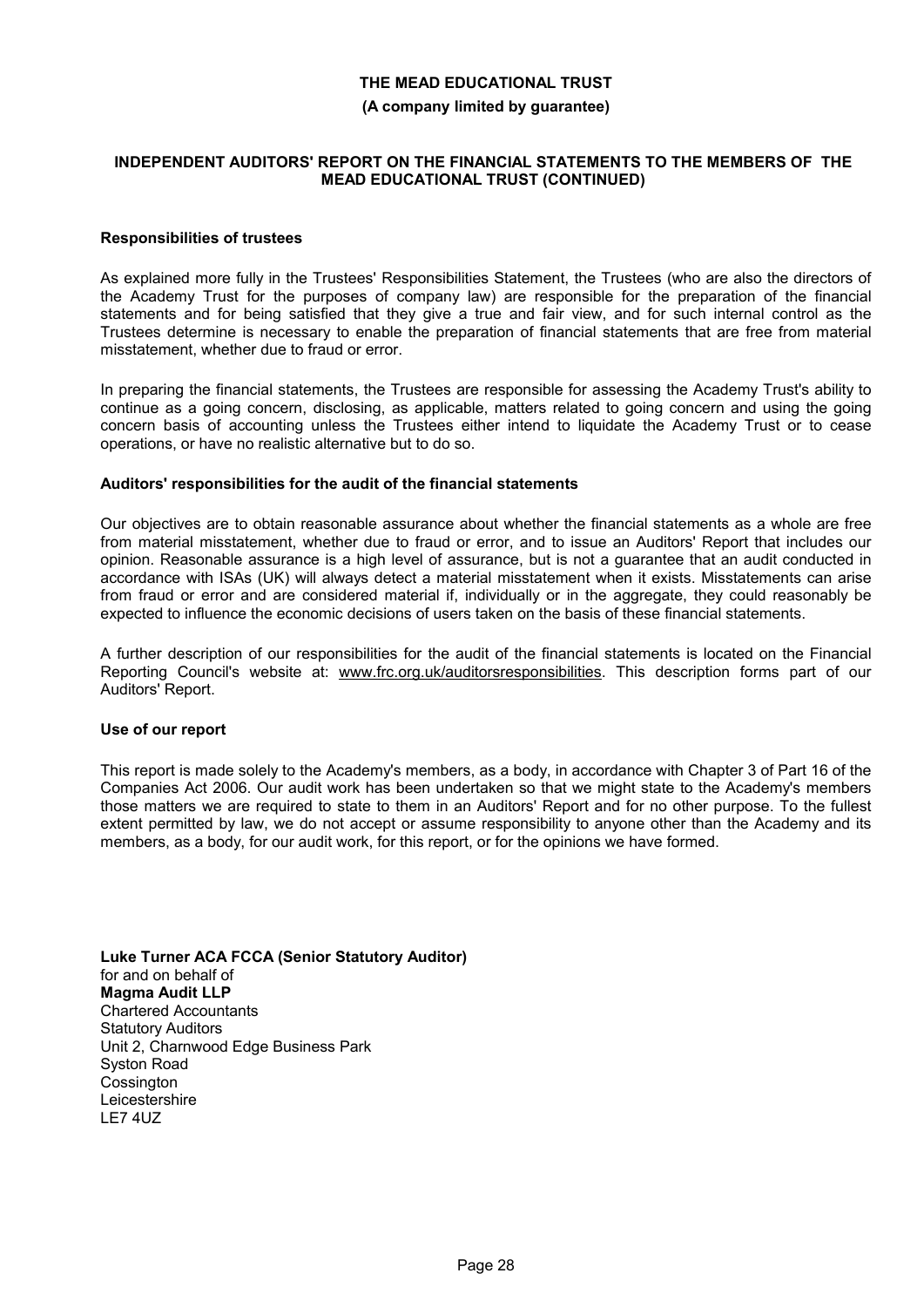#### **(A company limited by guarantee)**

#### **INDEPENDENT REPORTING ACCOUNTANT'S ASSURANCE REPORT ON REGULARITY TO THE MEAD EDUCATIONAL TRUST AND THE EDUCATION & SKILLS FUNDING AGENCY**

In accordance with the terms of our engagement letter dated 22 August 2018 and further to the requirements of the Education & Skills Funding Agency (ESFA) as included in the Academies Accounts Direction 2018 to 2019, we have carried out an engagement to obtain limited assurance about whether the expenditure disbursed and income received by The Mead Educational Trust during the year 1 September 2018 to 31 August 2019 have been applied to the purposes identified by Parliament and the financial transactions conform to the authorities which govern them.

This report is made solely to The Mead Educational Trust and the ESFA in accordance with the terms of our engagement letter. Our work has been undertaken so that we might state to The Mead Educational Trust and ESFA those matters we are required to state in a report and for no other purpose. To the fullest extent permitted by law, we do not accept or assume responsibility to anyone other than The Mead Educational Trust and ESFA, for our work, for this report, or for the conclusion we have formed.

#### **Respective responsibilities of The Mead Educational Trust's accounting officer and the reporting accountant**

The accounting officer is responsible, under the requirements of The Mead Educational Trust's funding agreement with the Secretary of State for Education dated 10 June 2014 and the Academies Financial Handbook, extant from 1 September 2018, for ensuring that expenditure disbursed and income received is applied for the purposes intended by Parliament and the financial transactions conform to the authorities which govern them.

Our responsibilities for this engagement are established in the United Kingdom by our profession's ethical guidance and are to obtain limited assurance and report in accordance with our engagement letter and the requirements of the Academies Accounts Direction 2018 to 2019. We report to you whether anything has come to our attention in carrying out our work which suggests that in all material respects, expenditure disbursed and income received during the year 1 September 2018 to 31 August 2019 have not been applied to purposes intended by Parliament or that the financial transactions do not conform to the authorities which govern them.

### **Approach**

We conducted our engagement in accordance with the Academies Accounts Direction 2018 to 2019 issued by ESFA. We performed a limited assurance engagement as defined in our engagement letter.

The objective of a limited assurance engagement is to perform such procedures as to obtain information and explanations in order to provide us with sufficient appropriate evidence to express a negative conclusion on regularity.

A limited assurance engagement is more limited in scope than a reasonable assurance engagement and consequently does not enable us to obtain assurance that we would become aware of all significant matters that might be identified in a reasonable assurance engagement. Accordingly, we do not express a positive opinion.

Our engagement includes examination, on a test basis, of evidence relevant to the regularity and propriety of the Academy's income and expenditure.

The work undertaken to draw our conclusion includes:

- On a sample basis testing transactions and balances.
- Making enquiries of the Academy regarding systems and controls in place that are relevant to our regularity conclusion.
- On a sample basis reviewing records for evidence of those systems and controls in operation.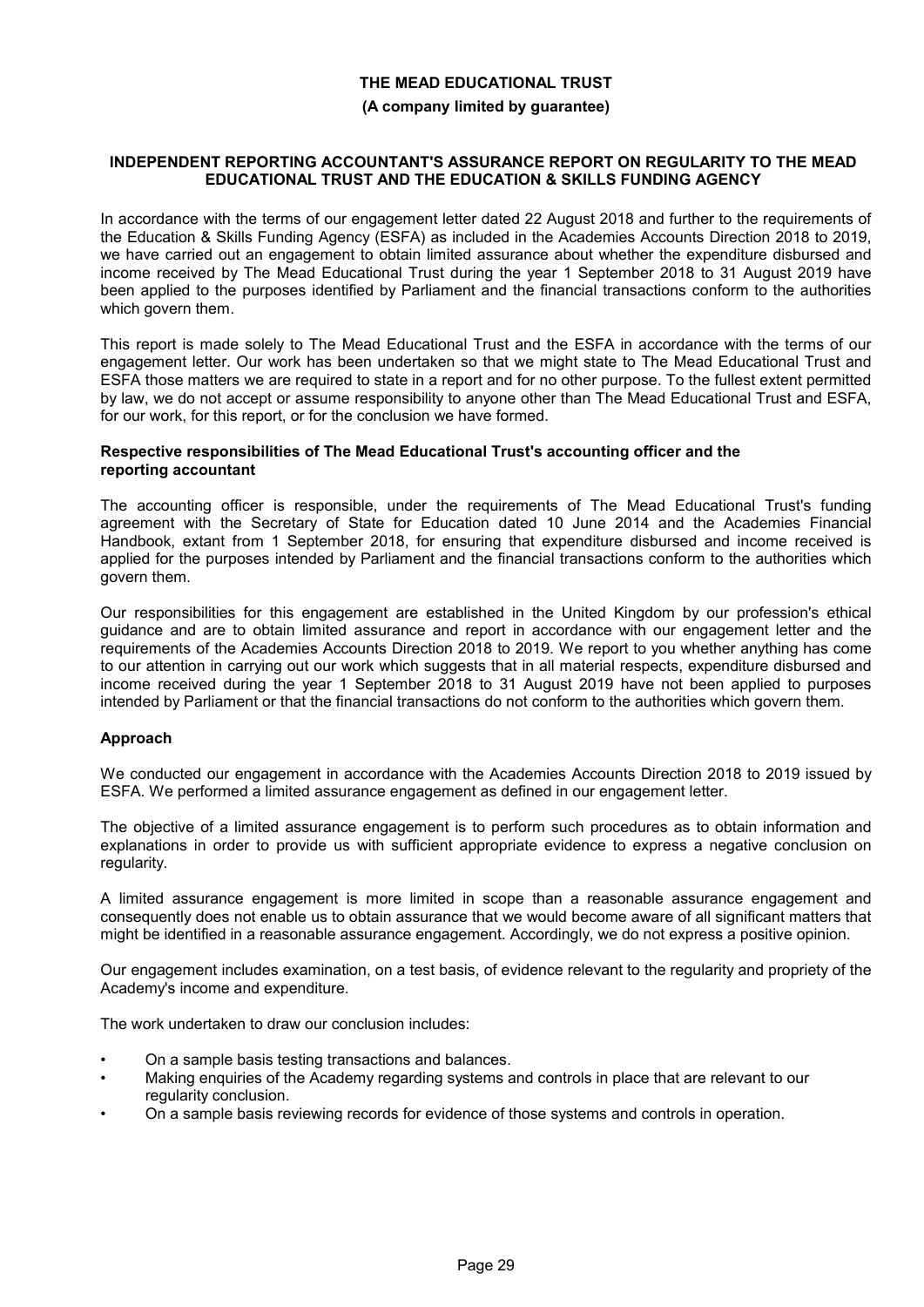#### **INDEPENDENT REPORTING ACCOUNTANT'S ASSURANCE REPORT ON REGULARITY TO THE MEAD EDUCATIONAL TRUST AND THE EDUCATION & SKILLS FUNDING AGENCY (CONTINUED)**

#### **Conclusion**

In the course of our work, nothing has come to our attention which suggest in all material respects the expenditure disbursed and income received during the year 1 September 2018 to 31 August 2019 has not been applied to purposes intended by Parliament and the financial transactions do not conform to the authorities which govern them.

#### **Reporting Accountant**

**Magma Audit LLP** Unit 2, Charnwood Edge Business Park Syston Road **Cossington Leicestershire** LE7 4UZ

Date: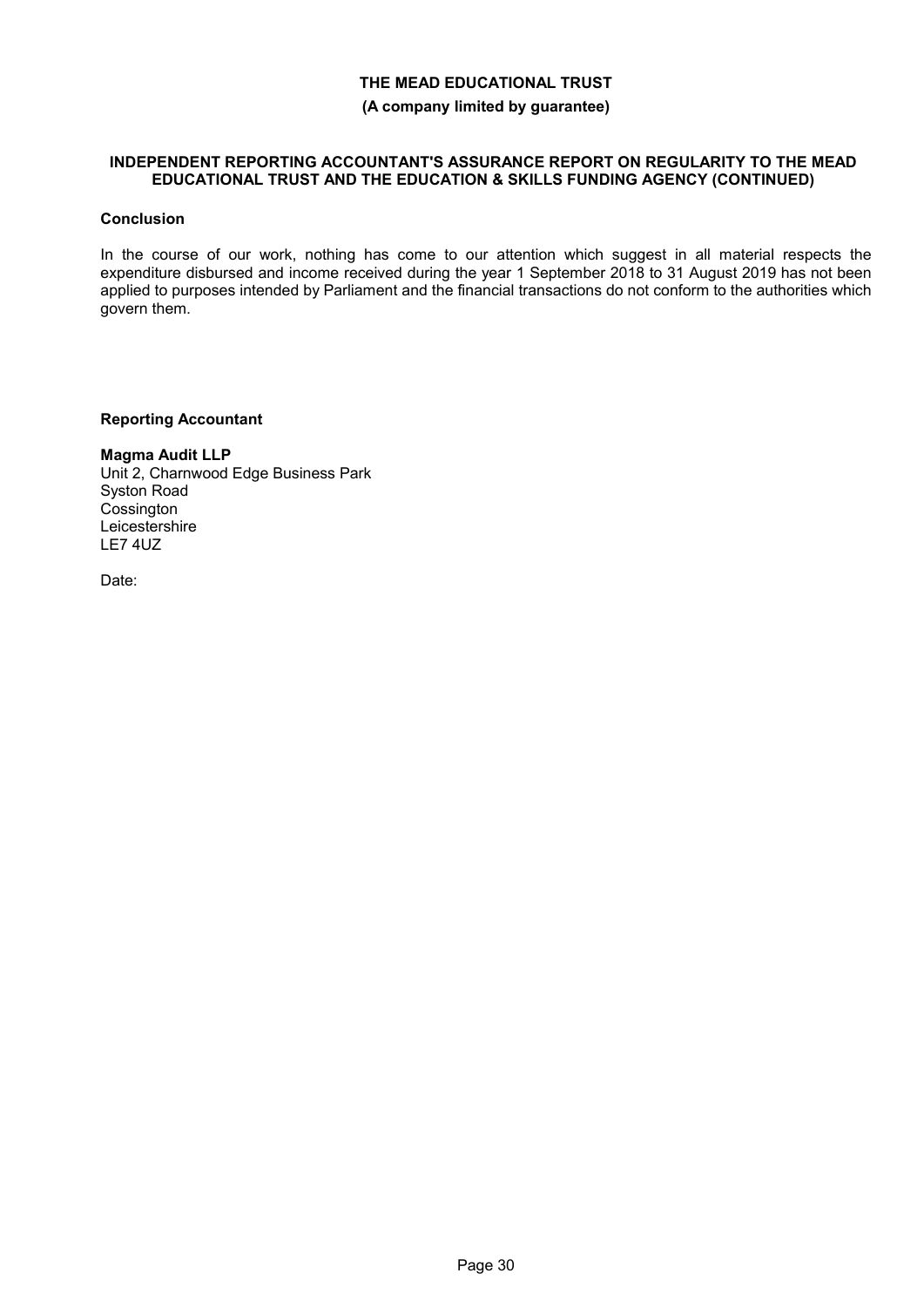### **(A company limited by guarantee)**

#### **STATEMENT OF FINANCIAL ACTIVITIES (INCORPORATING INCOME AND EXPENDITURE ACCOUNT) FOR THE YEAR ENDED 31 AUGUST 2019**

|                                                       | <b>Note</b> | <b>Unrestricted</b><br>funds<br>2019<br>£ | <b>Restricted</b><br>funds<br>2019<br>£ | <b>Restricted</b><br>fixed asset<br>funds<br>2019<br>£ | <b>Total</b><br>funds<br>2019<br>£ | As restated<br>Total<br>funds<br>2018<br>£ |
|-------------------------------------------------------|-------------|-------------------------------------------|-----------------------------------------|--------------------------------------------------------|------------------------------------|--------------------------------------------|
| Income from:                                          |             |                                           |                                         |                                                        |                                    |                                            |
| Donations and capital<br>grants:                      | 3           |                                           |                                         |                                                        |                                    |                                            |
| <b>Transfer from Local</b><br>Authority on conversion |             |                                           |                                         |                                                        |                                    | 17,689,165                                 |
| Donation of Head Office<br>from Local Authority       |             |                                           |                                         |                                                        |                                    | 948,000                                    |
| Other donations and<br>capital grants                 |             | 4,118                                     | 432,696                                 | 941,397                                                | 1,378,211                          | 1,922,896                                  |
| Charitable activities:                                | 4           |                                           |                                         |                                                        |                                    |                                            |
| Funding for the Academy<br>Trust's educational        |             |                                           |                                         |                                                        |                                    |                                            |
| operations                                            |             |                                           | 25,699,163                              |                                                        | 25,699,163                         | 24, 188, 740                               |
| Teaching school                                       |             | 156,414                                   | 484,601                                 |                                                        | 641,015                            | 746,670                                    |
| <b>SCITT</b>                                          |             |                                           | 617,464                                 |                                                        | 617,464                            | 339,840                                    |
| Other trading activities                              | 5           | 265,262                                   |                                         |                                                        | 265,262                            | 106,381                                    |
| Investments                                           | 6           | 26,330                                    |                                         |                                                        | 26,330                             | 9,781                                      |
| <b>Total income</b>                                   |             | 452,124                                   | 27,233,924                              | 941,397                                                | 28,627,445                         | 45,951,473                                 |
| <b>Expenditure on:</b>                                |             |                                           |                                         |                                                        |                                    |                                            |
| Raising funds<br>Charitable activities:               |             | 194,100                                   |                                         |                                                        | 194,100                            | 70,793                                     |
| <b>Academy Trust</b>                                  |             |                                           |                                         |                                                        |                                    |                                            |
| educational operations                                |             | 168,951                                   | 25,485,329                              | 1,768,861                                              | 27,423,141                         | 25, 292, 752                               |
| <b>Teaching School</b>                                |             | 152,158                                   | 474,230                                 |                                                        | 626,388                            | 755,132                                    |
| <b>SCITT</b>                                          |             |                                           | 643,060                                 |                                                        | 643,060                            | 942,365                                    |
| <b>Total expenditure</b>                              | 8           | 345,445                                   | 26,772,383                              | 1,768,861                                              | 28,886,689                         | 27,061,042                                 |
| Net income/(expenditure)                              |             | 106,679                                   | 461,541                                 | (827, 464)                                             | (259, 244)                         | 18,890,431                                 |
| Transfers between funds                               | 21          |                                           | (403, 740)                              | 403,740                                                |                                    |                                            |
| Net movement in funds<br>before other recognised      |             |                                           |                                         |                                                        |                                    |                                            |
| gains/(losses) carried<br>forward                     |             | 106,679                                   | 57,801                                  | (423, 724)                                             | (259, 244)                         | 18,890,431                                 |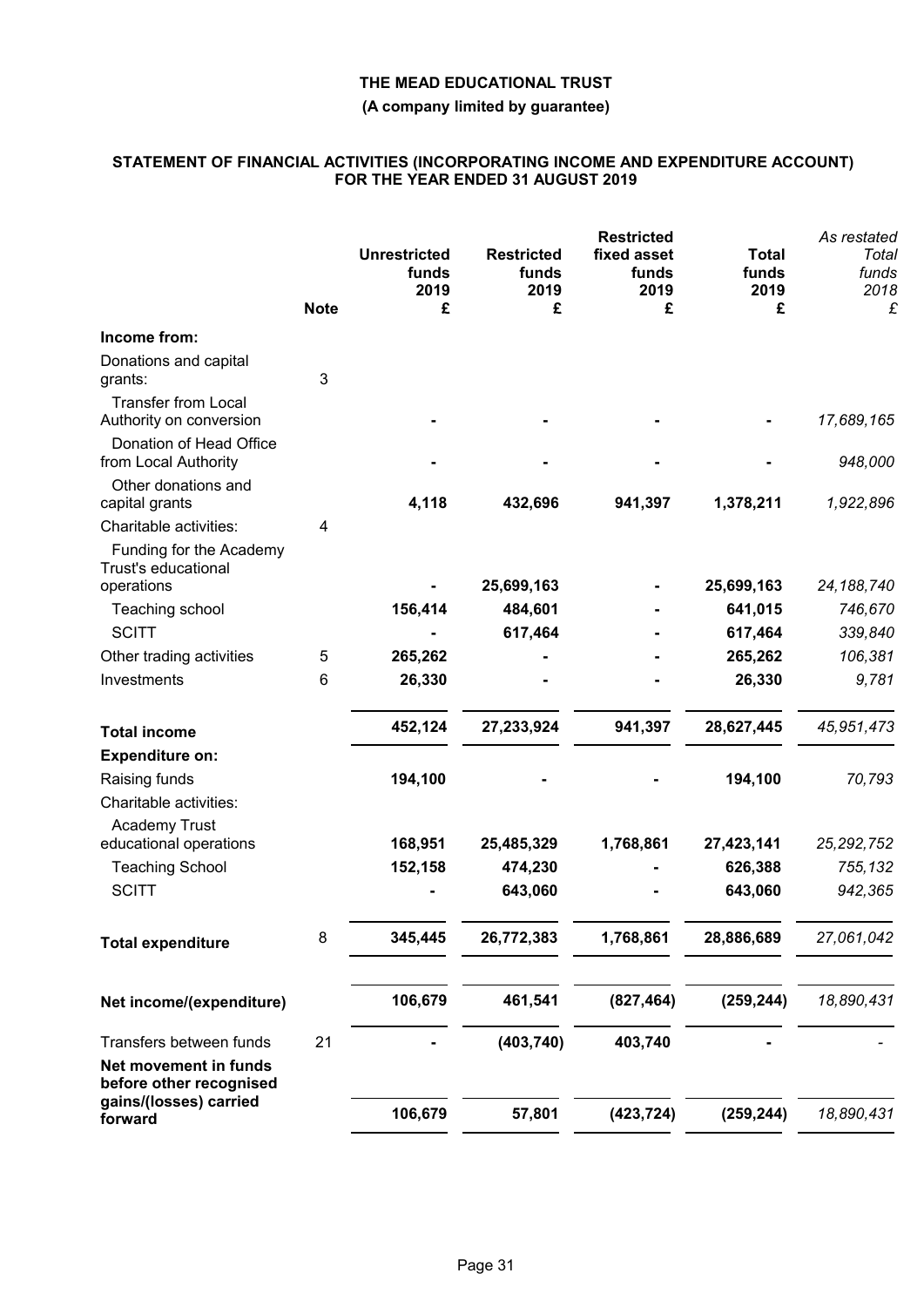#### **(A company limited by guarantee)**

#### **STATEMENT OF FINANCIAL ACTIVITIES (INCORPORATING INCOME AND EXPENDITURE ACCOUNT) (CONTINUED) FOR THE YEAR ENDED 31 AUGUST 2019**

|                                                                                       | <b>Note</b> | <b>Unrestricted</b><br>funds<br>2019<br>£ | <b>Restricted</b><br>funds<br>2019<br>£ | <b>Restricted</b><br>fixed asset<br>funds<br>2019<br>£ | Total<br>funds<br>2019<br>£ | As restated<br>Total<br>funds<br>2018<br>£ |
|---------------------------------------------------------------------------------------|-------------|-------------------------------------------|-----------------------------------------|--------------------------------------------------------|-----------------------------|--------------------------------------------|
| Net movement in funds<br>before other recognised<br>gains/(losses) brought<br>forward |             | 106,679                                   | 57,801                                  | (423, 724)                                             | (259, 244)                  | 18,890,431                                 |
| <b>Other recognised</b><br>gains/(losses):                                            |             |                                           |                                         |                                                        |                             |                                            |
| Actuarial gains/(losses) on<br>defined benefit pension<br>schemes                     |             | 28<br>$\blacksquare$                      | (3, 182, 000)                           | $\blacksquare$                                         | (3, 182, 000)               | 1,943,000                                  |
| Net movement in funds                                                                 |             | 106,679                                   | (3.124.199)                             | (423, 724)                                             | (3.441.244)                 | 20,833,431                                 |
| <b>Reconciliation of funds:</b>                                                       |             |                                           |                                         |                                                        |                             |                                            |
| Total funds brought forward                                                           |             | 1,613,301                                 | (5,201,531)                             | 53,653,934                                             | 50,065,704                  | 29, 232, 273                               |
| Net movement in funds                                                                 |             | 106,679                                   | (3, 124, 199)                           | (423, 724)                                             | (3,441,244)                 | 20,833,431                                 |
| <b>Total funds carried</b><br>forward                                                 |             | 1,719,980                                 | (8,325,730)                             | 53,230,210                                             | 46,624,460                  | 50,065,704                                 |

The notes on pages 36 to 66 form part of these financial statements.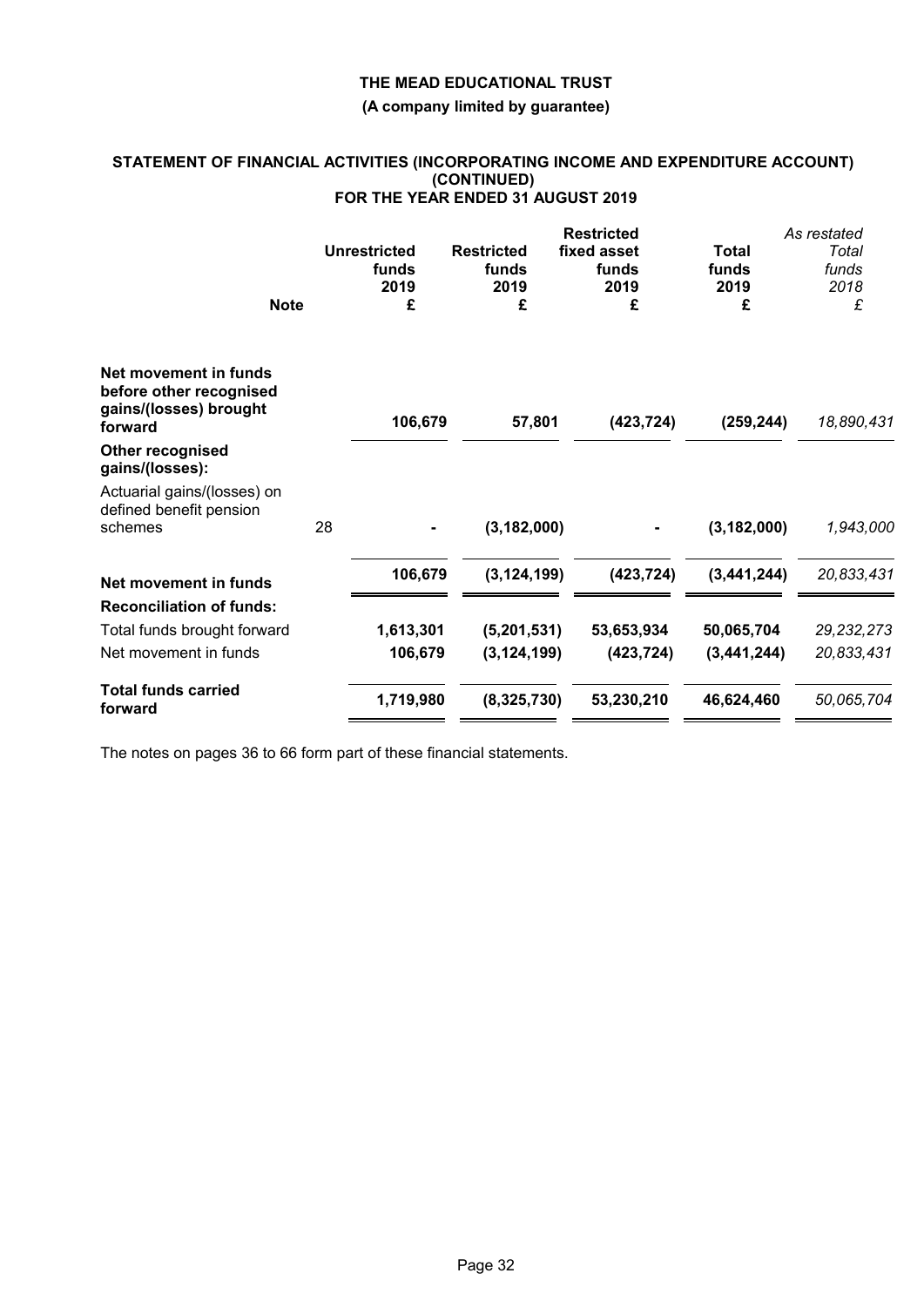**(A company limited by guarantee) REGISTERED NUMBER: 09079258**

### **BALANCE SHEET AS AT 31 AUGUST 2019**

|                                                            | <b>Note</b> |               | 2019<br>£    |              | As restated<br>2018<br>£ |
|------------------------------------------------------------|-------------|---------------|--------------|--------------|--------------------------|
| <b>Fixed assets</b>                                        |             |               |              |              |                          |
| Tangible assets                                            | 14          |               | 52,344,998   |              | 52,877,778               |
|                                                            |             |               | 52,344,998   |              | 52,877,778               |
| <b>Current assets</b>                                      |             |               |              |              |                          |
| <b>Stocks</b>                                              | 15          | 96,846        |              | 63,663       |                          |
| <b>Debtors</b>                                             | 16          | 1,494,348     |              | 1,158,702    |                          |
| Investments                                                | 17          | 2,500,000     |              | 1,000,000    |                          |
| Cash at bank and in hand                                   |             | 3,568,790     |              | 4,512,009    |                          |
|                                                            |             | 7,659,984     |              | 6,734,374    |                          |
| Creditors: amounts falling due within one<br>year          | 18          | (2, 211, 764) |              | (2,693,233)  |                          |
| <b>Net current assets</b>                                  |             |               | 5,448,220    |              | 4,041,141                |
| <b>Total assets less current liabilities</b>               |             |               | 57,793,218   |              | 56,918,919               |
| Creditors: amounts falling due after more<br>than one year | 19          |               | (142, 758)   |              | (170, 215)               |
| Net assets excluding pension liability                     |             |               | 57,650,460   |              | 56,748,704               |
| Defined benefit pension scheme liability                   | 28          |               | (11,026,000) |              | (6,683,000)              |
| <b>Total net assets</b>                                    |             |               | 46,624,460   |              | 50,065,704               |
| <b>Funds of the Academy</b><br><b>Restricted funds:</b>    |             |               |              |              |                          |
| Fixed asset fund                                           | 21          | 53,230,210    |              | 53,653,934   |                          |
| Restricted income fund                                     | 21          | 2,700,270     |              | 1,481,469    |                          |
| Restricted funds excluding pension liability               | 21          | 55,930,480    |              | 55, 135, 403 |                          |
| Pension reserve                                            | 21          | (11,026,000)  |              | (6,683,000)  |                          |
| <b>Total restricted funds</b>                              | 21          |               | 44,904,480   |              | 48,452,403               |
| <b>Unrestricted income funds</b>                           | 21          |               | 1,719,980    |              | 1,613,301                |
| <b>Total funds</b>                                         |             |               | 46,624,460   |              | 50,065,704               |

The financial statements on pages 31 to 66 were approved by the Trustees, and authorised for issue on 17 December 2019 and are signed on their behalf, by: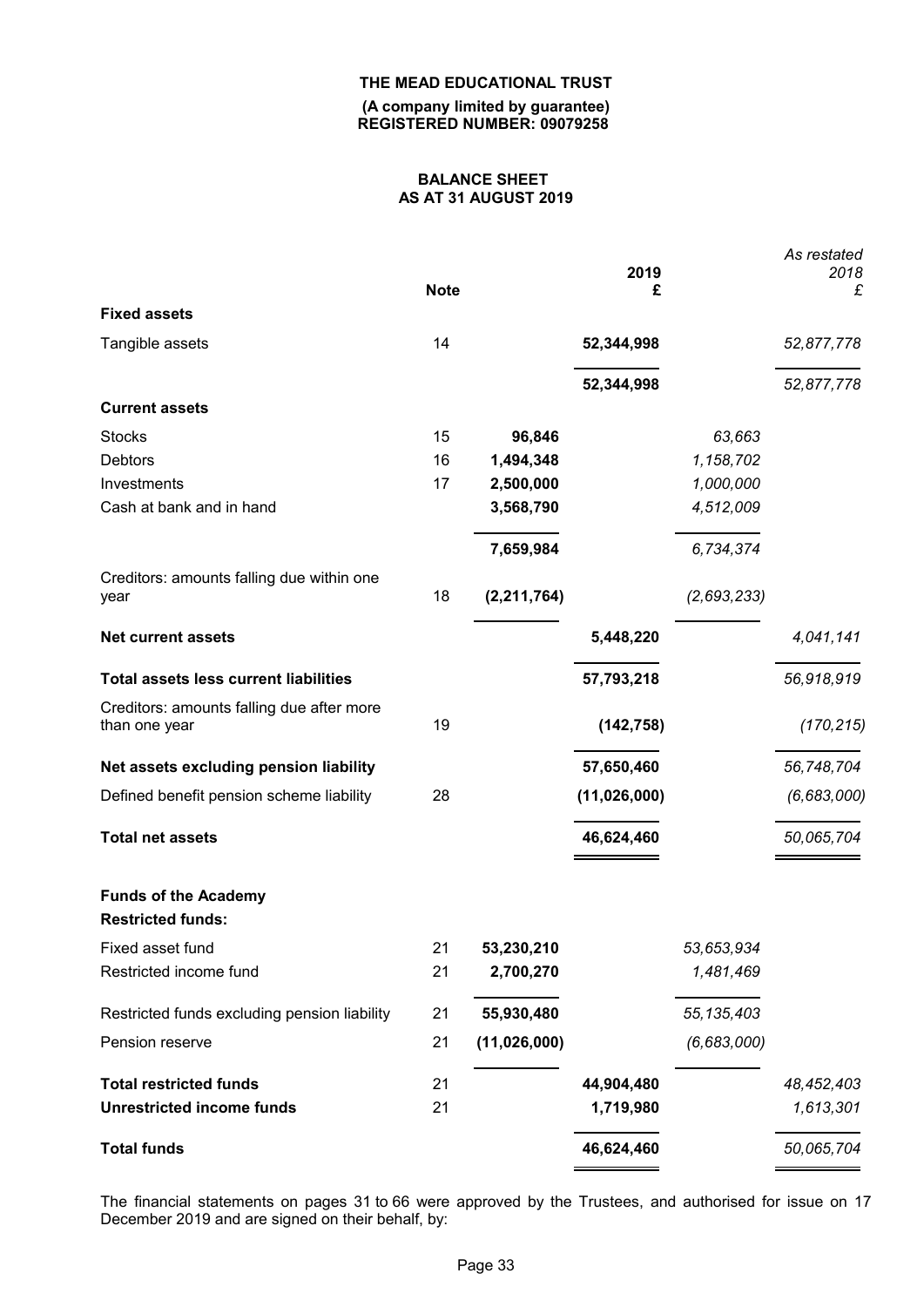### **BALANCE SHEET (CONTINUED) AS AT 31 AUGUST 2019**

**Anthony Glover** Chair of Trustees

The notes on pages 36 to 66 form part of these financial statements.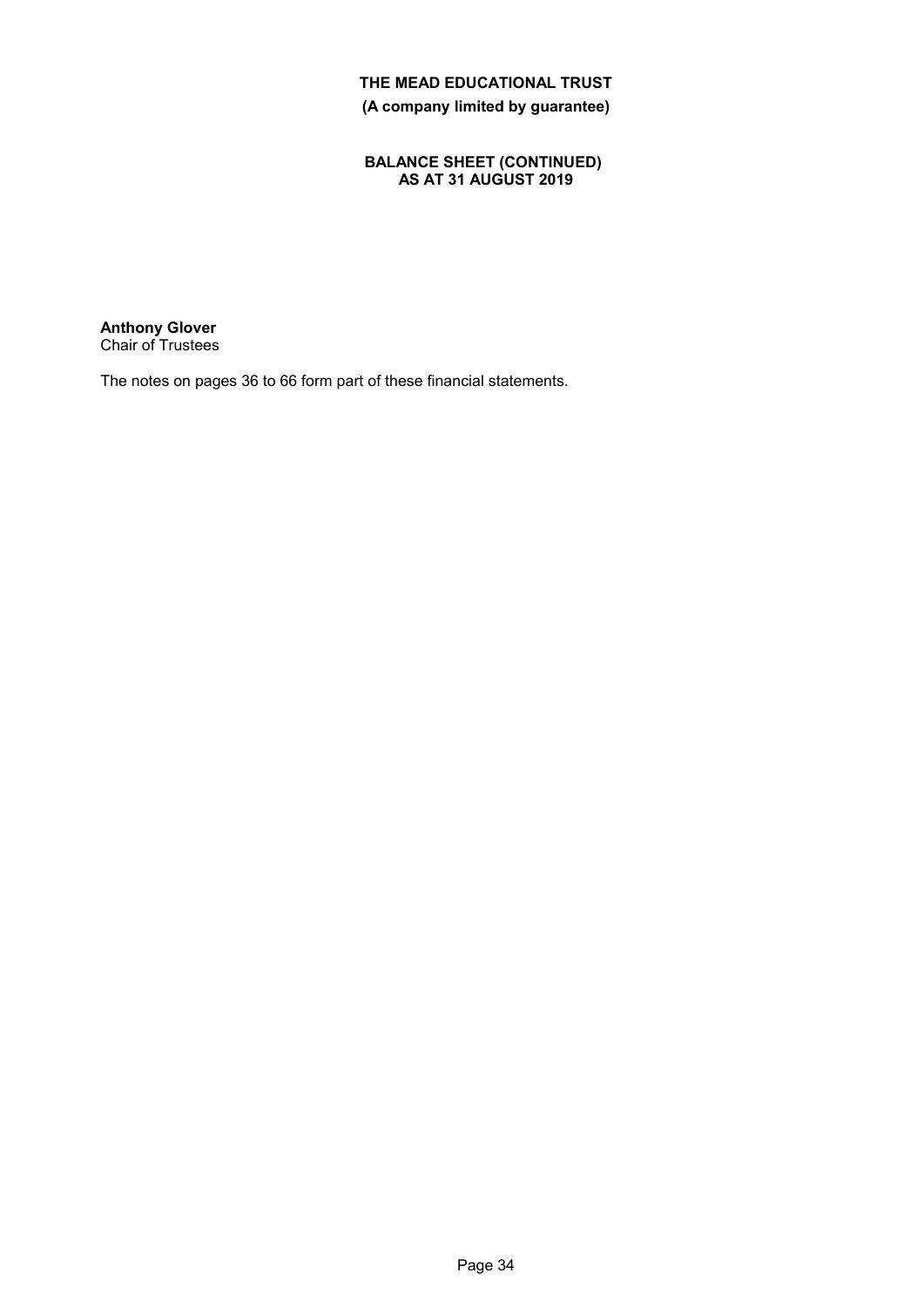### **(A company limited by guarantee)**

#### **STATEMENT OF CASH FLOWS FOR THE YEAR ENDED 31 AUGUST 2019**

| Cash flows from operating activities                   | <b>Note</b> | 2019<br>£  | As restated<br>2018<br>£ |
|--------------------------------------------------------|-------------|------------|--------------------------|
| Net cash provided by operating activities              | 23          | 856,541    | 1,607,368                |
| Cash flows from investing activities                   | 25          | (272, 303) | (83, 694)                |
| <b>Cash flows from financing activities</b>            | 24          | (27, 457)  | 65,858                   |
| Change in cash and cash equivalents in the year        |             | 556,781    | 1,589,532                |
| Cash and cash equivalents at the beginning of the year |             | 5,512,009  | 3,922,477                |
| Cash and cash equivalents at the end of the year       | 26          | 6,068,790  | 5,512,009                |

The notes on pages 36 to 66 form part of these financial statements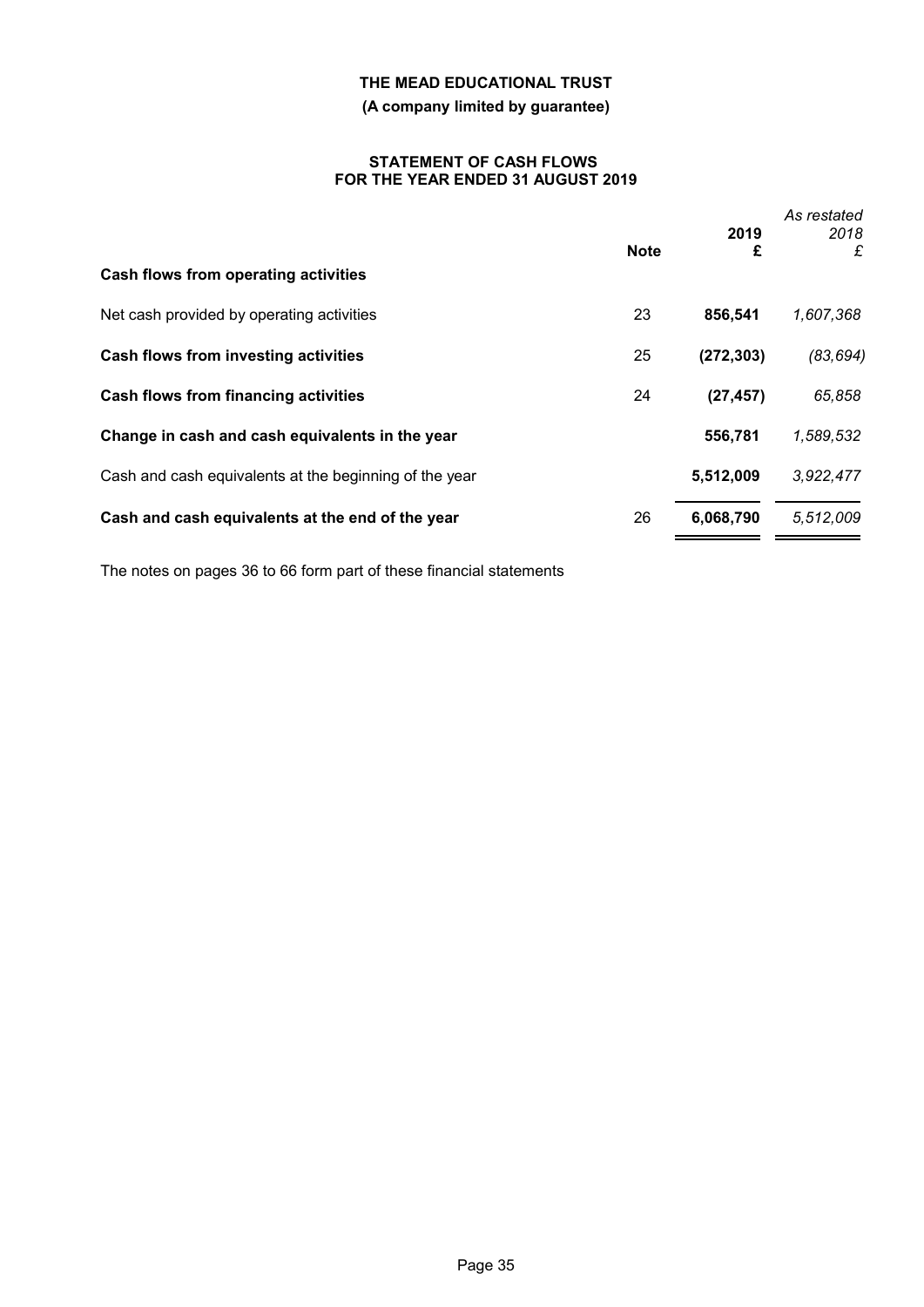#### **(A company limited by guarantee)**

#### **NOTES TO THE FINANCIAL STATEMENTS FOR THE YEAR ENDED 31 AUGUST 2019**

#### **1. Accounting policies**

A summary of the principal accounting policies adopted (which have been applied consistently, except where noted), judgments and key sources of estimation uncertainty, is set out below.

#### **1.1 Basis of preparation of financial statements**

The financial statements of the Academy Trust, which is a public benefit entity under FRS 102, have been prepared under the historic cost convention in accordance with the Financial Reporting Standard Applicable in the UK and Republic of Ireland (FRS 102), the Accounting and Reporting by Charities: Statement of Recommended Practice applicable to charities preparing their accounts in accordance with the Financial Reporting Standard applicable in the UK and Republic of Ireland (FRS 102) (Charities SORP (FRS 102)), the Academies Accounts Direction 2018 to 2019 issued by ESFA, the Charities Act 2011 and the Companies Act 2006.

The Mead Educational Trust meets the definition of a public benefit entity under FRS 102.

#### **1.2 Going concern**

The Trustees assess whether the use of going concern is appropriate i.e. whether there are any material uncertainties related to events or conditions that may cast significant doubt on the ability of the Academy Trust to continue as a going concern. The Trustees make this assessment in respect of a period of at least one year from the date of authorisation for issue of the financial statements and have concluded that the Academy Trust has adequate resources to continue in operational existence for the foreseeable future and there are no material uncertainties about the Academy Trust's ability to continue as a going concern, thus they continue to adopt the going concern basis of accounting in preparing the financial statements.

#### **1.3 Income**

All incoming resources are recognised when the Academy Trust has entitlement to the funds, the receipt is probable and the amount can be measured reliably.

#### **Grants**

Grants are included in the Statement of Financial Activities on a receivable basis. The balance of income received for specific purposes but not expended during the period is shown in the relevant funds on the Balance Sheet. Where income is received in advance of meeting any performancerelated conditions there is not unconditional entitlement to the income and its recognition is deferred and included in creditors as deferred income until the performance-related conditions are met. Where entitlement occurs before income is received, the income is accrued.

General Annual Grant is recognised in full in the Statement of Financial Activities in the year for which it is receivable and any abatement in respect of the year is deducted from income and recognised as a liability.

Capital grants are recognised in full when there is an unconditional entitlement to the grant. Unspent amounts of capital grants are reflected in the Balance Sheet in the restricted fixed asset fund. Capital grants are recognised when there is entitlement and are not deferred over the life of the asset on which they are expended.

The Academy Trust is benefiting from the ESFA's Free School Building Programme. The funding for the programme is not recognised as a capital grant until there is unconditional entitlement from costs being incurred, and the development occurring on a site where the Academy Trust controls through lease the site where a development is occurring. The expenditure is capitalised in assets under construction until the project is complete.

#### **Donations**

Donations are recognised on a receivable basis (where there are no performance-related conditions)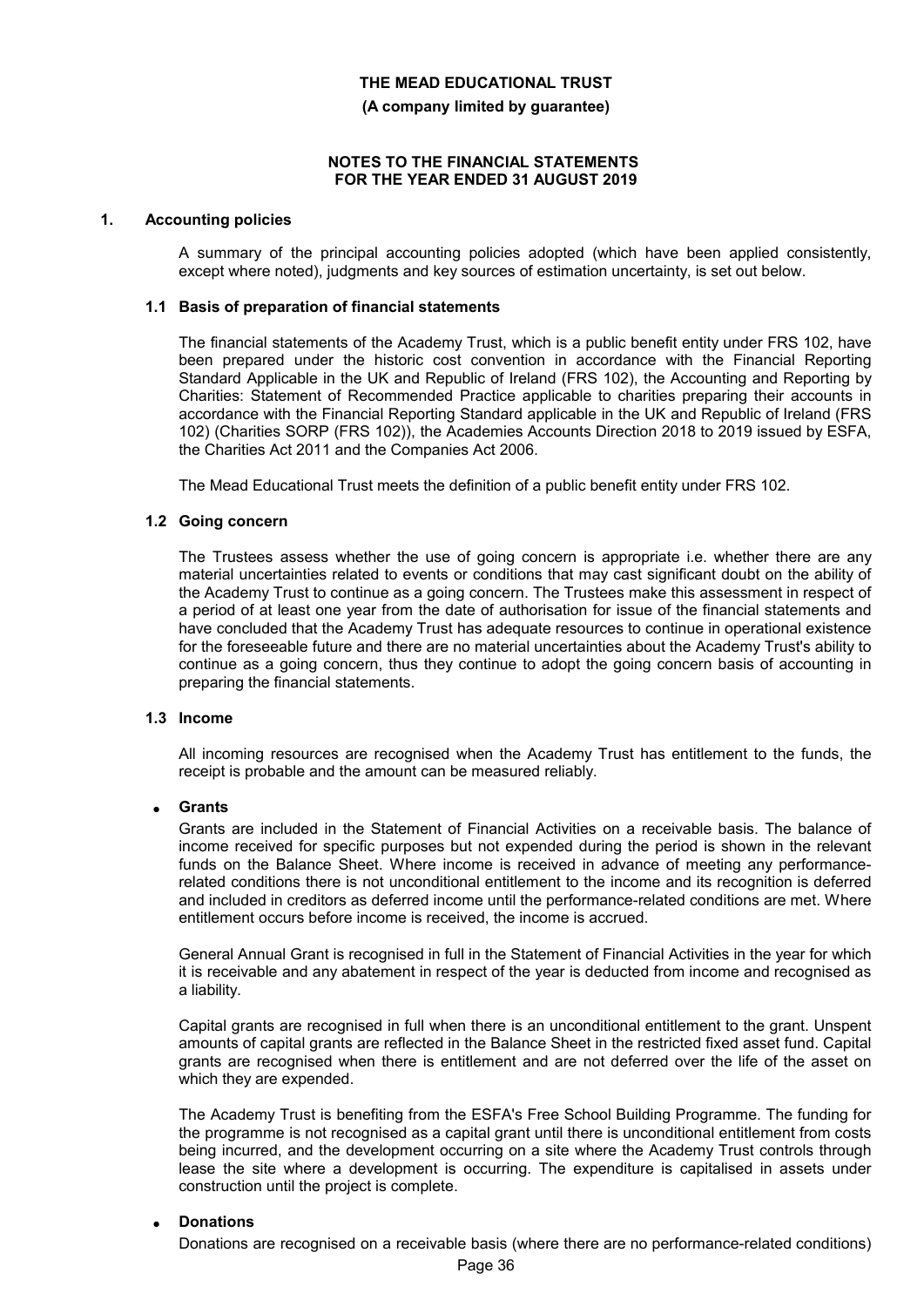**(A company limited by guarantee)**

#### **NOTES TO THE FINANCIAL STATEMENTS FOR THE YEAR ENDED 31 AUGUST 2019**

#### **1. Accounting policies (continued)**

#### **1.3 Income (continued)**

where the receipt is probable and the amount can be reliably measured.

#### **Other income**

Other income, including the hire of facilities, is recognised in the year it is receivable and to the extent the Academy Trust has provided the goods or services.

Notional income and notional expenditure have been recognised in the statement of financial activities incorporating income and expenditure account in relation to the apprenticeship levy in line with the provision of training received.

#### **Donated goods, facilities and services**

Goods donated for resale are included at fair value, being the expected proceeds from sale less the expected costs of sale. If it is practical to assess the fair value at receipt, it is recognised in 'Stocks' and 'Income from Other Trading Activities'. Upon sale, the value of the stock is charged against 'Income from Other Trading Activities' and the proceeds are recognised as 'Income from Other Trading Activities'. Where it is impractical to fair value the items due to the volume of low value items they are not recognised in the financial statements until they are sold. This income is recognised within 'Income from Other Trading Activities'.

Donations for facilities and services are included in incoming resources when the benefit to the Academy Trust is reasonably quantifiable and measurable. The rental value of facilities being used by Rushey Mead Academy are included in donations at a value the Academy Trust would have to pay at an open market value.

### **Transfer on conversion**

Where assets are received by the Academy Trust on conversion to an Academy, the transferred assets are measured at fair value and recognised in the balance sheet at the point when the risk and rewards of ownership pass to the Academy Trust. An equal amount of income is recognised as a transfer on conversion within income from donations and capital grants. The land and buildings are held on a 125 year lease with the Local Authority (LA). The cost of the land and buildings was arrived at using either the ESFA or Leicestershire County Council standard valuation on a depreciated replacement cost basis provided to the Academy Trust. This provided a value for the land and buildings as at the date of conversion.

### **Transfer of existing academies into the Academy Trust**

Where assets and liabilities are received on the transfer of an existing academy into the Academy Trust, the transferred assets are measured at fair value and recognised in the Balance Sheet at the point when the risks and rewards of ownership pass to the Academy Trust. An equal amount of income is recognised for the transfer of an existing academy into the Academy Trust within 'Income from Donations and Capital Grants' to the net assets acquired.

#### **Donated fixed assets (excluding transfers on conversion or into the Academy Trust)**

Where the donated good is a fixed asset it is measured at fair value, unless it is impractical to measure this reliably, in which case the cost of the item to the donor should be used. The gain is recognised as 'Income from Donations and Capital Grants' and a corresponding amount is included in the appropriate fixed asset category and depreciated over the useful economic life in accordance with the Academy Trust's accounting policies.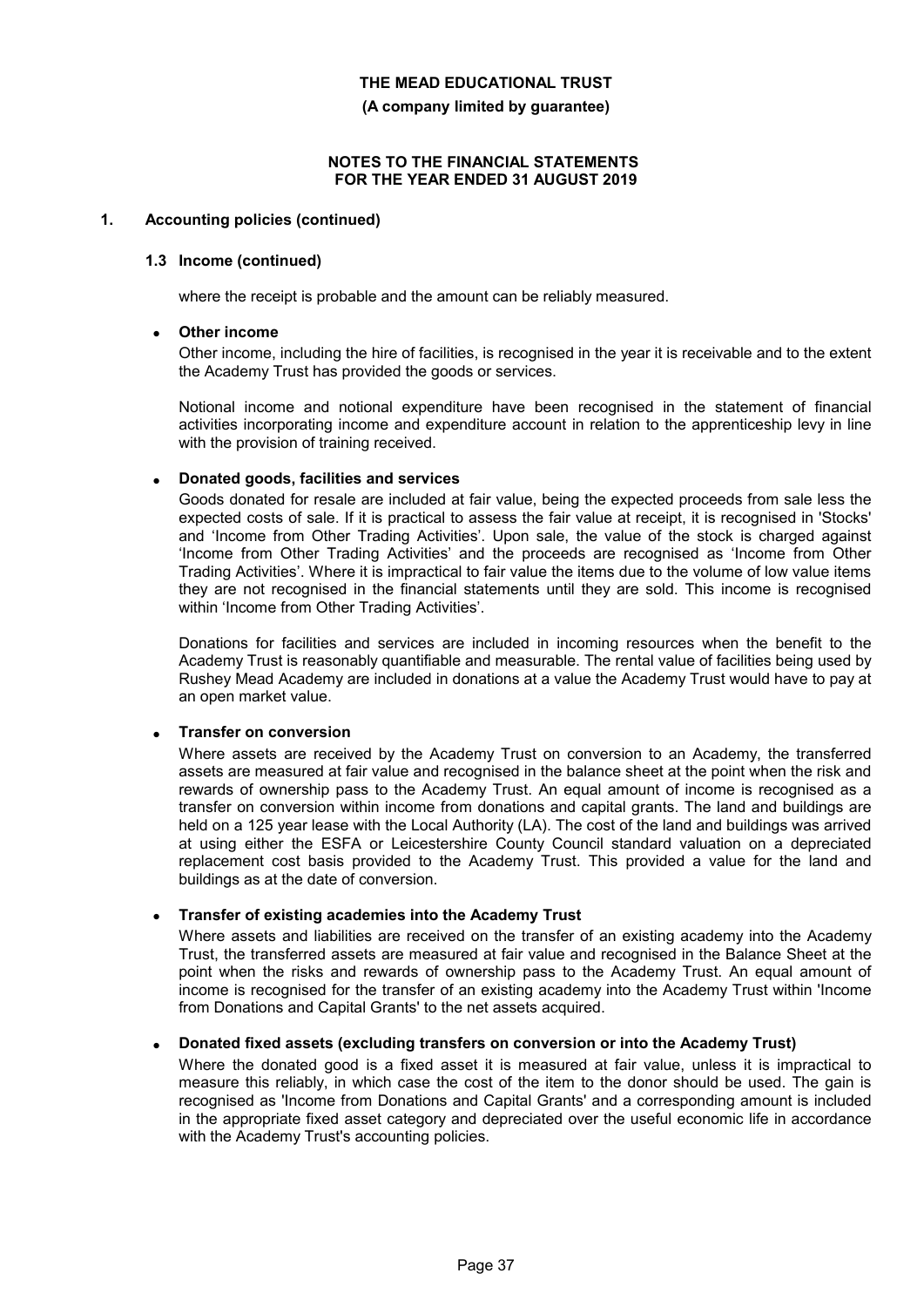**(A company limited by guarantee)**

#### **NOTES TO THE FINANCIAL STATEMENTS FOR THE YEAR ENDED 31 AUGUST 2019**

#### **1. Accounting policies (continued)**

#### **1.3 Income (continued)**

#### **1.4 Expenditure**

Expenditure is recognised once there is a legal or constructive obligation to transfer economic benefit to a third party, it is probable that a transfer of economic benefits will be required in settlement and the amount of the obligation can be measured reliably. Expenditure is classified by activity. The costs of each activity are made up of the total of direct costs and shared costs, including support costs involved in undertaking each activity. Direct costs attributable to a single activity are allocated directly to that activity. Shared costs which contribute to more than one activity and support costs which are not attributable to a single activity are apportioned between those activities on a basis consistent with the use of resources. Central staff costs are allocated on the basis of time spent, and depreciation charges allocated on the portion of the asset's use.

#### **Expenditure on raising funds**

This includes all expenditure incurred by the Academy Trust to raise funds for its charitable purposes and includes costs of all fundraising activities events and non-charitable trading.

#### **Charitable activities**

These are costs incurred on the Academy Trust's educational operations, including support costs and costs relating to the governance of the Academy Trust apportioned to charitable activities.

#### **Grants payable**

These are charged in the year when the offer is made except in those cases where the offer is conditional, such grants being recognised as expenditure when the conditions attaching are fulfilled. Grants offered subject to conditions which have not been met at the year end are noted as a commitment, but not accrued as expenditure.

All resources expended are inclusive of irrecoverable VAT.

#### **1.5 Interest receivable**

Interest on funds held on deposit is included when receivable and the amount can be measured reliably by the Academy; this is normally upon notification of the interest paid or payable by the institution with whom the funds are deposited.

#### **1.6 Taxation**

The Academy is considered to pass the tests set out in Paragraph 1 Schedule 6 of the Finance Act 2010 and therefore it meets the definition of a charitable company for UK corporation tax purposes.

Accordingly, the Academy is potentially exempt from taxation in respect of income or capital gains received within categories covered by Part 11, chapter 3 of the Corporation Tax Act 2010 or Section 256 of the Taxation of Chargeable Gains Act 1992, to the extent that such income or gains are applied exclusively to charitable purposes.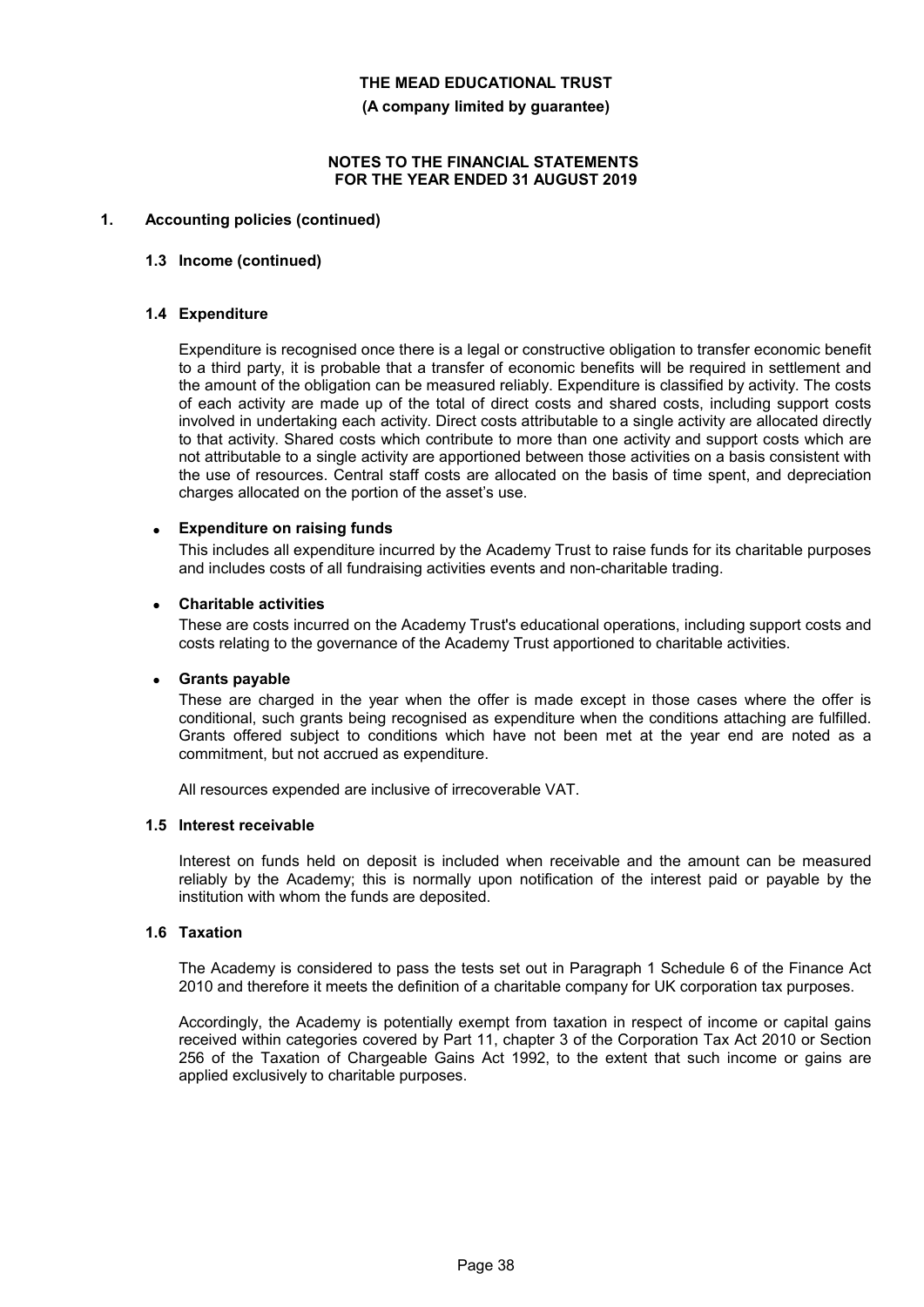**(A company limited by guarantee)**

#### **NOTES TO THE FINANCIAL STATEMENTS FOR THE YEAR ENDED 31 AUGUST 2019**

### **1. Accounting policies (continued)**

#### **1.7 Tangible fixed assets**

Assets costing £500 or more are capitalised as tangible fixed assets and are carried at cost, net of depreciation and any provision for impairment.

Where tangible fixed assets have been acquired with the aid of specific grants, either from the government or from the private sector, they are included in the Balance Sheet at cost and depreciated over their expected useful economic life. Where there are specific conditions attached to the funding requiring the continued use of the asset, the related grants are credited to a restricted fixed asset fund in the Statement of Financial Activities and carried forward in the Balance Sheet. Depreciation on the relevant assets is charged directly to the restricted fixed asset fund in the Statement of Financial Activities.

Depreciation is provided on all tangible fixed assets other than freehold land and assets under construction, at rates calculated to write off the cost of each asset on a straight line basis over its expected useful life, as follows:

| Leasehold buildings                              | - 2-5% straight line |
|--------------------------------------------------|----------------------|
| Leasehold land (125 year lease) - over 125 years |                      |
| Furniture and fixtures                           | - 15% straight line  |
| Computer equipment                               | - 25% straight line  |

A review for impairment of a fixed asset is carried out if events or changes in circumstances indicate that the carrying value of any fixed asset may not be recoverable. Shortfalls between the carrying value of fixed assets and their recoverable amounts are recognised as impairments. Impairment losses are recognised in the Statement of Financial Activities.

#### **1.8 Current asset investments**

Current asset investments are cash or cash equivalents with a maturity date of less than one year valued at fair value.

#### **1.9 Stocks**

Classroom consumables, unsold uniforms and catering stocks are valued at the lower of cost or net realisable value.

#### **1.10 Debtors**

Trade and other debtors are recognised at the settlement amount after any trade discount offered. Prepayments are valued at the amount prepaid net of any trade discounts due.

### **1.11 Cash at bank and in hand**

Cash at bank and in hand includes cash and short-term highly liquid investments with a short maturity of three months or less from the date of acquisition or opening of the deposit or similar account.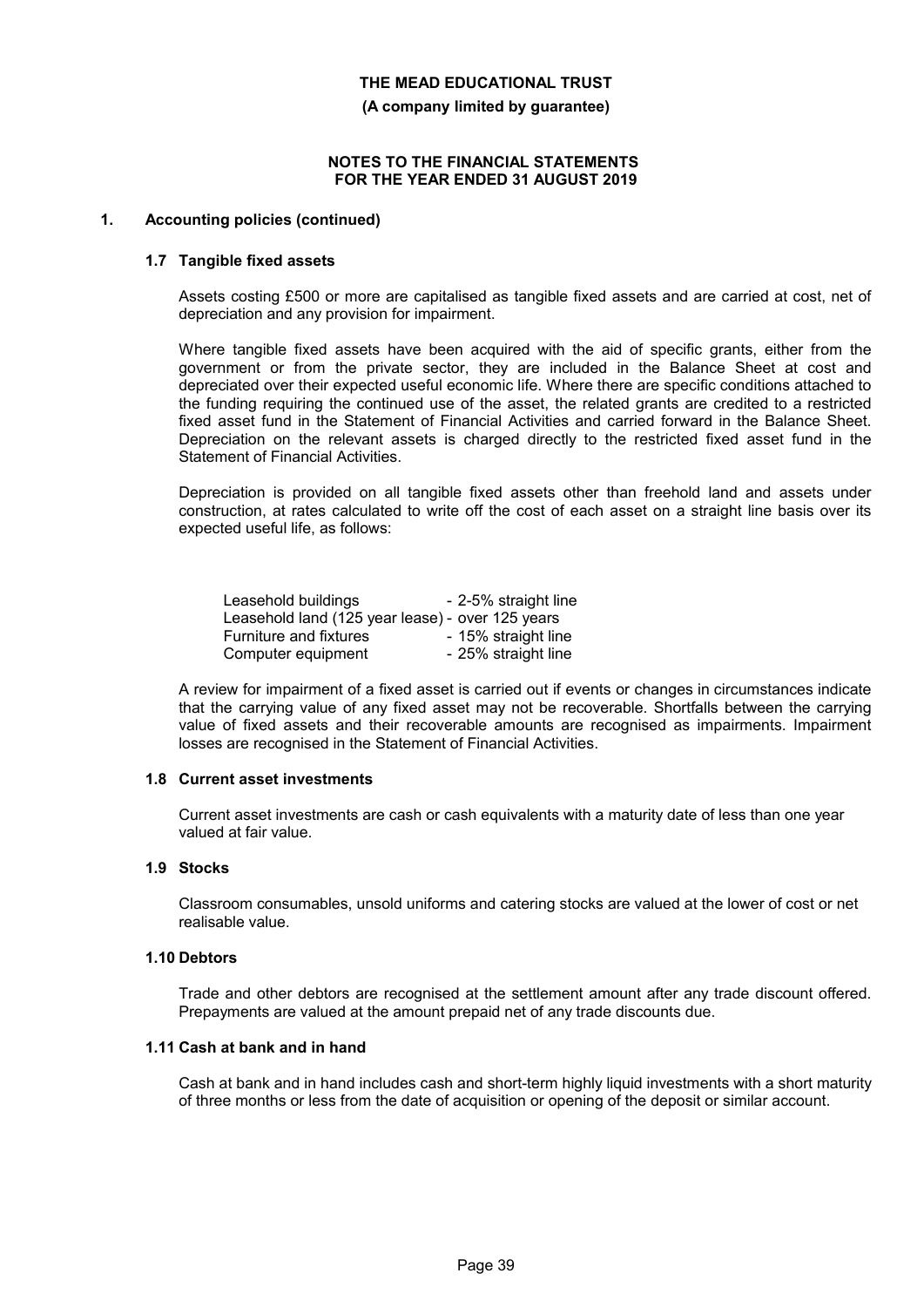**(A company limited by guarantee)**

#### **NOTES TO THE FINANCIAL STATEMENTS FOR THE YEAR ENDED 31 AUGUST 2019**

#### **1. Accounting policies (continued)**

#### **1.12 Liabilities**

Liabilities are recognised when there is an obligation at the Balance Sheet date as a result of a past event, it is probable that a transfer of economic benefit will be required in settlement, and the amount of the settlement can be estimated reliably. Liabilities are recognised at the amount that the Academy anticipates it will pay to settle the debt or the amount it has received as advanced payments for the goods or services it must provide.

#### **1.13 Provisions**

Provisions are recognised when the Academy has an obligation at the reporting date as a result of a past event which it is probable will result in the transfer of economic benefits and the obligation can be estimated reliably.

Provisions are measured at the best estimate of the amounts required to settle the obligation. Where the effect of the time value of money is material, the provision is based on the present value of those amounts, discounted at the pre-tax discount rate that reflects the risks specific to the liability. The unwinding of the discount is recognised within interest payable and similar charges.

### **1.14 Financial instruments**

The Academy Trust only holds basic financial instruments as defined in FRS 102. The financial assets and financial liabilities of the Academy and their measurement bases are as follows:

*Financial assets* - trade and other debtors are basic financial instruments and are debt instruments measured at amortised cost as detailed in note 16. Prepayments are not financial instruments. Amounts due to the Academy's wholly owned subsidiary are held at face value less any impairment. Cash at bank is classified as a basic financial instrument and is measured at face value.

*Financial liabilities* - trade creditors, accruals and other creditors are financial instruments, and are measured at amortised cost as detailed in notes 18 and 19. Taxation and social security are not included in the financial instruments disclosure definition. Deferred income is not deemed to be a financial liability, as the cash settlement has already taken place and there is an obligation to deliver services rather than cash or another financial instrument. Amounts due to the Academy Trust's wholly owned subsidiary are held at face value less any impairment.

#### **1.15 Operating leases**

Rentals paid under operating leases are charged to the Statement of Financial Activities on a straight line basis over the lease term.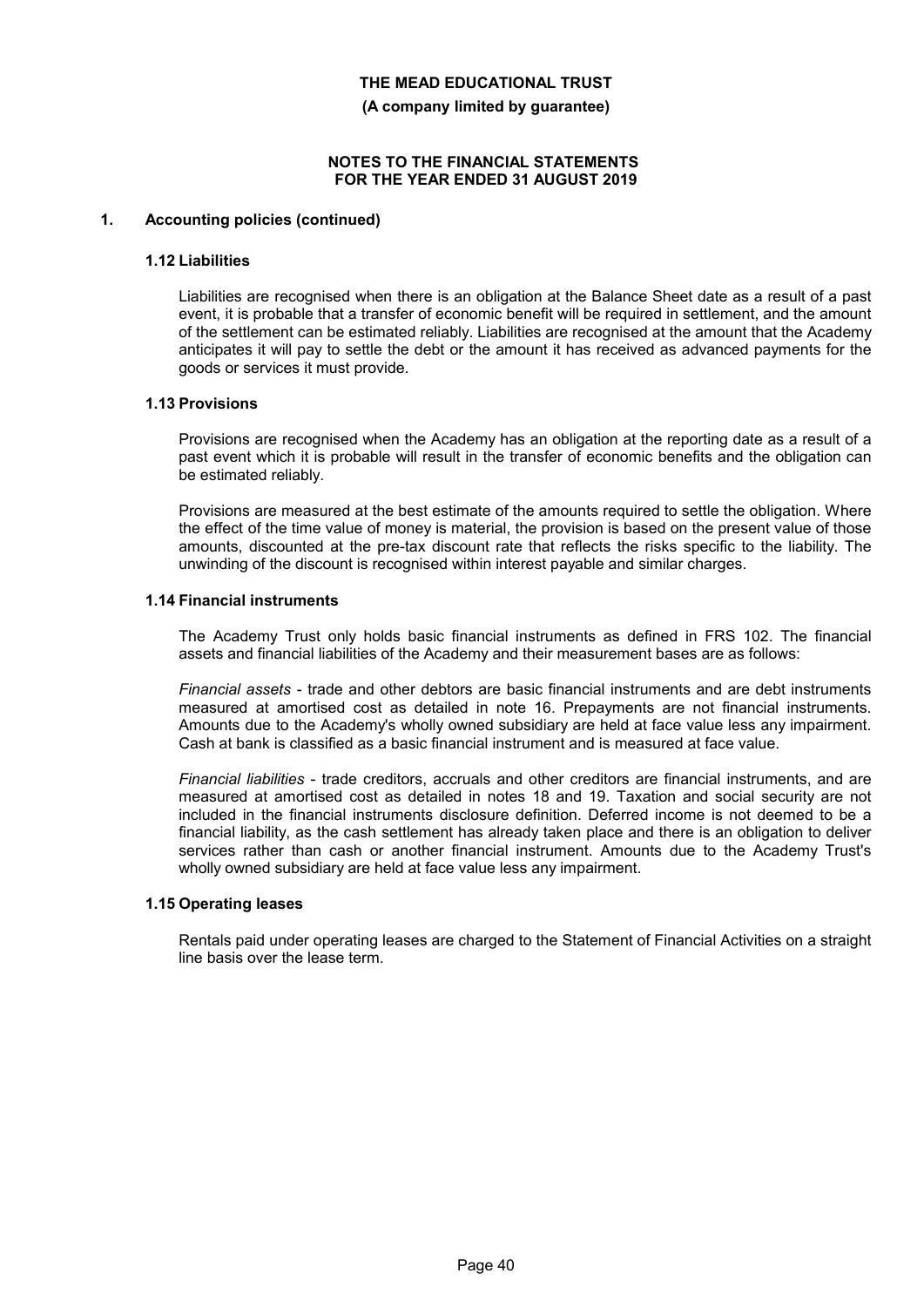**(A company limited by guarantee)**

#### **NOTES TO THE FINANCIAL STATEMENTS FOR THE YEAR ENDED 31 AUGUST 2019**

#### **1. Accounting policies (continued)**

#### **1.16 Pensions**

Retirement benefits to employees of the Academy are provided by the Teachers' Pension Scheme ("TPS") and the Local Government Pension Scheme ("LGPS"). These are defined benefit schemes.

The TPS is an unfunded scheme and contributions are calculated so as to spread the cost of pensions over employees' working lives with the Academy in such a way that the pension cost is a substantially level percentage of current and future pensionable payroll. The contributions are determined by the Government Actuary on the basis of quadrennial valuations using a prospective unit credit method. TPS is an unfunded multi-employer scheme with no underlying assets to assign between employers. Consequently, the TPS is treated as a defined contribution scheme for accounting purposes and the contributions recognised in the period to which they relate.

The LGPS is a funded multi-employer scheme and the assets are held separately from those of the Academy in separate Trustee administered funds. Pension scheme assets are measured at fair value and liabilities are measured on an actuarial basis using the projected unit credit method and discounted at a rate equivalent to the current rate of return on a high quality corporate bond of equivalent term and currency to the liabilities. The actuarial valuations are obtained at least triennially and are updated at each Balance Sheet date. The amounts charged to operating surplus are the current service costs and the costs of scheme introductions, benefit changes, settlements and curtailments. They are included as part of staff costs as incurred. Net interest on the net defined benefit liability/asset is also recognised in the Statement of Financial Activities and comprises the interest cost on the defined benefit obligation and interest income on the scheme assets, calculated by multiplying the fair value of the scheme assets at the beginning of the period by the rate used to discount the benefit obligations. The difference between the interest income on the scheme assets and the actual return on the scheme assets is recognised in other recognised gains and losses.

Actuarial gains and losses are recognised immediately in other recognised gains and losses.

#### **1.17 Fund accounting**

Unrestricted income funds represent those resources which may be used towards meeting any of the charitable objects of the Academy at the discretion of the Trustees.

Designated funds comprise unrestricted funds that have been set aside by the Trustees for particular purposes. The aim and use of each designated fund is set out in the notes to the financial statements.

Restricted fixed asset funds are resources which are to be applied to specific capital purposes imposed by the funders where the asset acquired or created is held for a specific purpose.

Restricted general funds comprise all other restricted funds received with restrictions imposed by the funder/donor and include grants from the Department for Education Group.

Investment income, gains and losses are allocated to the appropriate fund.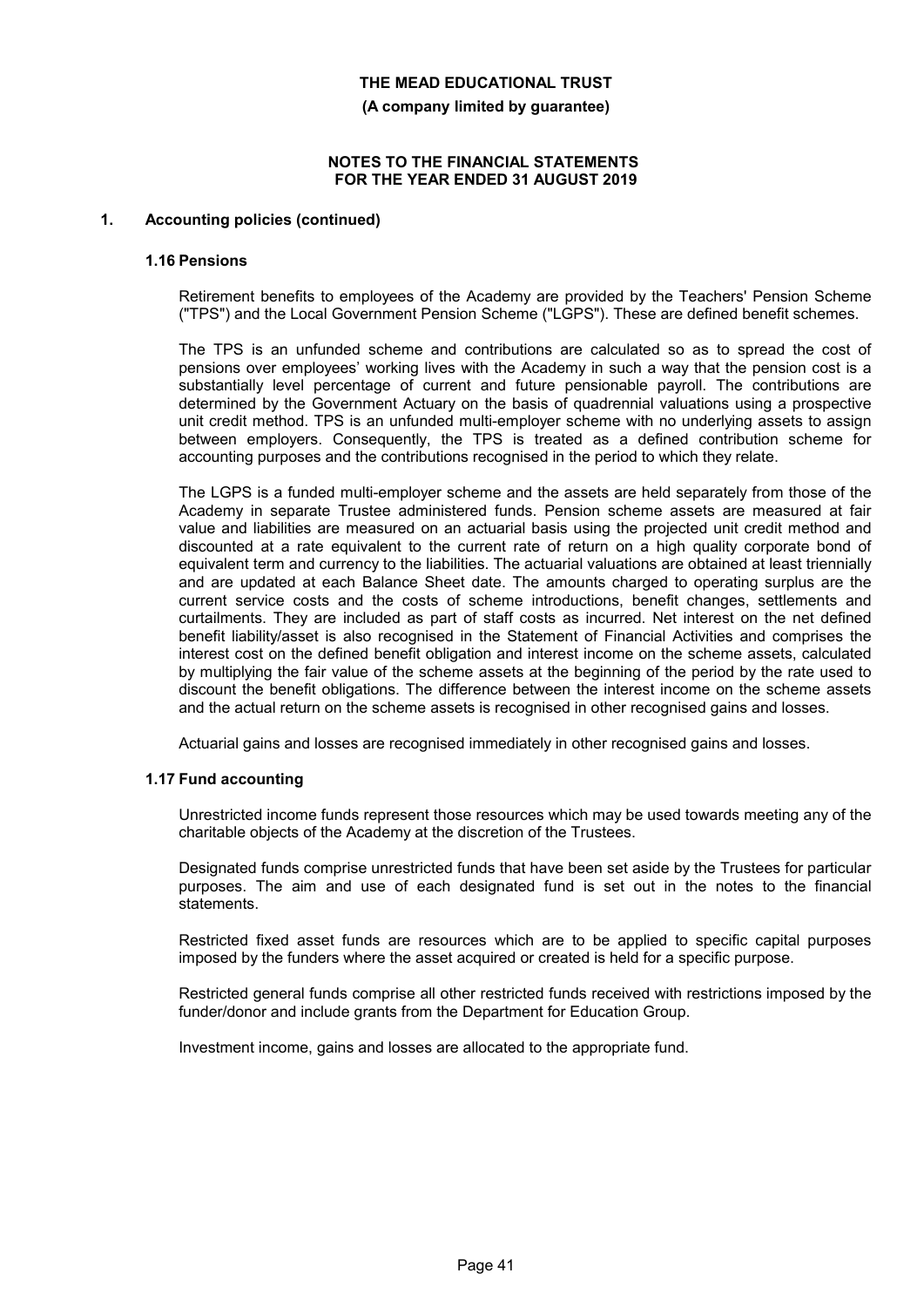#### **(A company limited by guarantee)**

#### **NOTES TO THE FINANCIAL STATEMENTS FOR THE YEAR ENDED 31 AUGUST 2019**

#### **2. Critical accounting estimates and areas of judgment**

Estimates and judgments are continually evaluated and are based on historical experience and other factors, including expectations of future events that are believed to be reasonable under the circumstances.

The Academy Trust makes estimates and assumptions concerning the future. The resulting accounting estimates and assumptions will, by definition, seldom equal the related actual results. The estimates and assumptions that have a significant risk of causing a material adjustment to the carrying amounts of assets and liabilities within the next financial year are discussed below.

#### **Defined benefit pension scheme**

The present value of the Local Government Pension Scheme defined benefit liability depends on a number of factors that are determined on an actuarial basis using a variety of assumptions. The assumptions used in determining the net cost or income for pensions include the discount rate. Any changes in these assumptions, which are disclosed in note 28, will impact the carrying amount of the pension liability. Furthermore a roll forward approach which projects results from the latest full actuarial valuation performed at 31 March 2016 has been used by the actuary in valuing the pensions liability at 31 August 2019. Any differences between the figures derived from the roll forward approach and a full actuarial valuation would impact on the carrying amount of the pension liability.

#### **Tangible assets**

The annual depreciation charge for tangible assets is sensitive to changes in the estimated useful economic lives and residual values of the assets. The useful economic lives and residual values are reassessed annually. They are amended when necessary to reflect current estimates, based on technological advancement, future investments, economic utilisation and the physical condition of the assets. See note 14 for the carrying amount of the property plant and equipment, and note 1.7 for the useful economic lives for each class of assets.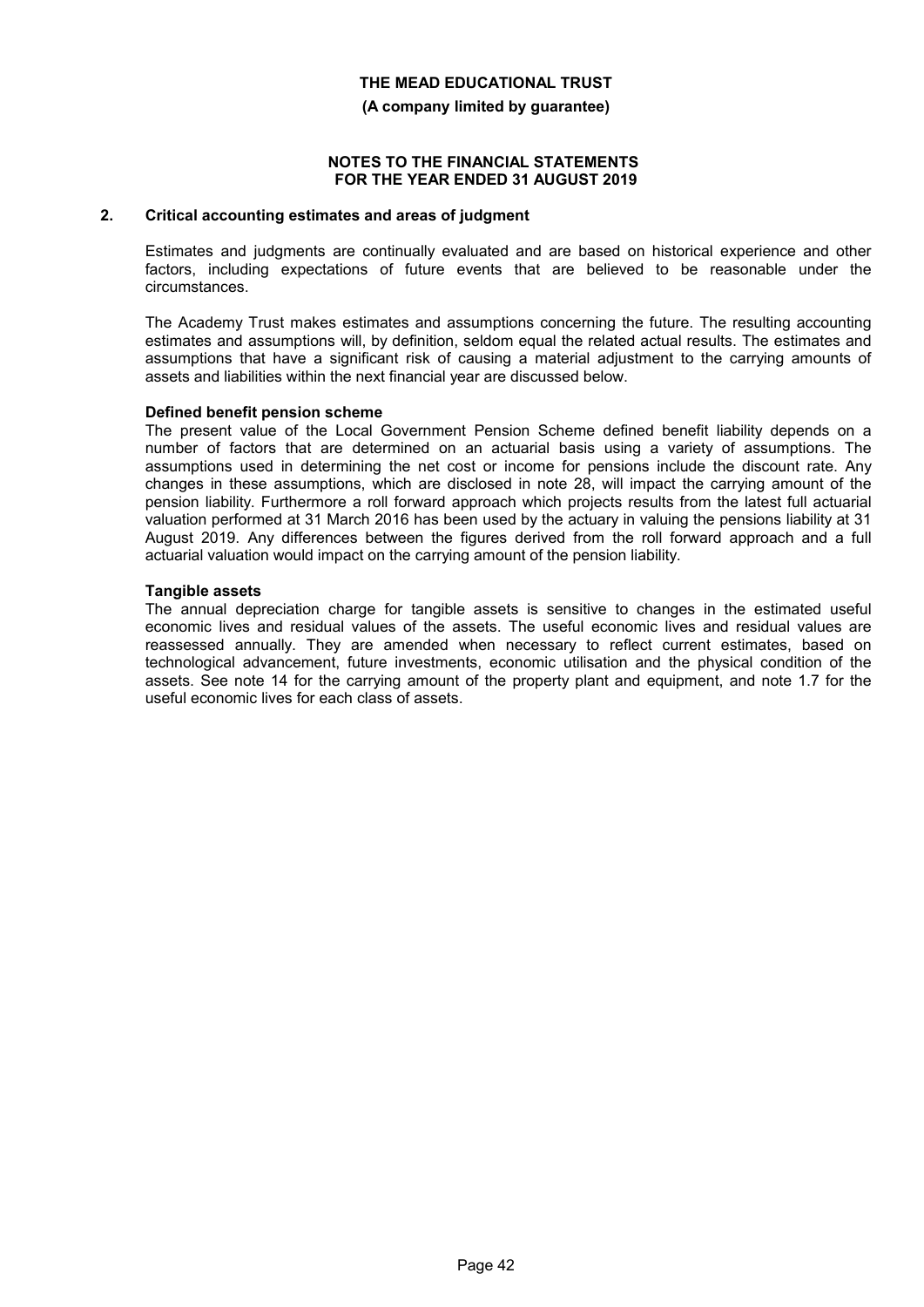**(A company limited by guarantee)**

#### **NOTES TO THE FINANCIAL STATEMENTS FOR THE YEAR ENDED 31 AUGUST 2019**

## **3. Income from donations and capital grants**

| <b>Unrestricted</b><br>funds<br>2019<br>£ | <b>Restricted</b><br>funds<br>2019<br>£ | <b>Restricted</b><br>fixed asset<br>funds<br>2019<br>£ | <b>Total</b><br>funds<br>2019<br>£ | As restated<br>Total<br>funds<br>2018<br>£ |
|-------------------------------------------|-----------------------------------------|--------------------------------------------------------|------------------------------------|--------------------------------------------|
|                                           |                                         |                                                        |                                    | 17,689,165                                 |
|                                           |                                         |                                                        |                                    | 948,000                                    |
|                                           |                                         |                                                        |                                    | 18,637,165                                 |
|                                           |                                         | 941,397                                                | 941,397                            | 1,559,841                                  |
| 4,118                                     |                                         |                                                        | 4,118                              | 3,055                                      |
|                                           | 432,696                                 |                                                        | 432,696                            | 360,000                                    |
| 4,118                                     | 432,696                                 | 941,397                                                | 1,378,211                          | 1,922,896                                  |
| 4,118                                     | 432,696                                 | 941,397                                                | 1,378,211                          | 20,560,061                                 |
| 16,451                                    | (847,000)                               | 21,390,610                                             | 20,560,061                         |                                            |
|                                           |                                         |                                                        |                                    |                                            |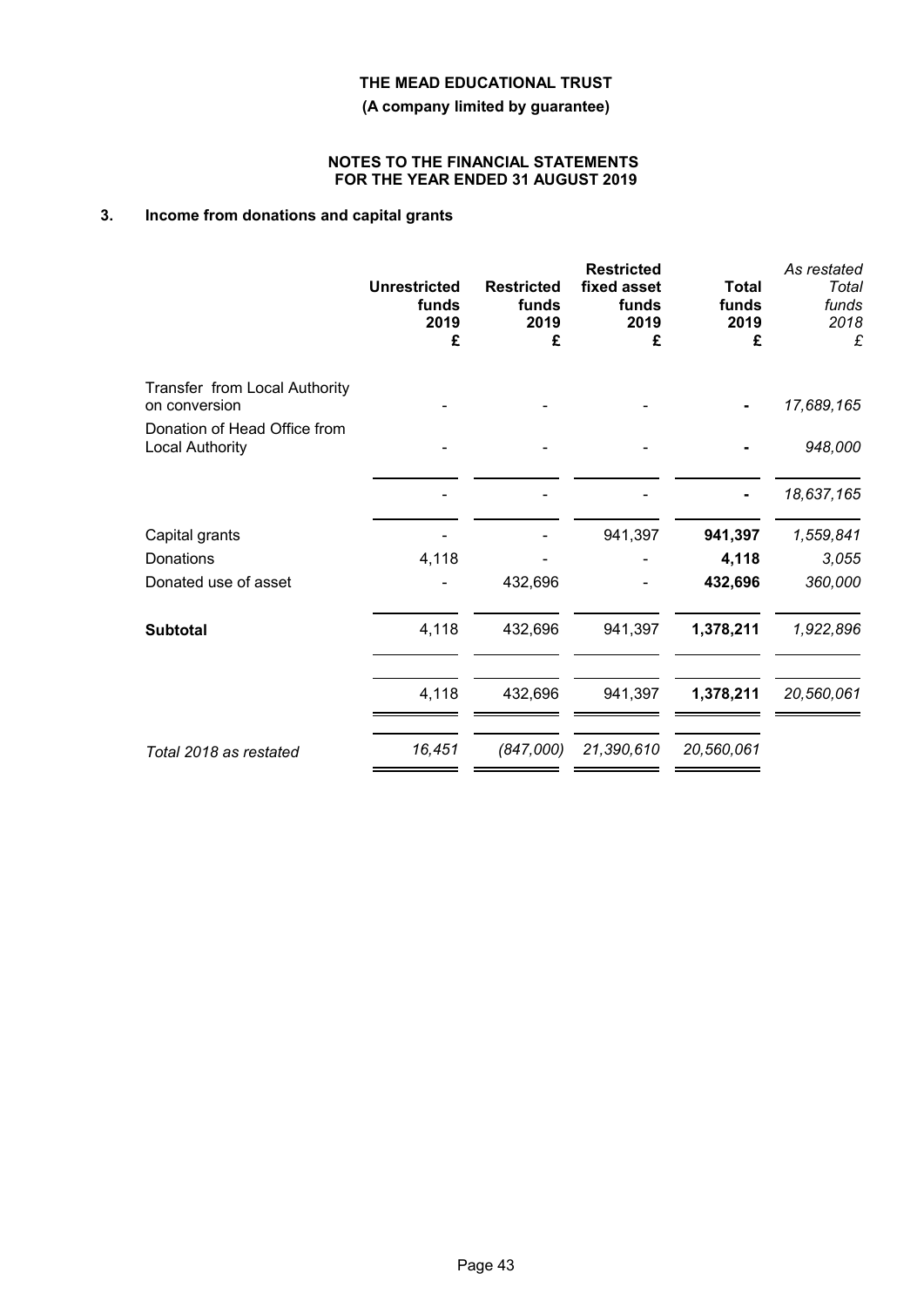**(A company limited by guarantee)**

#### **NOTES TO THE FINANCIAL STATEMENTS FOR THE YEAR ENDED 31 AUGUST 2019**

# **4. Funding for the Academy Trust's educational operations**

|                                                    | <b>Unrestricted</b><br>funds<br>2019<br>£ | <b>Restricted</b><br>funds<br>2019<br>£ | <b>Total</b><br>funds<br>2019<br>£ | Total<br>funds<br>2018<br>£ |
|----------------------------------------------------|-------------------------------------------|-----------------------------------------|------------------------------------|-----------------------------|
| <b>DfE/ESFA grants</b>                             |                                           |                                         |                                    |                             |
| General Annual Grant (GAG)                         |                                           | 21,858,829                              | 21,858,829                         | 21,266,215                  |
| Other DfE Group grants                             |                                           | 3,012,830                               | 3,012,830                          | 2,017,662                   |
| <b>Teaching School</b>                             |                                           | 465,617                                 | 465,617                            | 544,680                     |
|                                                    |                                           | 25,337,276                              | 25,337,276                         | 23,828,557                  |
| Other government grants                            |                                           |                                         |                                    |                             |
| Special Educational Needs (SEN)                    |                                           | 385,984                                 | 385,984                            | 384,493                     |
| Early Years Single Funding Formula (EYSFF)         |                                           | 335,284                                 | 335,284                            | 388,613                     |
| Pupil Premium (LAC)                                |                                           | 28,976                                  | 28,976                             | 57,707                      |
| Other grants                                       |                                           |                                         |                                    | 870                         |
|                                                    |                                           | 750,244                                 | 750,244                            | 831,683                     |
| <b>Other funding</b>                               |                                           |                                         |                                    |                             |
| School Centred Initial Teacher Training<br>(SCITT) |                                           | 617,464                                 | 617,464                            | 339,840                     |
| Other funding                                      |                                           | 62,749                                  | 62,749                             | 61,493                      |
| <b>Teaching School</b>                             | 156,414                                   | 18,984                                  | 175,398                            | 201,990                     |
| Apprenticeship levy                                |                                           | 14,511                                  | 14,511                             | 11,687                      |
|                                                    | 156,414                                   | 26,801,228                              | 26,957,642                         | 25, 275, 250                |
| <b>Total 2018</b>                                  | 189,990                                   | 25,085,260                              | 25, 275, 250                       |                             |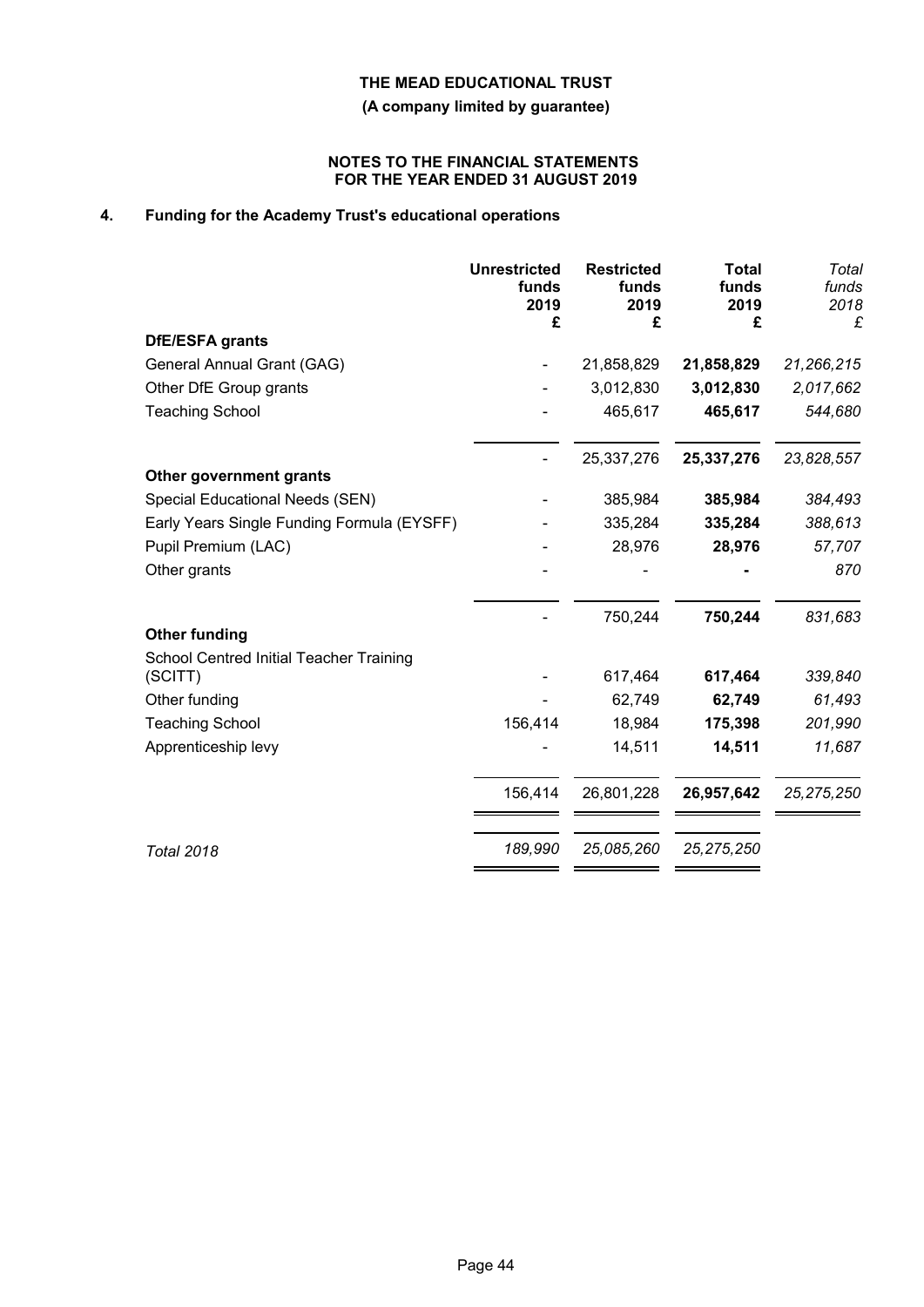### **(A company limited by guarantee)**

#### **NOTES TO THE FINANCIAL STATEMENTS FOR THE YEAR ENDED 31 AUGUST 2019**

# **5. Income from other trading activities**

|                    | <b>Unrestricted</b><br>funds<br>2019<br>£ | <b>Total</b><br>funds<br>2019<br>£ | Total<br>funds<br>2018<br>£ |
|--------------------|-------------------------------------------|------------------------------------|-----------------------------|
| Lettings income    | 41,670                                    | 41,670                             | 22,925                      |
| Consultancy income | 1,540                                     | 1,540                              | 21,162                      |
| Other income       | 222,052                                   | 222,052                            | 62,294                      |
|                    | 265,262                                   | 265,262                            | 106,381                     |

# **6. Investment income**

|                      | <b>Unrestricted</b> | <b>Total</b> | Total |
|----------------------|---------------------|--------------|-------|
|                      | funds               | funds        | funds |
|                      | 2019                | 2019         | 2018  |
|                      | £                   | £            | £     |
| <b>Bank interest</b> | 26,330              | 26,330       | 9,781 |

## **7. Expenditure**

|                                                    | <b>Staff Costs</b><br>2019<br>£ | <b>Premises</b><br>2019<br>£ | Other<br>2019<br>£ | <b>Total</b><br>2019<br>£ | Total<br>2018<br>£ |
|----------------------------------------------------|---------------------------------|------------------------------|--------------------|---------------------------|--------------------|
| Expenditure on raising funds:                      |                                 |                              |                    |                           |                    |
| Direct costs                                       |                                 |                              |                    |                           | 2,990              |
| Allocated support costs<br>Educational operations: | 138,074                         |                              | 56,026             | 194,100                   | 67,803             |
| Direct costs                                       | 14,670,112                      | 1,326,646                    | 2,795,740          | 18,792,498                | 16,736,533         |
| Allocated support costs                            | 6,636,331                       | 2,118,508                    | 1,145,252          | 9,900,091                 | 10,253,716         |
|                                                    | 21,444,517                      | 3,445,154                    | 3,997,018          | 28,886,689                | 27,061,042         |
| <b>Total 2018</b>                                  | 20,497,881                      | 2,835,640                    | 3,727,521          | 27,061,042                |                    |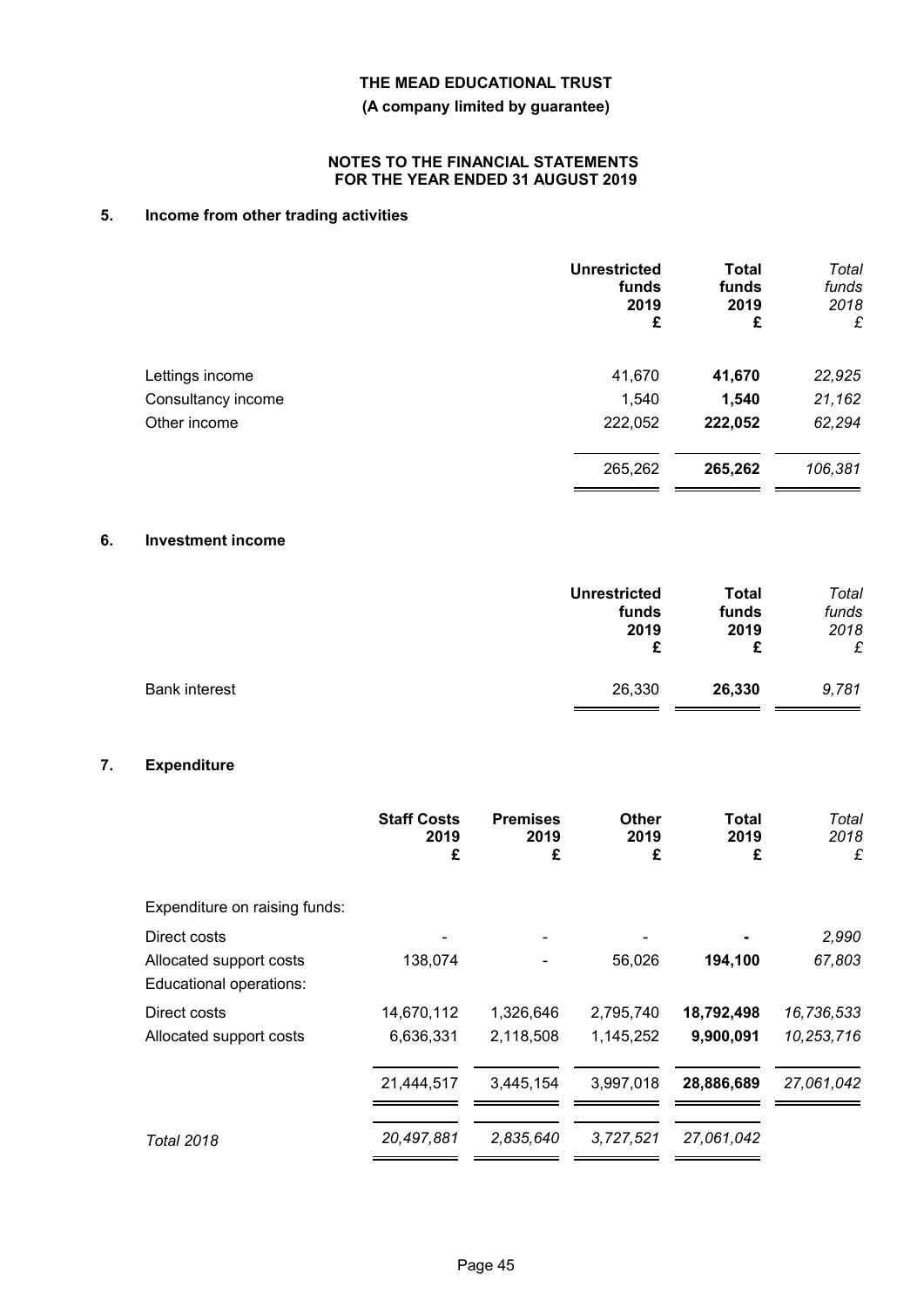### **(A company limited by guarantee)**

#### **NOTES TO THE FINANCIAL STATEMENTS FOR THE YEAR ENDED 31 AUGUST 2019**

# **8. Analysis of expenditure by activities**

|                        | <b>Activities</b><br>undertaken<br>directly<br>2019<br>£ | <b>Support</b><br>costs<br>2019<br>£ | <b>Total</b><br>funds<br>2019<br>£ | Total<br>funds<br>2018<br>£ |
|------------------------|----------------------------------------------------------|--------------------------------------|------------------------------------|-----------------------------|
| Educational operations | 18,792,498                                               | 9,900,091                            | 28,692,589                         | 26,990,249                  |
| <b>Total 2018</b>      | 16,736,533                                               | 10,253,716                           | 26,990,249                         |                             |

#### **Analysis of direct costs**

|                                                                        | <b>Total</b><br>funds<br>2019<br>£ | Total<br>funds<br>2018<br>£ |
|------------------------------------------------------------------------|------------------------------------|-----------------------------|
| LGPS pension interest cost (£485,000) less return on assets (£289,000) | 196,000                            | 200,000                     |
| Staff costs                                                            | 14,670,112                         | 13,502,013                  |
| <b>Educational supplies</b>                                            | 652,588                            | 653,247                     |
| <b>Examination fees</b>                                                | 223,301                            | 194,816                     |
| Staff development                                                      | 154,834                            | 132,456                     |
| Other direct costs                                                     | 933,048                            | 881,636                     |
| Teaching school and SCITT expenses                                     | 553,493                            | 137,484                     |
| Depreciation                                                           | 1,326,646                          | 957,428                     |
| Technology costs                                                       | 82,476                             | 77,453                      |
|                                                                        | 18,792,498                         | 16,736,533                  |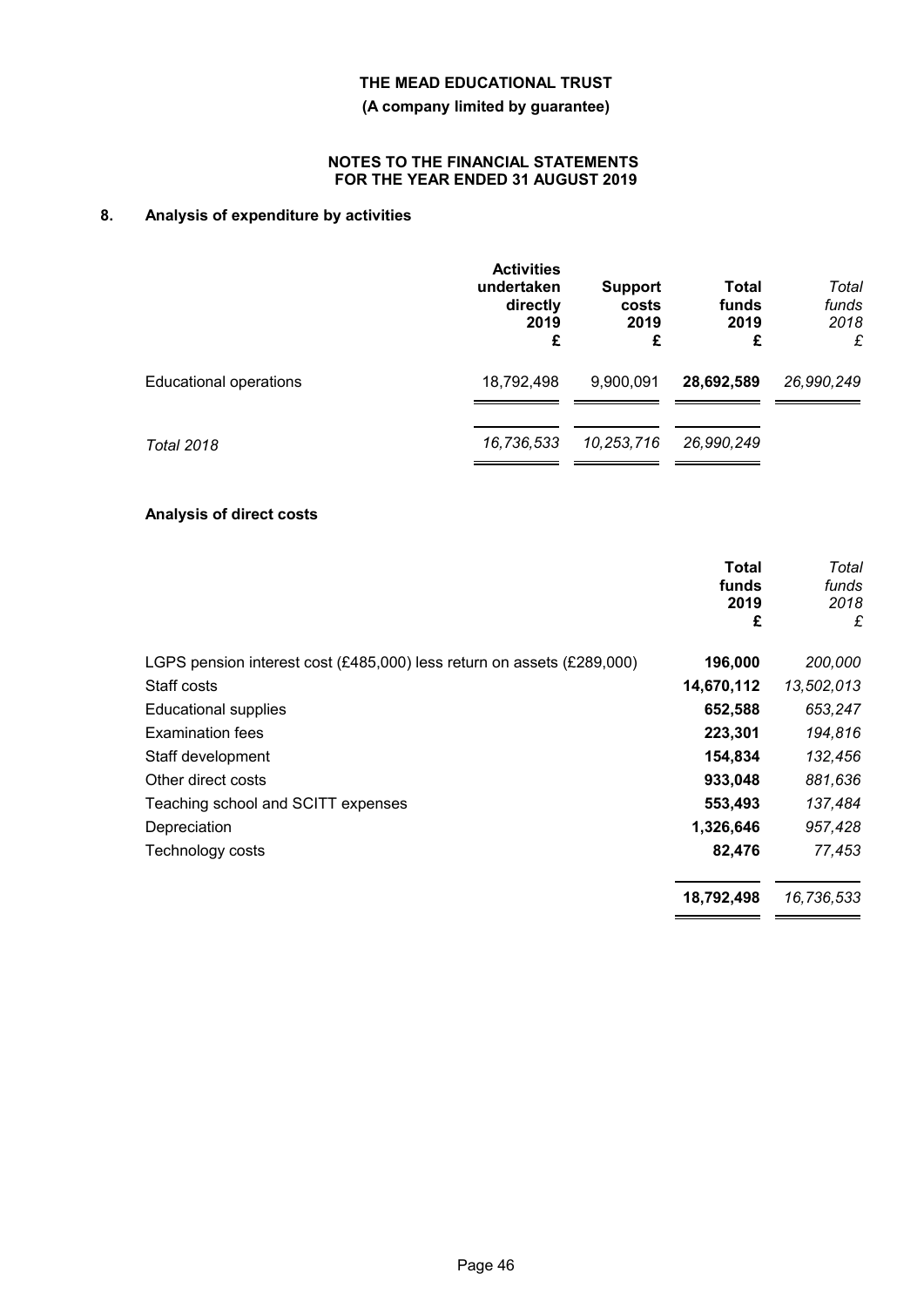### **(A company limited by guarantee)**

#### **NOTES TO THE FINANCIAL STATEMENTS FOR THE YEAR ENDED 31 AUGUST 2019**

# **8. Analysis of expenditure by activities (continued)**

### **Analysis of support costs**

| 6,222,419 | 6,582,464  |
|-----------|------------|
| 61,755    | 55,530     |
| 293,460   | 435,287    |
| 105,880   | 108,317    |
| 689,554   | 553,542    |
| 171,615   | 135,280    |
| 442,215   | 319,143    |
| 420,735   | 526,408    |
| 77,179    | 54,332     |
| 449,199   | 596,411    |
| 69,030    | 64,683     |
| 432,729   | 413,603    |
| 384,428   | 334,310    |
| 79,893    | 74,406     |
| 9,900,091 | 10,253,716 |
|           |            |

### **9. Net income/(expenditure)**

Net income/(expenditure) for the year includes:

|                                       | 2019<br>£ | 2018<br>£ |
|---------------------------------------|-----------|-----------|
| Operating lease rentals               | 35,232    | 43,364    |
| Depreciation of tangible fixed assets | 1,768,861 | 1,276,571 |
| Loss on disposal of fixed assets      | 3,949     |           |
| Fees paid to auditors for:            |           |           |
| - audit                               | 23,000    | 20,000    |
| - other services                      | 20,000    | 26,341    |
|                                       |           |           |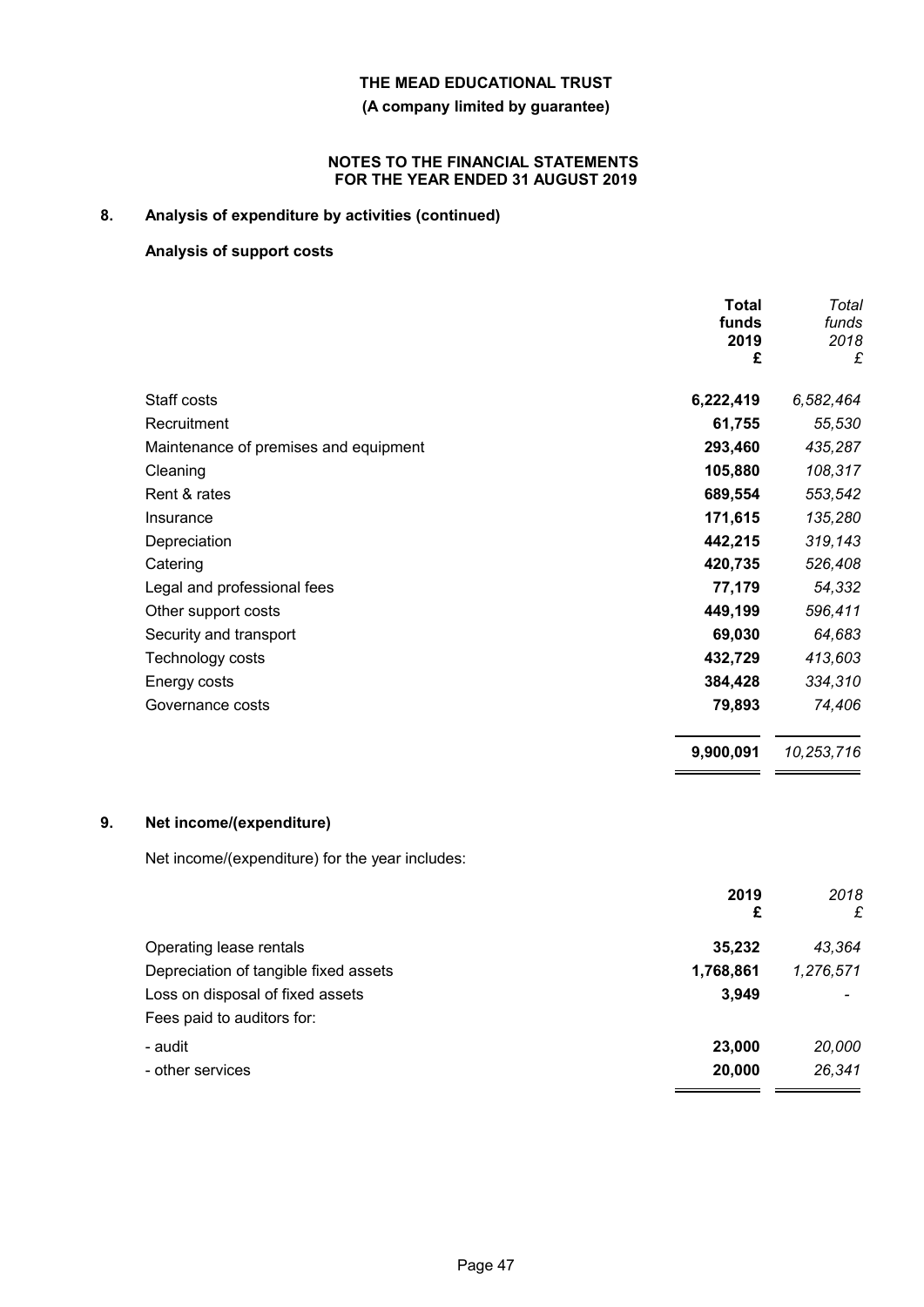#### **(A company limited by guarantee)**

#### **NOTES TO THE FINANCIAL STATEMENTS FOR THE YEAR ENDED 31 AUGUST 2019**

### **10. Staff costs**

#### **a. Staff costs**

Staff costs during the year were as follows:

|                                     | 2019<br>£  | 2018<br>£  |
|-------------------------------------|------------|------------|
| Wages and salaries                  | 15,829,380 | 15,284,075 |
| Social security costs               | 1,530,524  | 1,475,893  |
| Pension costs                       | 3,670,701  | 3,339,814  |
|                                     | 21,030,605 | 20,099,782 |
| Agency staff costs                  | 352,202    | 278,064    |
| Staff restructuring costs           | 61,710     | 120,035    |
|                                     | 21,444,517 | 20,497,881 |
| Staff restructuring costs comprise: |            |            |
|                                     | 2019<br>£  | 2018<br>£  |
| Redundancy payments                 | 56,584     | 97,015     |
| Severance payments                  | 5,126      | 23,020     |
|                                     | 61,710     | 120,035    |

#### **b. Non-statutory/non-contractual staff severance payments**

Included in staff restructuring costs are non-statutory/non-contractual severance payments totalling £5,126 (2018: £23,020). Individually the payments were £5,126 (2018 - £23,020).

 $=$   $=$ 

#### **c. Staff numbers**

The average number of persons employed by the Academy during the year was as follows:

|                            | 2019<br>No. | 2018<br>No. |
|----------------------------|-------------|-------------|
| <b>Teachers</b>            | 209         | 214         |
| Administration and support | 426         | 425         |
| Management                 | 16          | 11          |
|                            | 651         | 650         |
|                            |             |             |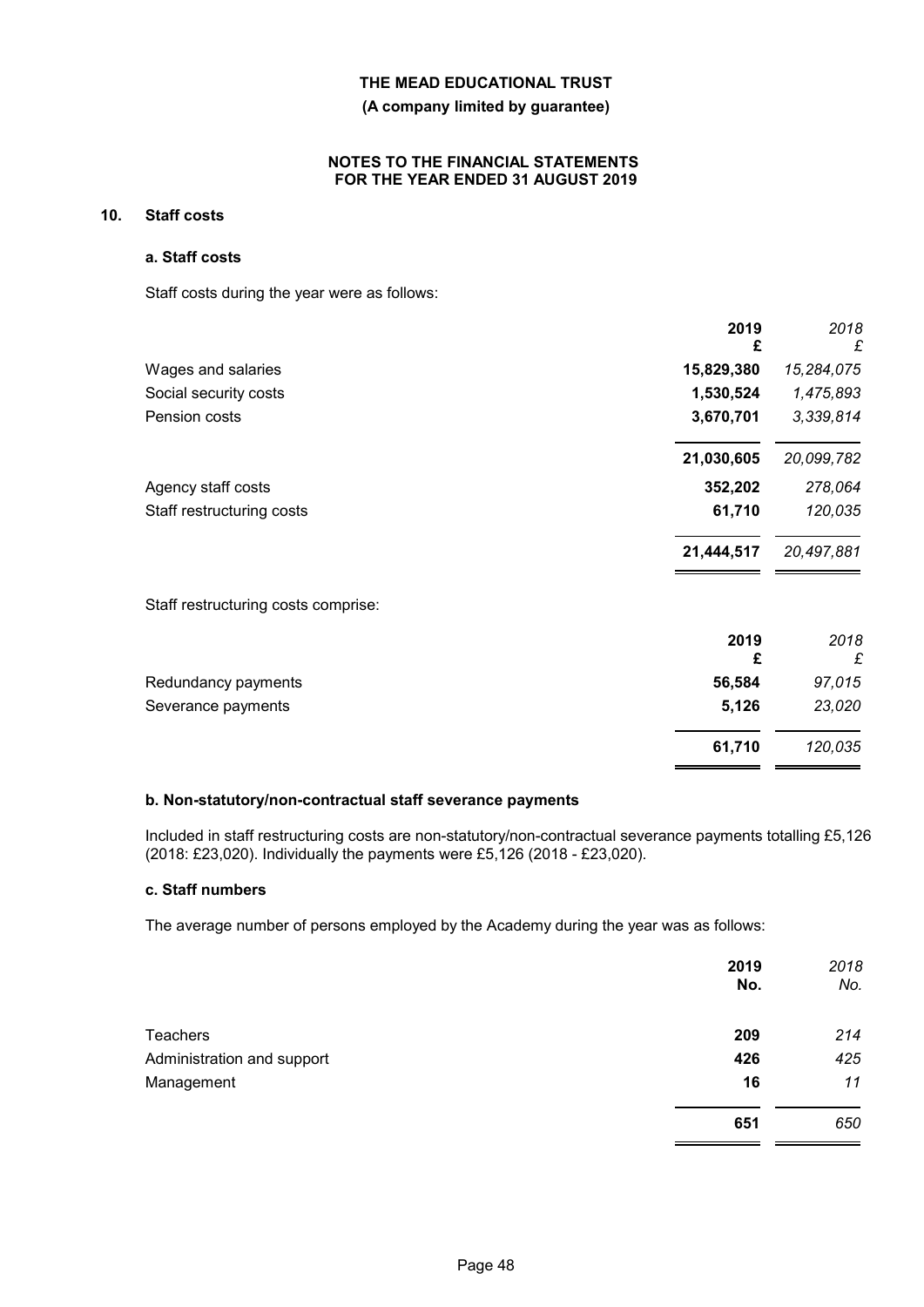**(A company limited by guarantee)**

#### **NOTES TO THE FINANCIAL STATEMENTS FOR THE YEAR ENDED 31 AUGUST 2019**

### **10. Staff costs (continued)**

#### **d. Higher paid staff**

The number of employees whose employee benefits (excluding employer pension costs) exceeded £60,000 was:

|                                 | 2019<br>No.    | 2018<br>No.    |
|---------------------------------|----------------|----------------|
| In the band £60,001 - £70,000   | 5              | 3              |
| In the band £70,001 - £80,000   | 5              | 5              |
| In the band £80,001 - £90,000   | 3              | $\overline{4}$ |
| In the band £90,001 - £100,000  | 2              | $\overline{2}$ |
| In the band £100,001 - £110,000 |                |                |
| In the band £120,001 - £130,000 |                | 1              |
| In the band £150,001 - £160,000 | $\blacksquare$ |                |

Of the 16 above employees, 13 participated in the Teachers' Pension Scheme and 2 in the Local Government Pension Scheme. During the year ended 31 August 2019 pension contributions for these staff members amounted to £199,972 (2018: £171,130).

#### **e. Key management personnel**

The key management personnel of the Academy Trust comprise the Trustees and the senior management team as listed on page 1. The total amount of employee benefits (including employer pension contributions and employer national insurance contributions) received by key management personnel for their services to the Academy Trust was £644,844 (2018: £717,701). These figures include salary costs of all Trustees employed by the Academy Trust, even where they have no management role within their employment.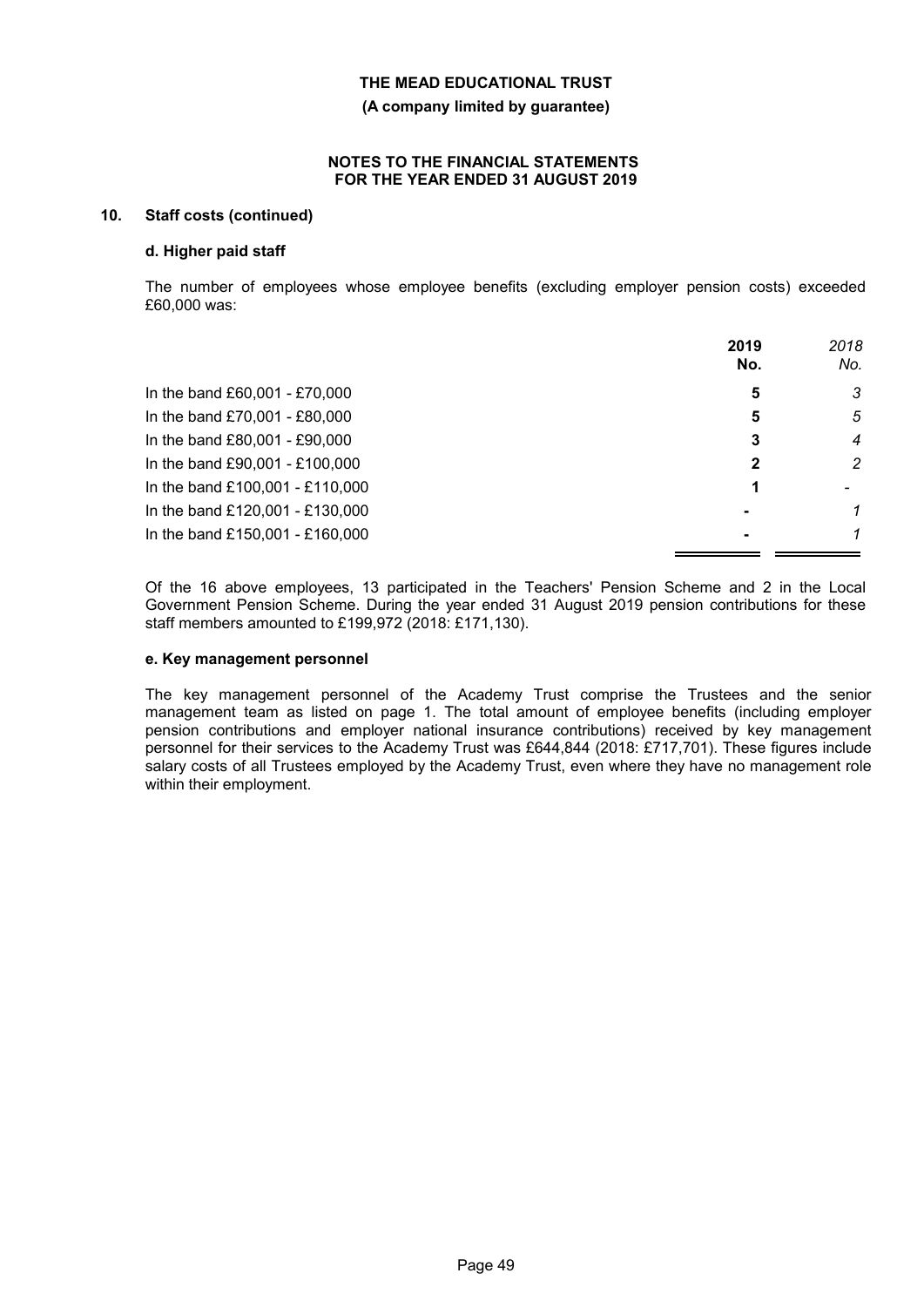**(A company limited by guarantee)**

#### **NOTES TO THE FINANCIAL STATEMENTS FOR THE YEAR ENDED 31 AUGUST 2019**

#### **11. Central services**

The Academy Trust has provided the following central services to its academies during the year:

- human resources
- financial services
- legal services
- educational support services
- others as arising

The Academy charges for these services on the following basis:

5% of GAG funding.

The actual amounts charged during the year were as follows:

|                                    | 2019<br>£ | 2018<br>£ |
|------------------------------------|-----------|-----------|
| Knighton Fields Primary Academy    | 52,182    | 52,167    |
| Northfield House Primary Academy   | 86,142    | 82,417    |
| Rushey Mead Academy                | 417,317   | 403,706   |
| Rowlatts Hill Primary Academy      | 69,660    | 70,415    |
| Thurnby Lodge Primary Academy      | 55,301    | 53,175    |
| <b>Willowbrook Primary Academy</b> | 88,266    | 88,321    |
| Hamilton Academy                   | 334.356   | 332,032   |
| Total                              | 1,103,224 | 1,082,233 |

#### **12. Trustees' remuneration and expenses**

The Chief Executive Officer (CEO) has been paid remuneration or has received other benefits from an employment with the Academy Trust. The CEO only receives remuneration in respect of services they provide undertaking the role of a CEO under their contract of employment.

The value of Trustees' remuneration and other benefits was as follows:

Carolyn Robson (Chief Executive Officer and Trustee)

Remuneration £90,000 - £95,000 (2018: £120,000 - £125,000) Employer's pension contributions £0 - £5,000 (2018: £0 - £5,000)

During the year ended 31 August 2019, no Trustee expenses have been incurred *(2018 - £NIL)*.

#### **13. Trustees' and officers' insurance**

In accordance with normal commercial practice, the Academy Trust has purchased insurance to protect Trustees and officers from claims arising from negligent acts, errors or omissions occurring whilst on academy business. The insurance provides cover up to £2,000,000 on any one claim. The cost of this insurance is included in the total insurance cost.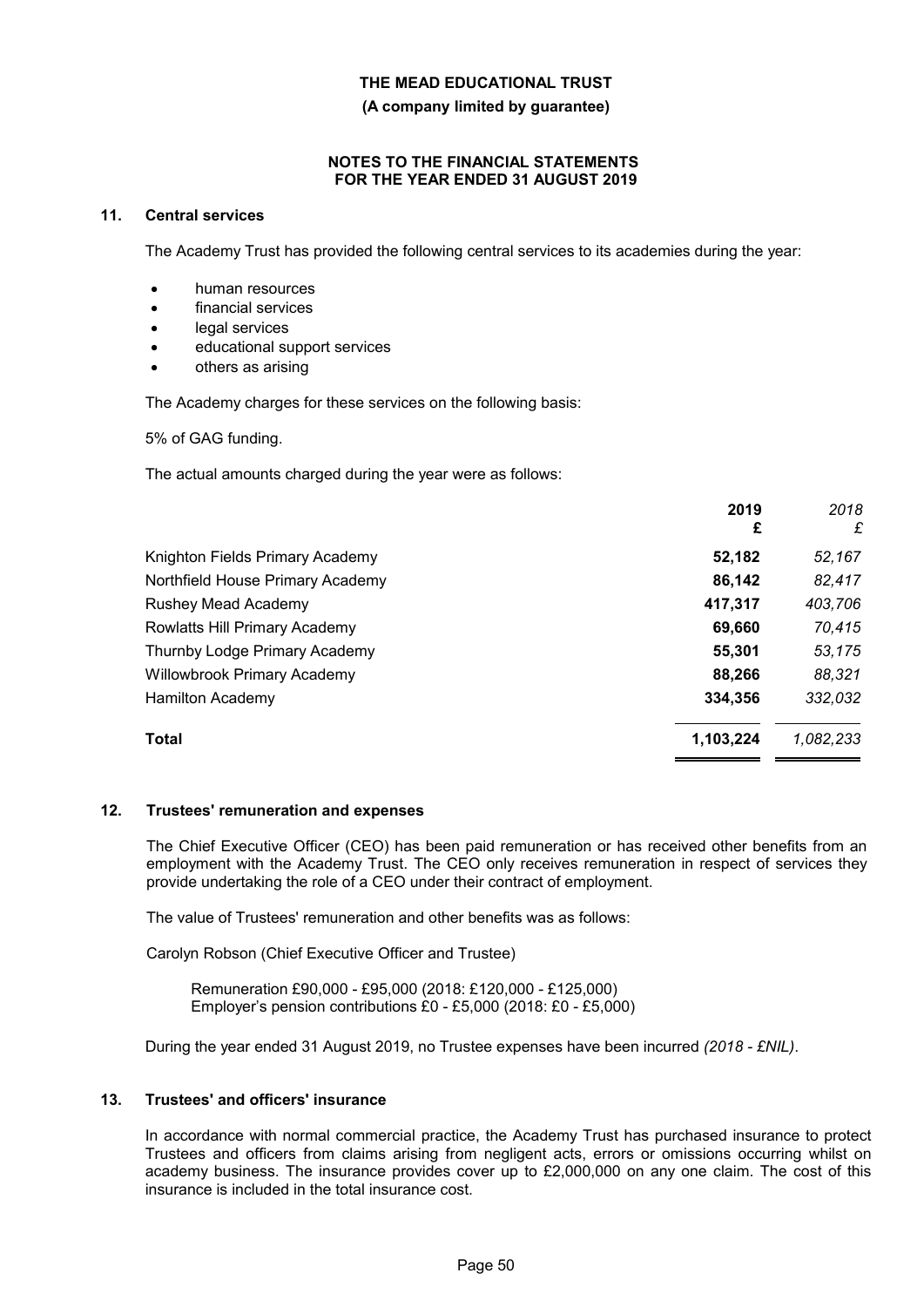**(A company limited by guarantee)**

#### **NOTES TO THE FINANCIAL STATEMENTS FOR THE YEAR ENDED 31 AUGUST 2019**

### **14. Tangible fixed assets**

|                                            | Leasehold<br>land and<br>buildings<br>£ | <b>Furniture</b><br>and<br>fixtures<br>£ | Computer<br>equipment<br>£ | Total<br>£ |
|--------------------------------------------|-----------------------------------------|------------------------------------------|----------------------------|------------|
| <b>Cost or valuation</b>                   |                                         |                                          |                            |            |
| At 1 September 2018 (as previously stated) | 34,714,119                              | 1,666,942                                | 913,028                    | 37,294,089 |
| <b>Prior Year Adjustment</b>               | 18,375,000                              |                                          |                            | 18,375,000 |
| At 1 September 2018 (as restated)          | 53,089,119                              | 1,666,942                                | 913,028                    | 55,669,089 |
| Additions                                  | 166,421                                 | 568,500                                  | 505,109                    | 1,240,030  |
| Disposals                                  |                                         | (1,888)                                  | (8,037)                    | (9, 925)   |
| At 31 August 2019                          | 53,255,540                              | 2,233,554                                | 1,410,100                  | 56,899,194 |
| <b>Depreciation</b>                        |                                         |                                          |                            |            |
| At 1 September 2018                        | 1,934,272                               | 442,246                                  | 414,793                    | 2,791,311  |
| Charge for the year                        | 1,145,977                               | 326,767                                  | 296,117                    | 1,768,861  |
| On disposals                               |                                         | (283)                                    | (5,693)                    | (5,976)    |
| At 31 August 2019                          | 3,080,249                               | 768,730                                  | 705,217                    | 4,554,196  |
| Net book value                             |                                         |                                          |                            |            |
| At 31 August 2019                          | 50,175,291                              | 1,464,824                                | 704,883                    | 52,344,998 |
| At 31 August 2018 (as restated)            | 51, 154, 847                            | 1,224,696                                | 498,235                    | 52,877,778 |

See note 1.3 regarding assets transferred on conversion.

The Multi Academy Trust was unable to obtain the property valuations at conversion for Hamilton Academy at the time of approval of the 2018 financial statements. The land and buildings valuation has been brought into the accounts as a prior year adjustment within the 31 August 2019 financial statements.

### **15. Stocks**

|                               | 2019   | 2018<br>£ |
|-------------------------------|--------|-----------|
| Classroom and other materials | 96.846 | 63.663    |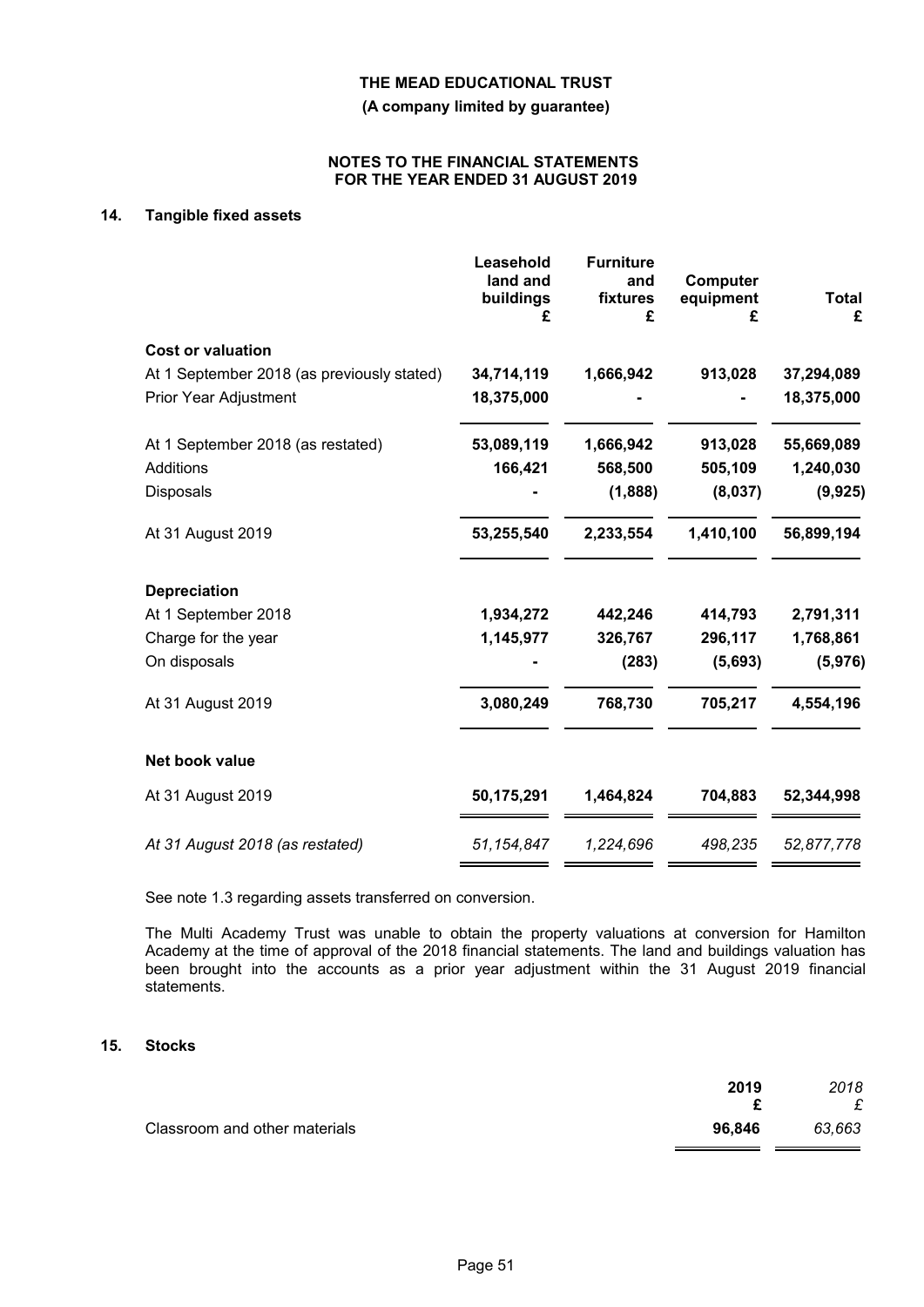### **(A company limited by guarantee)**

### **NOTES TO THE FINANCIAL STATEMENTS FOR THE YEAR ENDED 31 AUGUST 2019**

### **16. Debtors**

|                                | 2019      | 2018      |
|--------------------------------|-----------|-----------|
|                                | £         | £         |
| Due within one year            |           |           |
| Trade debtors                  | 91,487    | 61,107    |
| VAT recoverable                | 353,442   | 295,202   |
| Prepayments and accrued income | 995,454   | 800,820   |
| Other debtors                  | 53,965    | 1,573     |
|                                | 1,494,348 | 1,158,702 |

. .

#### **17. Current asset investments**

|                                         | 2019      | 2018<br>£ |
|-----------------------------------------|-----------|-----------|
| Current asset investments - Lloyds Bank | 2.500.000 | 1,000,000 |

Current asset investments consists of a fixed interest rate deposit account with Lloyds Bank, being an investment of £2,500,000 at 1.15% maturing on 21 February 2020.

#### **18. Creditors: Amounts falling due within one year**

|                                    | 2019<br>£ | 2018<br>£ |
|------------------------------------|-----------|-----------|
| Other loans                        | 32,946    | 32,946    |
| Trade creditors                    | 409,016   | 436,765   |
| Other taxation and social security | 373,703   | 351,912   |
| Other creditors                    | 550,876   | 505,318   |
| Accruals and deferred income       | 845,223   | 1,366,292 |
|                                    | 2,211,764 | 2,693,233 |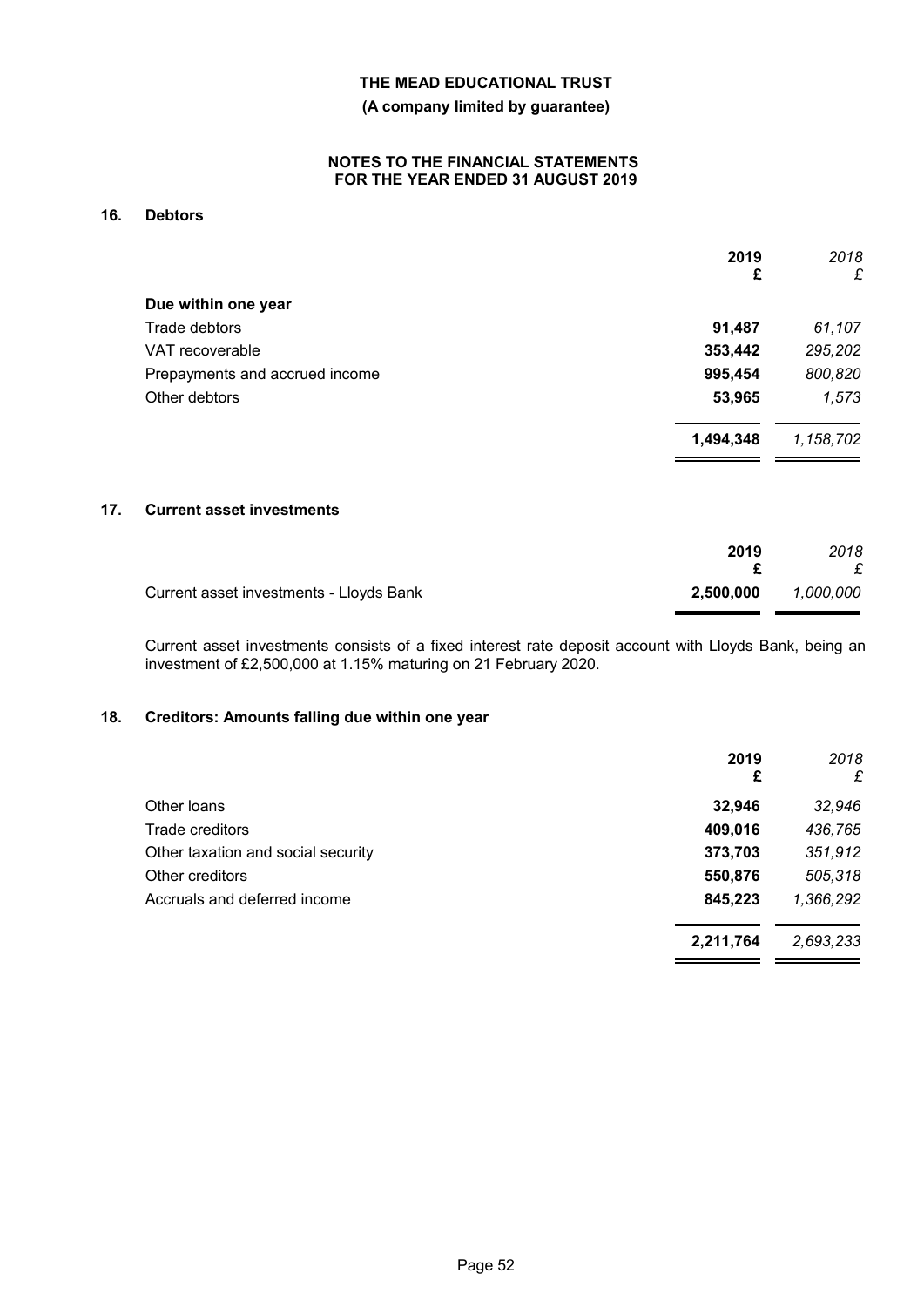#### **(A company limited by guarantee)**

#### **NOTES TO THE FINANCIAL STATEMENTS FOR THE YEAR ENDED 31 AUGUST 2019**

### **18. Creditors: Amounts falling due within one year (continued)**

|                                        | 2019<br>£  | 2018<br>£  |
|----------------------------------------|------------|------------|
|                                        | 2019<br>£  | 2018<br>£  |
| Deferred income                        |            |            |
| Deferred income at 1 September 2018    | 625,846    | 589,155    |
| Resources deferred during the year     | 393,833    | 625,846    |
| Amounts released from previous periods | (625, 846) | (589, 155) |
|                                        | 393,833    | 625,846    |

The closing balance of deferred income mainly relates to funding for the Universal Infant Free School Meals and EYSFF income received in advance of 2019/20 academic year, plus various other timing adjustments.

#### **19. Creditors: Amounts falling due after more than one year**

|             | 2019<br>£ | 2018<br>£ |
|-------------|-----------|-----------|
| Other loans | 142,758   | 170,215   |

The aggregate amount of liabilities payable or repayable wholly or in part more than five years after the reporting date is:

|                                     | 2019<br>£ | 2018<br>£ |
|-------------------------------------|-----------|-----------|
| Payable or repayable by instalments | 54,907    | 60,397    |
|                                     | 54,907    | 60,397    |

The above creditor relates to the early termination of the Building Schools for the Future (BSF) contract and Condition Improvement Fund (CIF) loans.

The CIF loans consists of loans for a roofing project, a windows project, a heating project, and water system improvements as approved by the Education and Skills Funding Agency.

The loans are repayable over a 6 and 8 year period respectively and are to be repaid via deductions from General Annual Grant.

#### **20. Prior year adjustments**

The Multi Academy Trust was unable to obtain the property valuations at conversion for Hamilton Academy at the time of approval of the 2018 financial statements. The land and buildings valuation has been brought into the accounts as a prior year adjustment within the 31 August 2019 financial statements. The 2018 accounts have been restated for the donation from the Local Authority and the fixed asset addition for £18,375,000 respectively.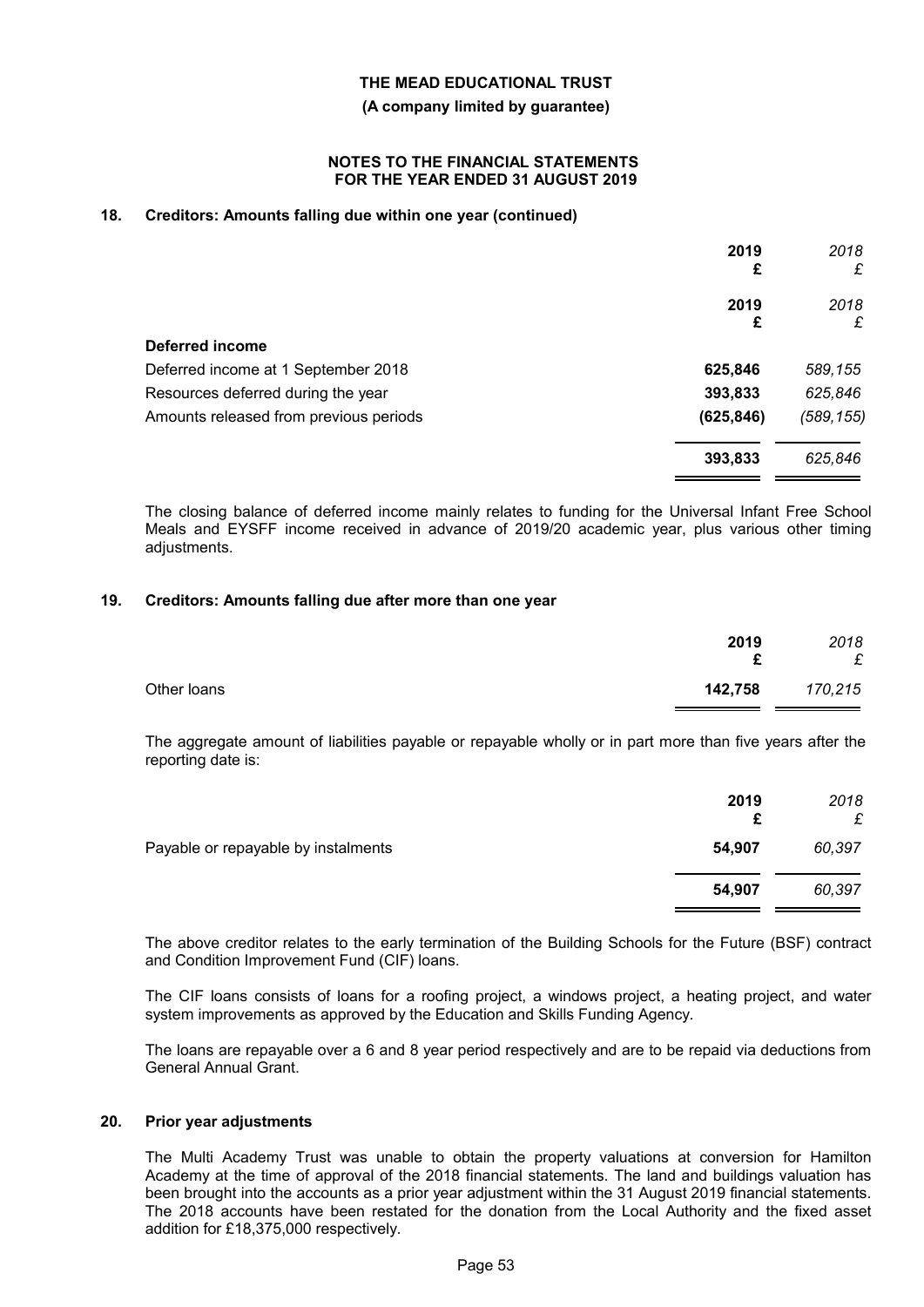**(A company limited by guarantee)**

#### **NOTES TO THE FINANCIAL STATEMENTS FOR THE YEAR ENDED 31 AUGUST 2019**

## **21. Statement of funds**

|                                                 | <b>Balance at 1</b><br><b>September</b><br>2018<br>£ | £          | Income Expenditure<br>£ | <b>Transfers</b><br>in/out<br>£ | Gains/<br>(Losses)<br>£ | <b>Balance at</b><br>31 August<br>2019<br>£ |
|-------------------------------------------------|------------------------------------------------------|------------|-------------------------|---------------------------------|-------------------------|---------------------------------------------|
| <b>Designated funds</b>                         |                                                      |            |                         |                                 |                         |                                             |
| <b>Teaching School</b>                          | 19,086                                               | 156,414    | (151, 357)              |                                 |                         | 24,143                                      |
| <b>Unrestricted funds</b>                       |                                                      |            |                         |                                 |                         |                                             |
| General funds                                   | 1,594,215                                            | 295,710    | (194, 088)              |                                 |                         | 1,695,837                                   |
| <b>Total Unrestricted</b><br>funds              | 1,613,301                                            | 452,124    | (345, 445)              |                                 |                         | 1,719,980                                   |
| <b>Restricted general</b><br>funds              |                                                      |            |                         |                                 |                         |                                             |
| <b>General Annual Grant</b>                     | 1,357,911                                            | 21,858,829 | (20, 321, 477)          | (398, 740)                      |                         | 2,496,523                                   |
| <b>Pupil Premium</b>                            |                                                      | 1,628,749  | (1,628,024)             |                                 |                         | 725                                         |
| Other DfE Group<br>grants                       | 3,268                                                | 1,384,081  | (1, 324, 477)           |                                 |                         | 62,872                                      |
| Other government<br>grants                      | 1,200                                                | 750,244    | (720, 290)              |                                 |                         | 31,154                                      |
| Other funding                                   | 13,415                                               | 62,749     | (52, 618)               | (5,000)                         |                         | 18,546                                      |
| <b>Teaching School</b>                          | 5,000                                                | 484,601    | (474, 230)              |                                 |                         | 15,371                                      |
| <b>SCITT</b>                                    | 100,675                                              | 617,464    | (643,060)               |                                 |                         | 75,079                                      |
| Apprenticeship levy                             |                                                      | 14,511     | (14, 511)               |                                 |                         |                                             |
| Notional rent                                   |                                                      | 432,696    | (432, 696)              |                                 |                         |                                             |
| Pension reserve                                 | (6,683,000)                                          | -          | (1, 161, 000)           | -                               | (3, 182, 000)           | (11,026,000)                                |
|                                                 | (5,201,531)                                          | 27,233,924 | (26, 772, 383)          | (403, 740)                      | (3, 182, 000)           | (8,325,730)                                 |
| <b>Restricted fixed</b><br>asset funds          |                                                      |            |                         |                                 |                         |                                             |
| DfE Group capital<br>grants<br>Other government | 3,063,858                                            | 931,397    | (206, 210)              |                                 |                         | 3,789,045                                   |
| grants                                          | 179,099                                              | 10,000     | (48,099)                | 29,529                          |                         | 170,529                                     |
| Capital refresh                                 | 486,370                                              |            | (61, 949)               |                                 |                         | 424,421                                     |
| Other capital income                            | 5,387                                                |            | (1, 905)                | 5,000                           |                         | 8,482                                       |
| <b>Transfer from Local</b><br>Authority         | 49,490,935                                           |            | (1, 272, 320)           | (3,949)                         |                         | 48,214,666                                  |
| Capital expenditure<br>from GAG                 | 428,285                                              |            | (178, 378)              | 373,160                         |                         | 623,067                                     |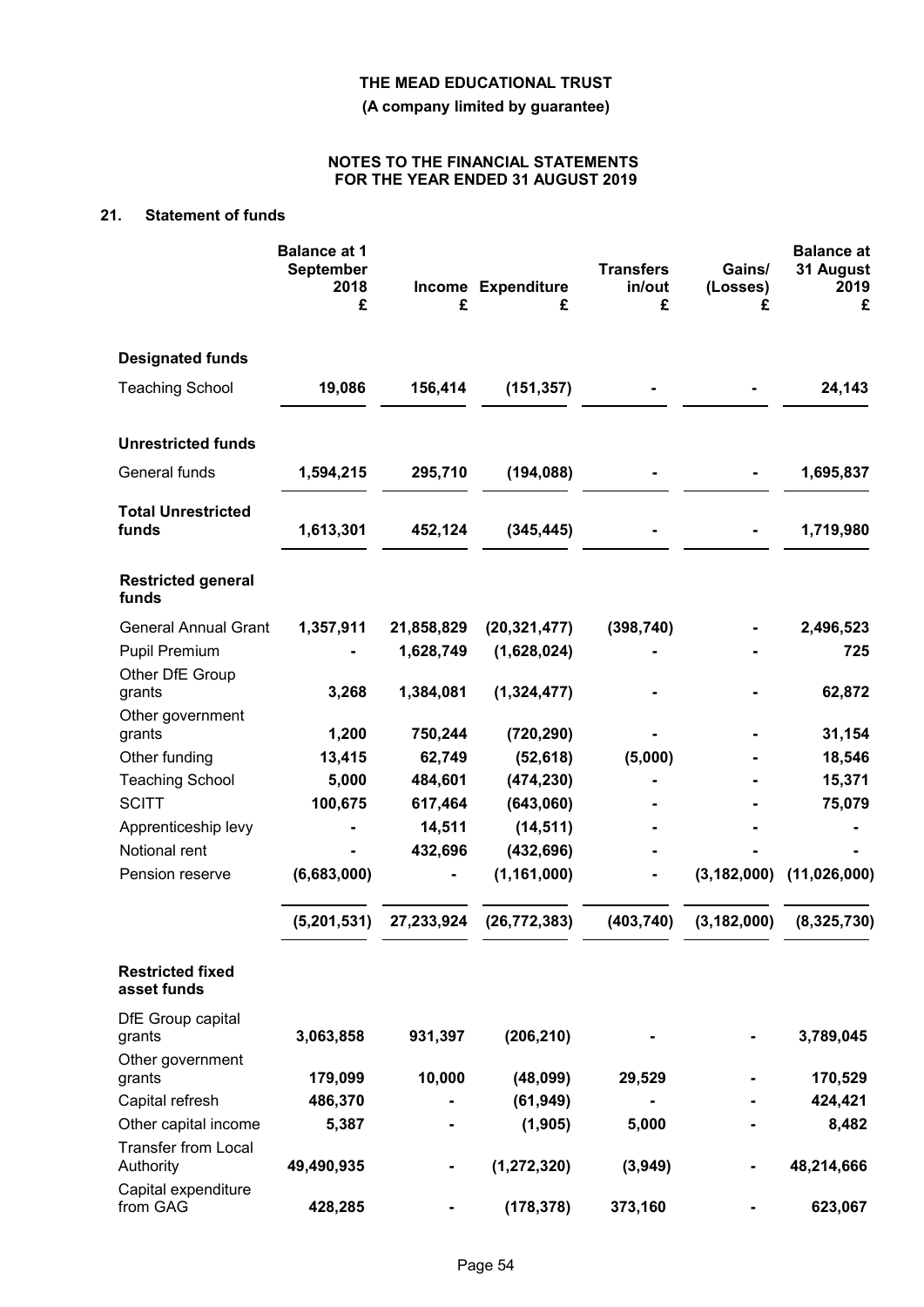#### **(A company limited by guarantee)**

#### **NOTES TO THE FINANCIAL STATEMENTS FOR THE YEAR ENDED 31 AUGUST 2019**

#### **21. Statement of funds (continued)**

|                                  | <b>Balance at 1</b><br><b>September</b><br>2018<br>Income<br>£ |            | <b>Expenditure</b><br>£ | <b>Transfers</b><br>in/out<br>£ | Gains/<br>(Losses)<br>£ | <b>Balance at</b><br>31 August<br>2019<br>£ |
|----------------------------------|----------------------------------------------------------------|------------|-------------------------|---------------------------------|-------------------------|---------------------------------------------|
|                                  | 53,653,934                                                     | 941,397    | (1,768,861)             | 403,740                         |                         | 53,230,210                                  |
| <b>Total Restricted</b><br>funds | 48,452,403                                                     | 28,175,321 | (28, 541, 244)          | $\blacksquare$                  | (3, 182, 000)           | 44,904,480                                  |
| <b>Total funds</b>               | 50,065,704                                                     | 28,627,445 | (28, 886, 689)          | ۰                               | (3, 182, 000)           | 46,624,460                                  |

The specific purposes for which the funds are to be applied are as follows:

#### **Designated funds**

The Teaching School fund relates to historic surpluses which have been built up prior to conversion to an Academy Trust plus any subsequent surpluses generated.

#### **Restricted funds**

The General Annual Grant (GAG) relates to the school's development and operational activities. The transfer from GAG relates to funding towards fixed asset additions purchased in the year.

Pupil Premium relates to additional funding received to raise the attainment of disadvantaged pupils of all abilities and to close the gaps between them and their peers. The closing balance of £725 has been spent in the in full in the Autumn 2019 term.

The other DfE group restricted funds consists of Universal Infant Free School Meals, Free School Meals, PE Sports Grant, National Support School Bursary, Year 7 Catch Up Grant, Appeals Funding, Teachers Pay Grant, Dedicated Schools Grant, Conversion Grants, National College for Teaching Leadership school salaried direct income, MAT Development and Improvement Fund (MDIF) income, DfE income and Free School income. The closing balance relates to DfE income of £9,338, MDIF funding of £10,000, Free School income of £42,995 and the Conversion Grant of £539.

Other government grants consists of Special Educational Needs (SEN) income, Early Years Single Funding Formula (EYSFF), Designated Specialist Provision (DSP) income and Pupil Premium Looked After Children. The closing balance relates to the DSP income of £29,654 and Pupil Premium Looked After Children of £1,500.

Other funding consists of William Allett Grant, Sports England Grant, Ernest Cook Grant, Coleman Ward Grant, milk income, Science Hub and Spoke income, Institute of Physics income, Education Improvement Partnership funding, Lawn Tennis Association (LTA) income, Magic Breakfast funding, Family Action Grant, WH Smith Grant, UK Sound Grant, PJ Foundation Grant, Summer School Grant and University of Leicester Grant. The closing balance relates to Science Hub and Spoke £15,906, LTA of £2,495 and PJ foundation of £145.

Teaching School relates to income from National College for Teaching and Leadership (NCTL) which includes the Teaching School Core Grant, School to School Support (STSS), SSIF income and various other project income. The closing balance relates to Special Leaders of Education online community fund £5,000, SSIF grant of £9,371 and William Allett Grant of £1,000.

School Centred Initial Teacher Training (SCITT) income relates to bursaries, tuition fees and programme fees funded by the DfE and other educational institutions. The closing balance relates to SCITT of £75,079.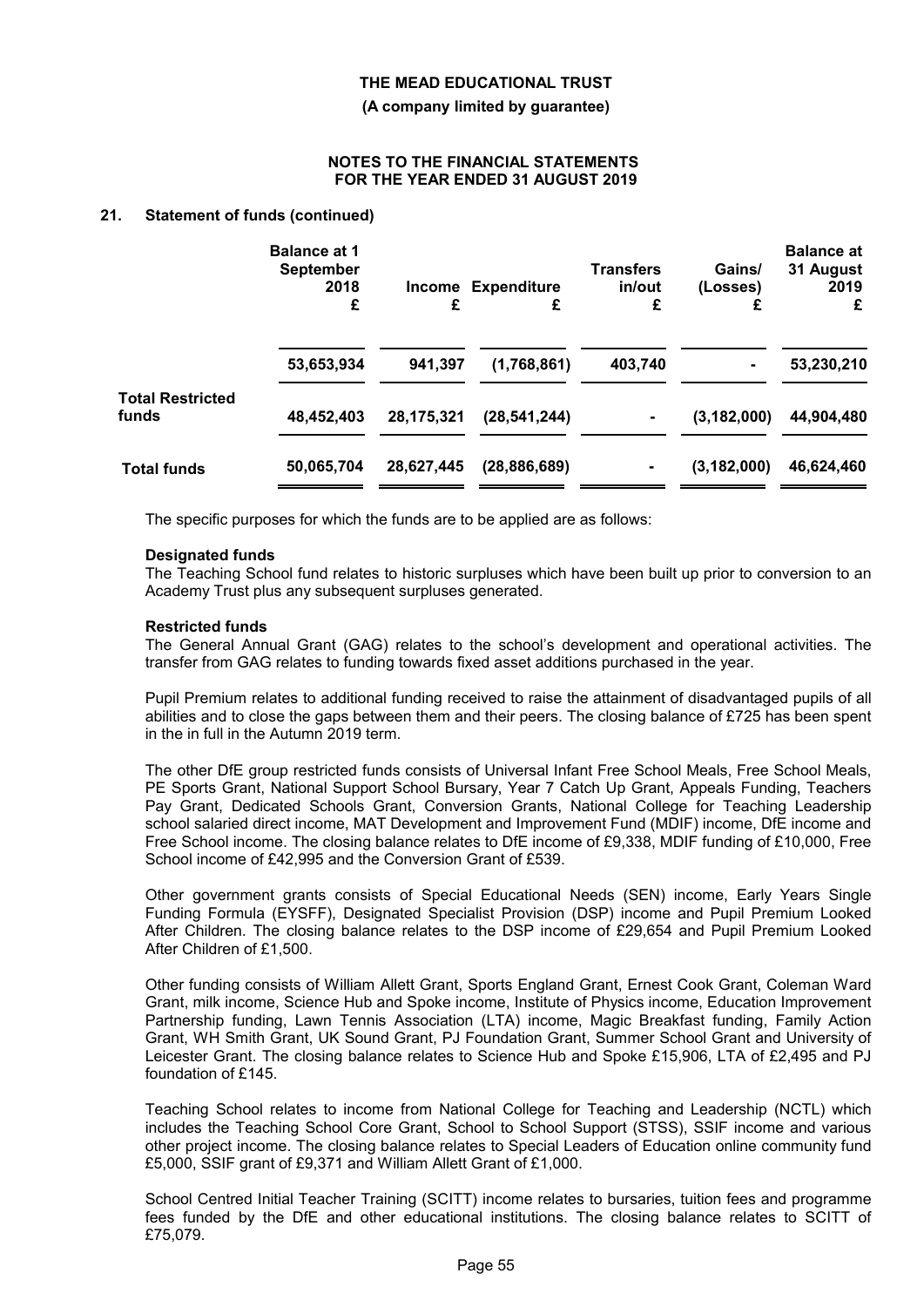**(A company limited by guarantee)**

#### **NOTES TO THE FINANCIAL STATEMENTS FOR THE YEAR ENDED 31 AUGUST 2019**

### **21. Statement of funds (continued)**

Apprenticeship levy relates to notional income and expenditure recognised in relation to the training received by the Academy Trust as part of the scheme.

Notional rent relates to the notional income and expenditure recognised in relation to the mobile classrooms donated for use from the Local Authority.

The pension reserve relates to the school's share of the deficit of the Leicestershire County Council's Local Government Pension Scheme.

#### **Restricted fixed asset funds**

DfE Group capital grants relate to funding received from these sources to purchase fixed assets. The closing balance relates to the net book value of the assets concerned plus unspent funds of £607,457.

Other government grants relate to Big Lottery Grant's and Local Authority money received for fixtures and fittings, IT equipment and outdoor an gym. The closing balance relates to the net book value of the assets concerned.

The capital refresh money is an amount which has been reserved for ICT capital expenditure which stems from when Rushey Mead School was under Local Authority control. The closing balance relates to the net book value of the assets plus unspent funds of £277,755. The closing balance can only be used towards capital expenditure in Rushey Mead Academy, rather than in other Trust academies within The Mead Educational Trust.

Other capital income relate to funding received from various sources to purchase fixed assets. The closing balance relates to the net book value of the assets.

The transfer from Local Authority relates to the value of £51,842,180 (leasehold land and buildings plus moveable assets) transferred from the Local Authority to the Academy Trust on conversion. The closing balance relates to the net book value of the assets concerned.

Capital expenditure from GAG relates to capitalised expenditure allocated to the GAG within this grant's terms. The income element is shown as a transfer from restricted funds, where the GAG is received, to the restricted fixed assets fund where it has been spent.

Under the funding agreement with the Secretary of State, the Academy was not subject to a limit on the amount of GAG it could carry forward at 31 August 2019.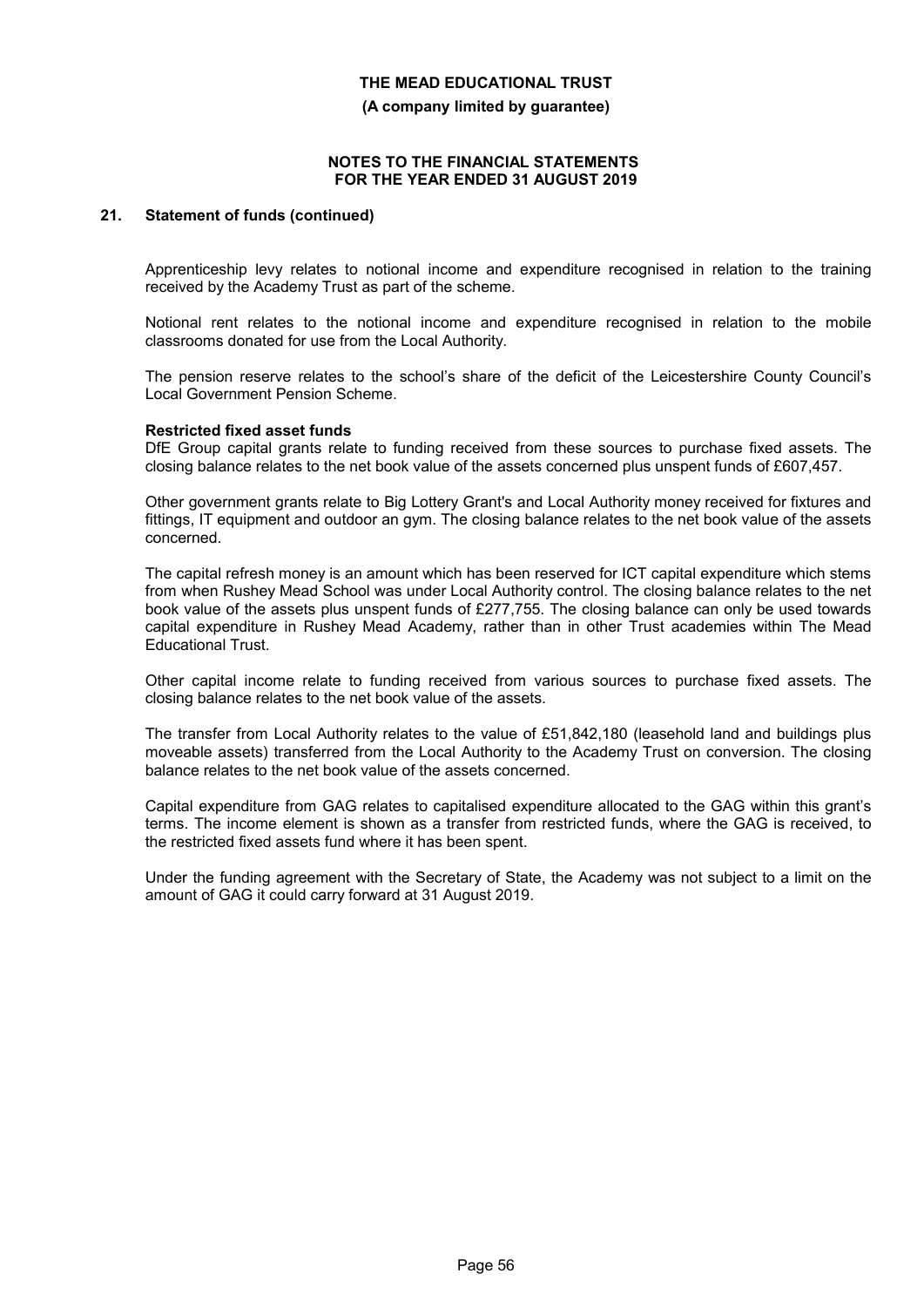### **(A company limited by guarantee)**

#### **NOTES TO THE FINANCIAL STATEMENTS FOR THE YEAR ENDED 31 AUGUST 2019**

### **21. Statement of funds (continued)**

### **Total funds analysis by academy**

Fund balances at 31 August 2019 were allocated as follows:

|                                                    | 2019<br>£    | 2018<br>£   |
|----------------------------------------------------|--------------|-------------|
| Knighton Fields Primary Academy                    | 206,995      | 259,483     |
| Northfield House Primary Academy                   | 45,270       | 26,553      |
| Rowlatts Hill Academy                              | 452,484      | 467,343     |
| <b>Rushey Mead Academy</b>                         | 1,862,690    | 1,273,207   |
| Thurnby Lodge Primary Academy                      | 186,375      | 141,288     |
| <b>Willowbrook Primary Academy</b>                 | 311,934      | 258,392     |
| <b>Hamilton Academy</b>                            | 1,000,512    | 409,115     |
| Castle Mead Academy                                | 1,428        |             |
| <b>Central Services</b>                            | 352,562      | 259,389     |
| Total before fixed asset funds and pension reserve | 4,420,250    | 3,094,770   |
| Restricted fixed asset fund                        | 53,230,210   | 53,653,934  |
| Pension reserve                                    | (11,026,000) | (6,683,000) |
| Total                                              | 46,624,460   | 50,065,704  |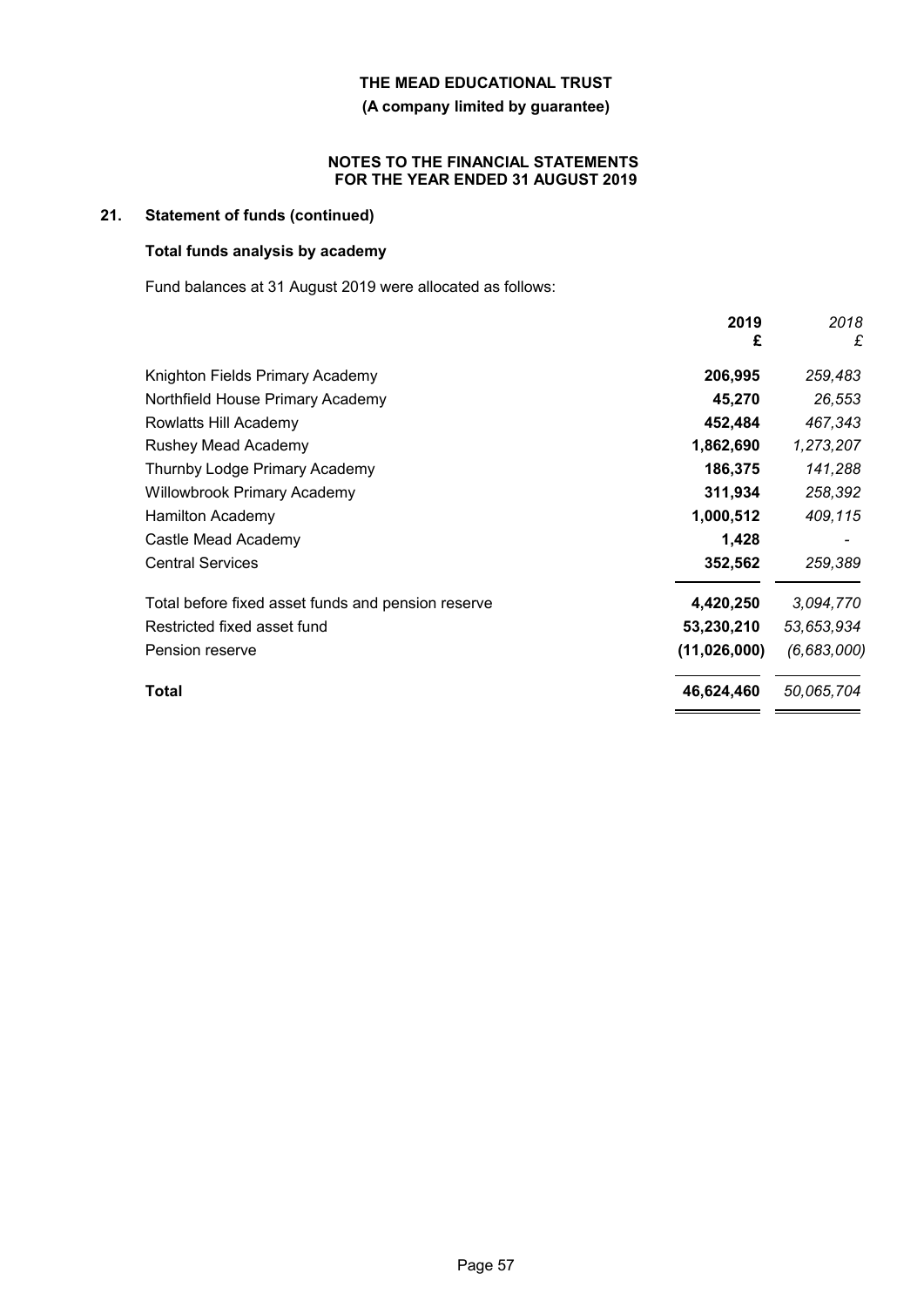### **(A company limited by guarantee)**

#### **NOTES TO THE FINANCIAL STATEMENTS FOR THE YEAR ENDED 31 AUGUST 2019**

### **21. Statement of funds (continued)**

Comparative information in respect of the preceding year is as follows:

|                                      | Balance at 1<br>September<br>2017<br>£ | As restated<br>Income<br>£ | Expenditure<br>£         | <b>Transfers</b><br>in/out<br>£ | <b>Balance</b> at<br>31 August<br>2018<br>£ |
|--------------------------------------|----------------------------------------|----------------------------|--------------------------|---------------------------------|---------------------------------------------|
| <b>Designated funds</b>              |                                        |                            |                          |                                 |                                             |
| <b>Teaching School</b>               | 18,505                                 | 189,990                    | (189, 409)               |                                 | 19,086                                      |
| <b>Unrestricted funds</b>            |                                        |                            |                          |                                 |                                             |
| General funds                        | 1,606,624                              | 132,613                    | (70, 958)                | (74, 064)                       | 1,594,215                                   |
| <b>Total Unrestricted funds</b>      | 1,625,129                              | 322,603                    | (260, 367)               | (74, 064)                       | 1,613,301                                   |
| <b>Restricted general funds</b>      |                                        |                            |                          |                                 |                                             |
| <b>General Annual Grant</b>          | 467,547                                | 21,266,215                 | (20,093,203)             | (282, 648)                      | 1,357,911                                   |
| <b>Pupil Premium</b>                 | 14,608                                 | 1,628,276                  | (1,642,884)              |                                 |                                             |
| Other DfE Group grants               | 142,528                                | 389,386                    | (528, 646)               |                                 | 3,268                                       |
| Other government grants              | 3,034                                  | 831,683                    | (833, 517)               |                                 | 1,200                                       |
| Other funding                        | 94,276                                 | 401,333                    | (381, 519)               |                                 | 114,090                                     |
| Other donations                      | 47,925                                 |                            | (47, 925)                |                                 |                                             |
| <b>Teaching School</b>               | 14,043                                 | 556,680                    | (565, 723)               |                                 | 5,000                                       |
| Apprenticeship levy                  |                                        | 11,687                     | (11, 687)                |                                 |                                             |
| Notional rent<br>Pension reserve     |                                        | 360,000<br>(1, 207, 000)   | (360,000)<br>(1,059,000) | 1,943,000                       | (6,683,000)                                 |
|                                      | (6, 360, 000)                          |                            |                          |                                 |                                             |
|                                      | (5,576,039)                            | 24,238,260                 | (25, 524, 104)           | 1,660,352                       | (5, 201, 531)                               |
| <b>Restricted fixed asset funds</b>  |                                        |                            |                          |                                 |                                             |
| DfE Group capital grants             | 1,583,045                              | 1,550,716                  | (141, 062)               | 71,159                          | 3,063,858                                   |
| Other government grants              | 215,179                                | 9,125                      | (40, 799)                | (4, 406)                        | 179,099                                     |
| Capital refresh                      | 525,550                                |                            | (39, 180)                |                                 | 486,370                                     |
| Other capital income                 | 6,541                                  |                            | (1, 154)                 |                                 | 5,387                                       |
| <b>Transfer from Local Authority</b> | 30,604,059                             | 19,830,769                 | (943, 893)               |                                 | 49,490,935                                  |
| Capital expenditure from GAG         | 248,809                                |                            | (110, 483)               | 289,959                         | 428,285                                     |
|                                      | 33, 183, 183                           | 21,390,610                 | (1, 276, 571)            | 356,712                         | 53,653,934                                  |
| <b>Total Restricted funds</b>        | 27,607,144                             | 45,628,870                 | (26, 800, 675)           | 2,017,064                       | 48,452,403                                  |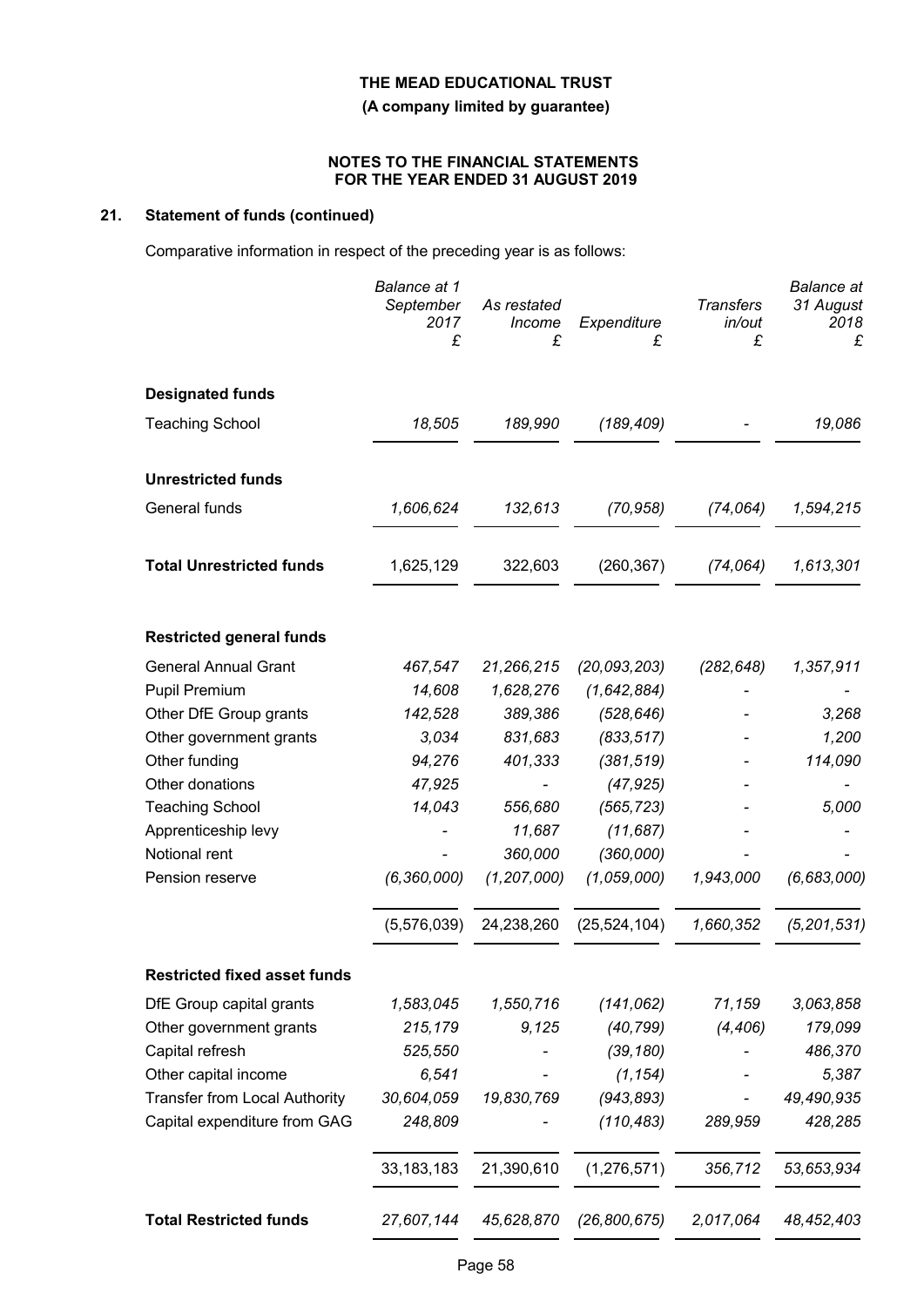### **(A company limited by guarantee)**

#### **NOTES TO THE FINANCIAL STATEMENTS FOR THE YEAR ENDED 31 AUGUST 2019**

## **21. Statement of funds (continued)**

|                    | Balance at 1<br>September<br>2017<br>£ | As restated<br>Income | Expenditure             | Transfers<br>in/out<br>£ | <b>Balance</b> at<br>31 August<br>2018<br>£ |
|--------------------|----------------------------------------|-----------------------|-------------------------|--------------------------|---------------------------------------------|
| <b>Total funds</b> | 29, 232, 273                           |                       | 45,951,473 (27,061,042) | 1,943,000                | 50,065,704                                  |

### **22. Analysis of net assets between funds**

### **Analysis of net assets between funds - current year**

|                                     | <b>Unrestricted</b><br>funds<br>2019<br>£ | <b>Restricted</b><br>funds<br>2019<br>£ | <b>Restricted</b><br>fixed asset<br>funds<br>2019<br>£ | <b>Total</b><br>funds<br>2019<br>£ |
|-------------------------------------|-------------------------------------------|-----------------------------------------|--------------------------------------------------------|------------------------------------|
| Tangible fixed assets               |                                           |                                         | 52,344,998                                             | 52,344,998                         |
| Current assets                      | 1,719,980                                 | 5,054,792                               | 885,212                                                | 7,659,984                          |
| Creditors due within one year       |                                           | (2,211,764)                             | $\blacksquare$                                         | (2, 211, 764)                      |
| Creditors due in more than one year |                                           | (142, 758)                              | ٠                                                      | (142, 758)                         |
| Pension scheme liability            |                                           | (11,026,000)                            | ۰                                                      | (11,026,000)                       |
| <b>Total</b>                        | 1,719,980                                 | (8,325,730)                             | 53,230,210                                             | 46,624,460                         |
|                                     |                                           |                                         |                                                        |                                    |

### **Analysis of net assets between funds - prior year**

|                                     |              |             | Restricted  |             |
|-------------------------------------|--------------|-------------|-------------|-------------|
|                                     | Unrestricted | Restricted  | fixed asset | Total       |
|                                     | funds        | funds       | funds       | funds       |
|                                     | 2018         | 2018        | 2018        | 2018        |
|                                     | £            | £           | £           | £           |
| Tangible fixed assets               |              |             | 52,877,778  | 52,877,778  |
| <b>Current assets</b>               | 1,613,301    | 4,344,917   | 776,156     | 6,734,374   |
| Creditors due within one year       | ۰            | (2,693,233) | ۰           | (2,693,233) |
| Creditors due in more than one year |              | (170, 215)  | ۰           | (170, 215)  |
| Pension scheme liability            | -            | (6,683,000) |             | (6,683,000) |
| Total                               | 1,613,301    | (5,201,531) | 53,653,934  | 50,065,704  |
|                                     |              |             |             |             |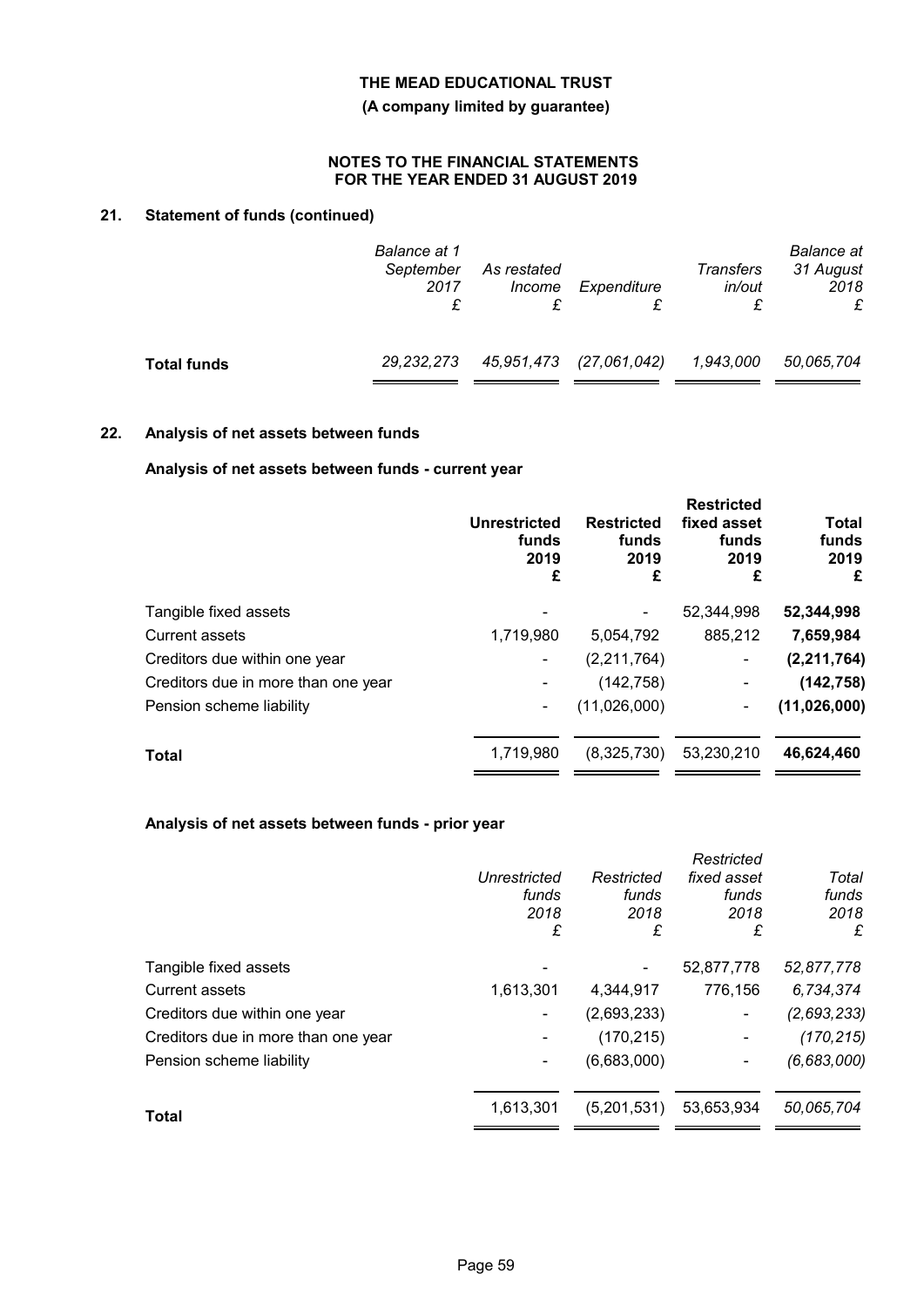**(A company limited by guarantee)**

#### **NOTES TO THE FINANCIAL STATEMENTS FOR THE YEAR ENDED 31 AUGUST 2019**

## **23. Reconciliation of net (expenditure)/income to net cash flow from operating activities**

|     |                                                                                     | 2019<br>£     | 2018<br>£      |
|-----|-------------------------------------------------------------------------------------|---------------|----------------|
|     | Net (expenditure)/income for the year (as per Statement of Financial<br>Activities) | (259, 244)    | 18,890,431     |
|     | <b>Adjustments for:</b>                                                             |               |                |
|     | Depreciation                                                                        | 1,768,861     | 1,276,571      |
|     | Capital grants from DfE and other capital income                                    | (941, 397)    | (21, 390, 610) |
|     | Interest receivable                                                                 | (26, 330)     | (9, 781)       |
|     | Defined benefit pension scheme obligation inherited                                 |               | 1,207,000      |
|     | Defined benefit pension scheme cost less contributions payable                      | 965,000       | 738,000        |
|     | Defined benefit pension scheme finance cost                                         | 196,000       | 321,000        |
|     | Increase in stocks                                                                  | (33, 183)     | (10, 679)      |
|     | (Increase)/decrease in debtors                                                      | (335, 646)    | 336,826        |
|     | (Decrease)/increase in creditors                                                    | (481, 469)    | 248,610        |
|     | Loss on fixed asset disposals                                                       | 3,949         |                |
|     | Net cash provided by operating activities                                           | 856,541       | 1,607,368      |
| 24. | <b>Cash flows from financing activities</b>                                         |               |                |
|     |                                                                                     | 2019          | 2018           |
|     |                                                                                     | £             | £              |
|     | Cash inflows from new borrowing                                                     |               | 87,827         |
|     | Repayments of borrowing                                                             | (27, 457)     | (21, 969)      |
|     | Net cash (used in)/provided by financing activities                                 | (27, 457)     | 65,858         |
| 25. | Cash flows from investing activities                                                |               |                |
|     |                                                                                     | 2019<br>£     | 2018           |
|     | Interest receivable                                                                 | 26,330        | 9,781          |
|     | Purchase of tangible fixed assets                                                   | (1, 240, 030) | (20, 028, 316) |
|     | Capital grants from DfE Group                                                       | 941,397       | 19,934,841     |
|     | Net cash used in investing activities                                               | (272, 303)    | (83, 694)      |
|     |                                                                                     |               |                |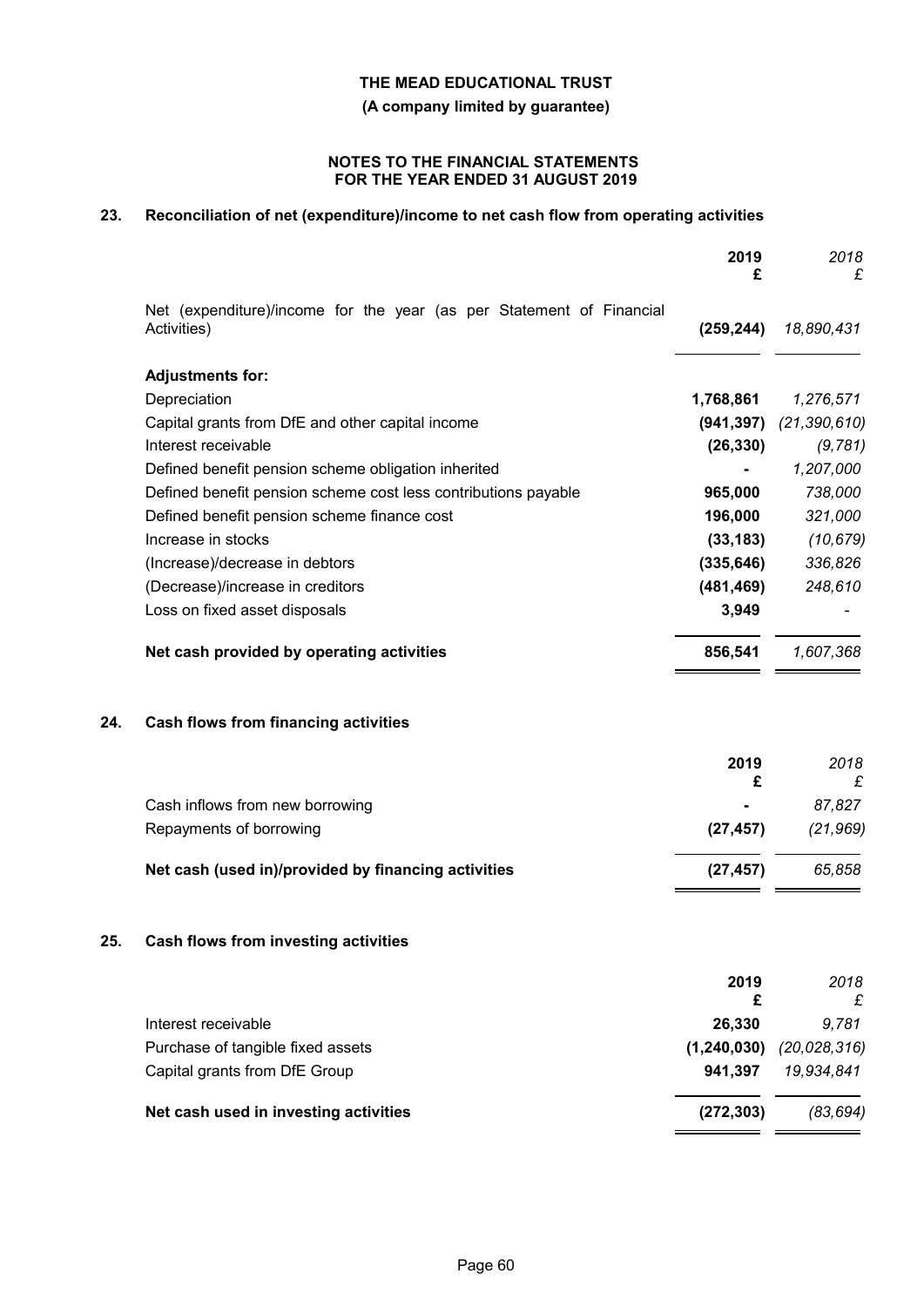**(A company limited by guarantee)**

#### **NOTES TO THE FINANCIAL STATEMENTS FOR THE YEAR ENDED 31 AUGUST 2019**

### **26. Analysis of cash and cash equivalents**

|     |                                 | 2019<br>£            | 2018<br>£ |
|-----|---------------------------------|----------------------|-----------|
|     | Cash in hand                    | 3,568,790            | 4,512,009 |
|     | Cash investments                | 2,500,000            | 1,000,000 |
|     | Total cash and cash equivalents | 6,068,790            | 5,512,009 |
| 27. | <b>Capital commitments</b>      |                      |           |
|     |                                 | $\sum_{n=1}^{n} a_n$ | 0010      |

|                                                               | 2019   | 2018.  |
|---------------------------------------------------------------|--------|--------|
| Contracted for but not provided in these financial statements |        |        |
| Acquisition of tangible fixed assets                          | 94.608 | 14.482 |

#### **28. Pension commitments**

The Academy's employees belong to two principal pension schemes: the Teachers' Pension Scheme for England and Wales (TPS) for academic and related staff; and the Local Government Pension Scheme (LGPS) for non-teaching staff, which is managed by Leicestershire County Council. Both are multiemployer defined benefit schemes.

The latest actuarial valuation of the TPS related to the period ended 31 March 2012 and of the LGPS 31 March 2016.

Contributions amounting to £339,603 were payable to the schemes at 31 August 2019 *(2018 - £310,612)* and are included within creditors.

#### **Teachers' Pension Scheme**

The Teachers' Pension Scheme (TPS) is a statutory, contributory, defined benefit scheme, governed by the Teachers' Pension Scheme Regulations 2014. Membership is automatic for full-time teachers in academies and, from 1 January 2007, automatic for teachers in part-time employment following appointment or a change of contract, although they are able to opt out.

The TPS is an unfunded scheme and members contribute on a 'pay as you go' basis - these contributions along with those made by employers are credited to the Exchequer. Retirement and other pension benefits are paid by public funds provided by Parliament.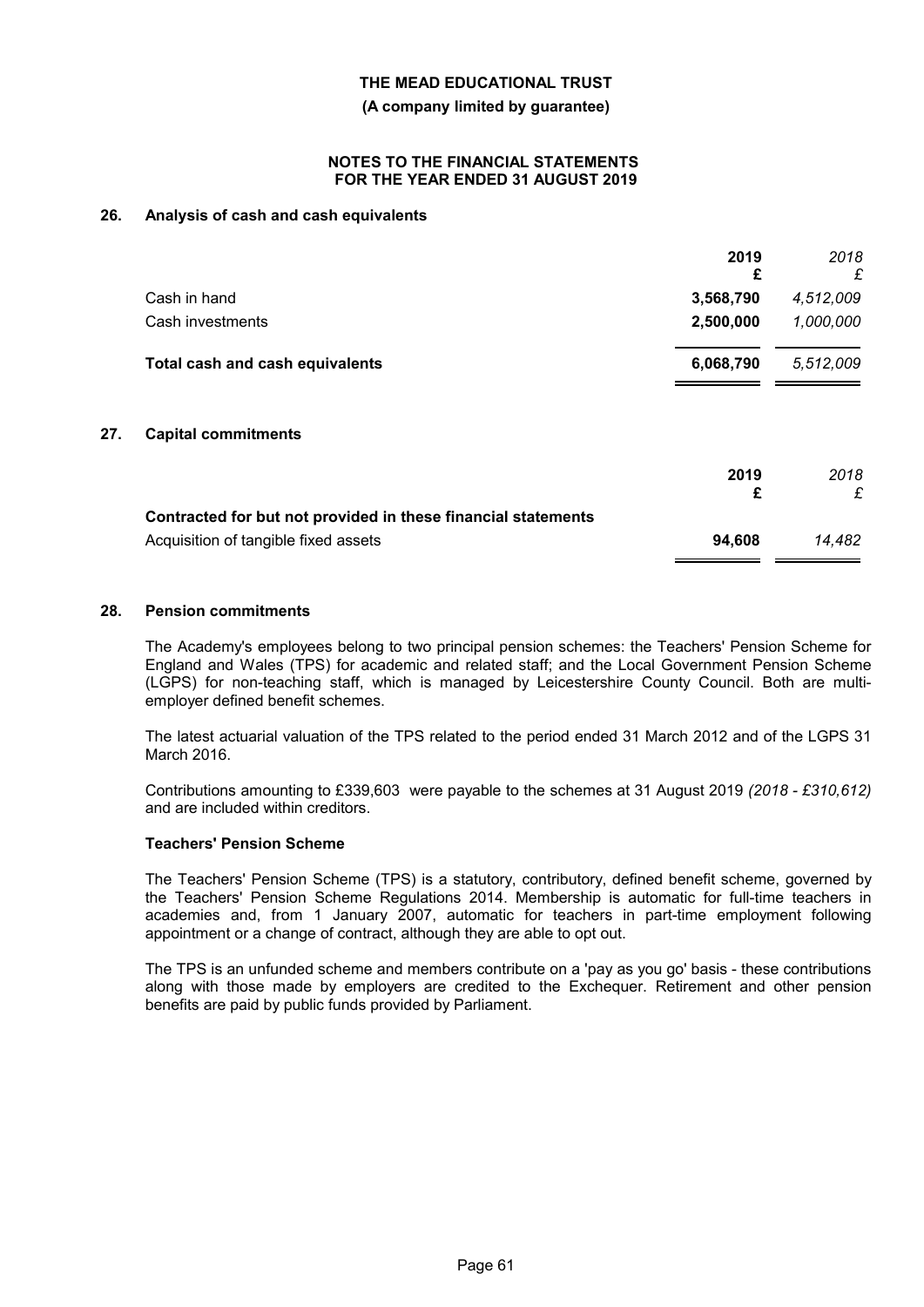**(A company limited by guarantee)**

#### **NOTES TO THE FINANCIAL STATEMENTS FOR THE YEAR ENDED 31 AUGUST 2019**

#### **28. Pension commitments (continued)**

#### **Valuation of the Teachers' Pension Scheme**

The Government Actuary, using normal actuarial principles, conducts a formal actuarial review of the TPS in accordance with the Public Service Pensions (Valuations and Employer Cost Cap) Directions 2014 published by HM Treasury. The aim of the review is to specify the level of future contributions. Actuarial scheme valuations are dependent on assumptions about the value of future costs, design of benefits and many other factors. The latest actuarial valuation of the TPS was carried out as at 31 March 2012 and in accordance with the Public Service Pensions (Valuations and Employer Cost Cap) Directions 2014. The valuation report was published by the Department for Education on 9 June 2014. The key elements of the valuation and subsequent consultation are:

- employer contribution rates set at 16.48% of pensionable pay (including a 0.08% employer administration charge)
- total scheme liabilities (pensions currently in payment and the estimated cost of future benefits) for service to the effective date of £191,500 million, and notional assets (estimated future contributions together with the notional investments held at the valuation date) of £176,600 million giving a notional past service deficit of £14,900 million
- an employer cost cap of 10.9% of pensionable pay will be applied to future valuations
- the assumed real rate of return is 3.0% in excess of prices and 2% in excess of earnings. The rate of real earnings growth is assumed to be 2.75%. The assumed nominal rate of return is 5.06%.

The TPS valuation for 2012 determined an employer rate of 16.4%, which was payable from September 2015. The next valuation of the TPS is currently underway based on April 2016 data, whereupon the employer contribution rate is expected to be reassessed and will be payable from 1 September 2019.

The employer's pension costs paid to TPS in the year amounted to £1,582,103 *(2018 - £1,516,586)*.

A copy of the valuation report and supporting documentation is on the Teachers' Pensions website.

Under the definitions set out in FRS 102, the TPS is an unfunded multi-employer pension scheme. The Academy has accounted for its contributions to the scheme as if it were a defined contribution scheme. The Academy has set out above the information available on the scheme.

#### **Local Government Pension Scheme**

The LGPS is a funded defined benefit pension scheme, with the assets held in separate Trusteeadministered funds. The total contribution made for the year ended 31 August 2019 was £1,419,000 *(2018 - £1,348,000)*, of which employer's contributions totalled £1,126,000 *(2018 - £1,085,000)* and employees' contributions totalled £293,000 *(2018 - £263,000)*. The agreed contribution rates for future years are 24.4 - 25.4 per cent for employers and 5 - 12.5 per cent for employees.

Parliament has agreed, at the request of the Secretary of State for Education, to a guarantee that, in the event of academy closure, outstanding Local Government Pension Scheme liabilities would be met by the Department for Education. The guarantee came into force on 18 July 2013.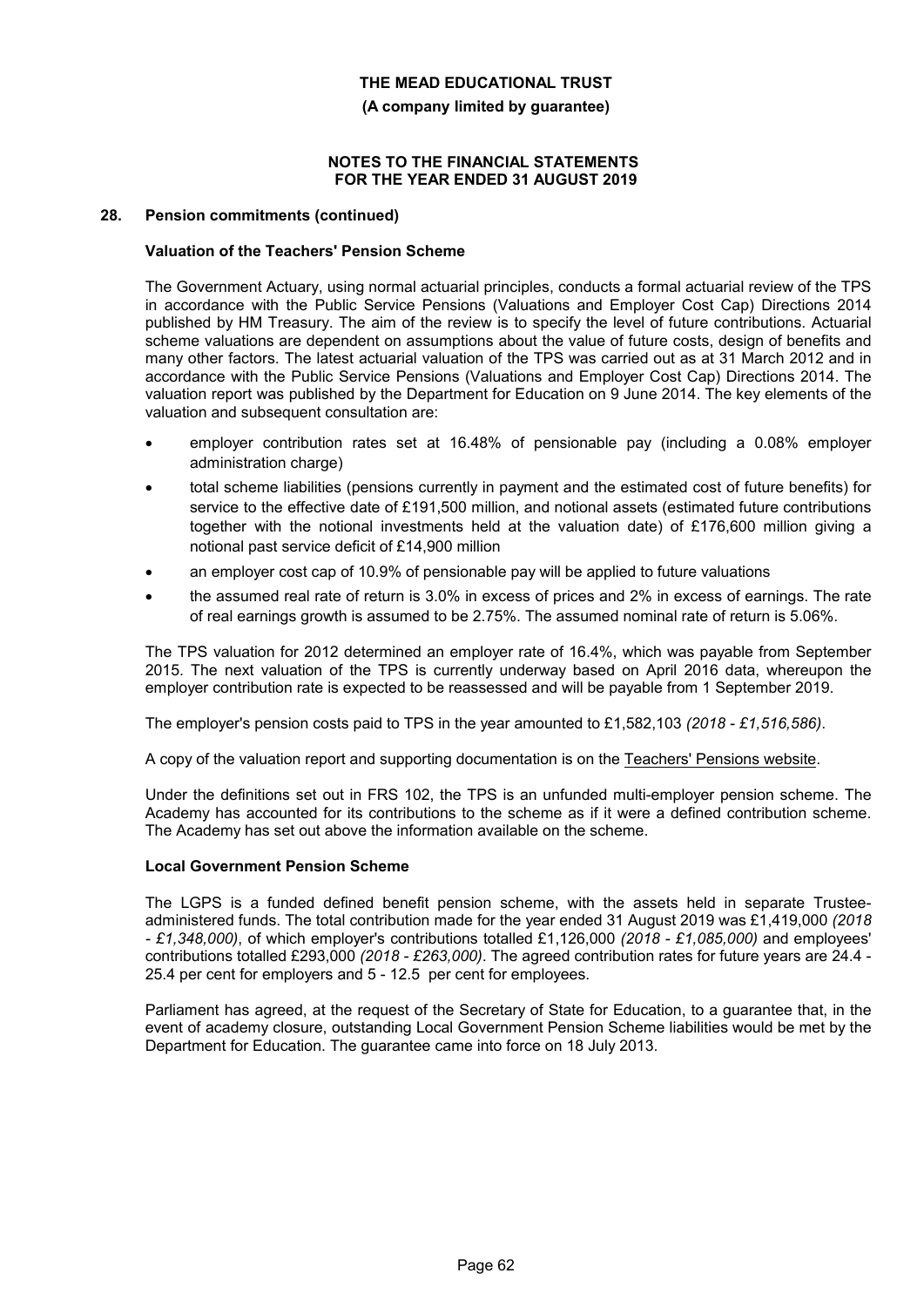#### **(A company limited by guarantee)**

#### **NOTES TO THE FINANCIAL STATEMENTS FOR THE YEAR ENDED 31 AUGUST 2019**

#### **28. Pension commitments (continued)**

#### **Principal actuarial assumptions**

|                                                    | 2019<br>% | 2018<br>% |
|----------------------------------------------------|-----------|-----------|
| Rate of increase in salaries                       | 3.3       | 3.3       |
| Rate of increase for pensions in payment/inflation | 2.3       | 2.3       |
| Discount rate for scheme liabilities               | 1.9       | 2.8       |
| Inflation assumption (CPI)                         | 2.3       | 2.3       |
| Commutation of pensions to lump sums               | 50        | 50        |

The current mortality assumptions include sufficient allowance for future improvements in mortality rates. The assumed life expectations on retirement age 65 are:

|                       | 2019<br>Years | 2018<br>Years |
|-----------------------|---------------|---------------|
| <b>Retiring today</b> |               |               |
| Males                 | 21.2          | 22.1          |
| Females               | 23.4          | 24.3          |
| Retiring in 20 years  |               |               |
| Males                 | 22.2          | 23.8          |
| Females               | 24.7          | 26.2          |
|                       |               |               |

#### **Sensitivity analysis**

|                             | 2019  | 2018  |
|-----------------------------|-------|-------|
|                             | £000  | £000  |
| Discount rate -0.5%         | 3.094 | 2,178 |
| Salary increase rate +0.5%  | 538   | 452   |
| Pension increase rate +0.5% | 2.484 | 1.690 |

The Academy's share of the assets in the scheme was:

|                                     | August 2019<br>£ | At 31 At 31 August<br>2018<br>£ |
|-------------------------------------|------------------|---------------------------------|
| Equities                            | 6,775,000        | 5,992,000                       |
| <b>Bonds</b>                        | 3,621,000        | 2,609,000                       |
| Property                            | 935,000          | 870,000                         |
| Cash and other liquid assets        | 350,000          | 193,000                         |
| <b>Total market value of assets</b> | 11,681,000       | 9,664,000                       |
|                                     |                  |                                 |

The actual return on scheme assets was £669,000 *(2018 - £406,000)*.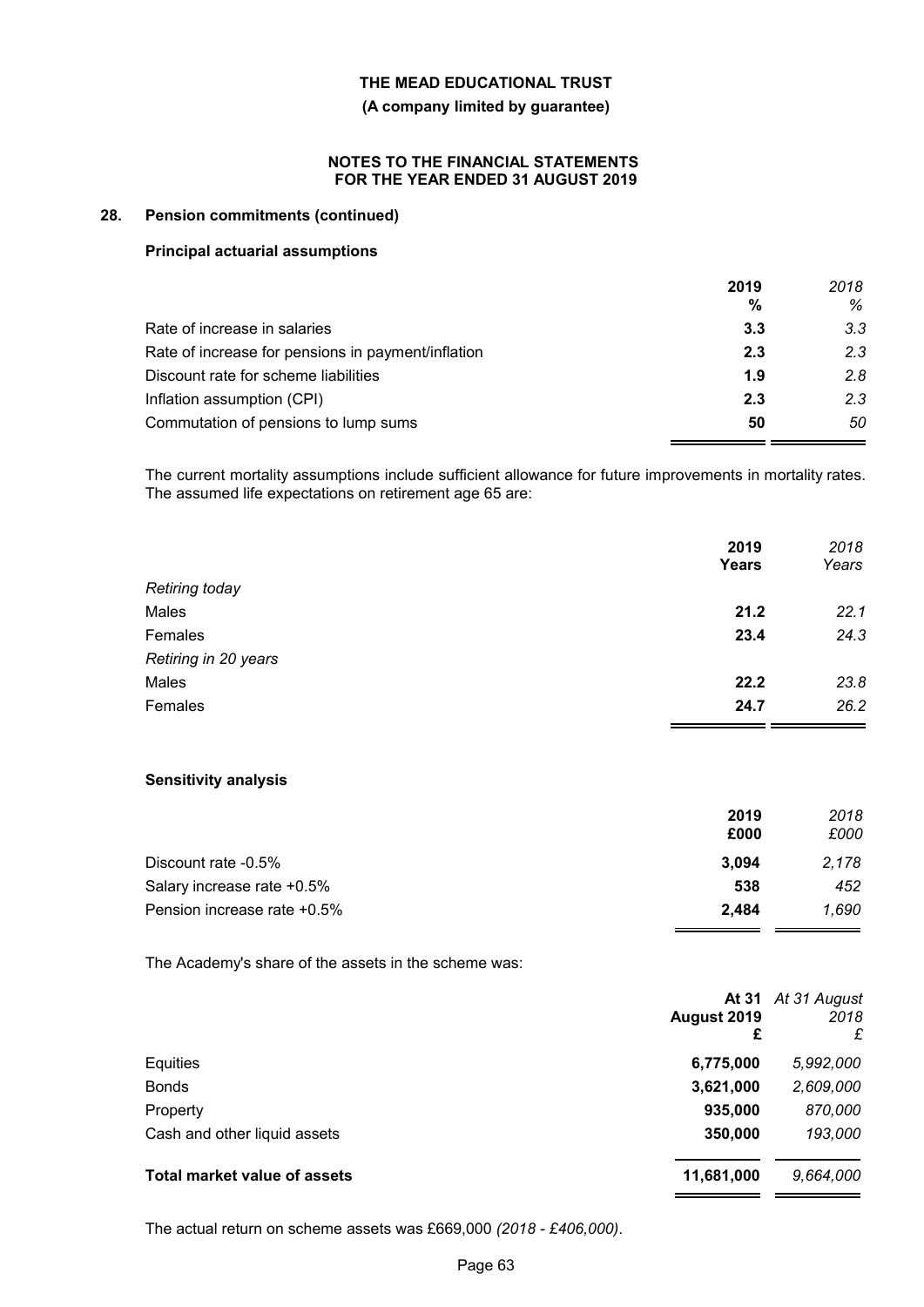#### **(A company limited by guarantee)**

#### **NOTES TO THE FINANCIAL STATEMENTS FOR THE YEAR ENDED 31 AUGUST 2019**

### **28. Pension commitments (continued)**

The amounts recognised in the Statement of Financial Activities are as follows:

|                                                                  | 2019<br>£     | 2018<br>£     |
|------------------------------------------------------------------|---------------|---------------|
| Current service cost                                             | (1,761,000)   | (1,823,000)   |
| Past service cost                                                | (330,000)     | (121,000)     |
| Interest income                                                  | 289,000       | 215,000       |
| Interest cost                                                    | (485,000)     | (415,000)     |
| Total amount recognised in the Statement of Financial Activities | (2, 287, 000) | (2, 144, 000) |
|                                                                  |               |               |

Changes in the present value of the defined benefit obligations were as follows:

|                                                        | 2019<br>£      | 2018<br>£     |
|--------------------------------------------------------|----------------|---------------|
| At 1 September                                         | 16,347,000     | 13,185,000    |
| Transferred in on existing academies joining the trust | $\blacksquare$ | 2,345,000     |
| Current service cost                                   | 1,761,000      | 1,823,000     |
| Interest cost                                          | 485,000        | 415,000       |
| Employee contributions                                 | 293,000        | 263,000       |
| Actuarial losses/(gains)                               | 3,562,000      | (1, 752, 000) |
| Benefits paid                                          | (71,000)       | (53,000)      |
| Past service costs                                     | 330,000        | 121,000       |
| At 31 August                                           | 22,707,000     | 16,347,000    |

Changes in the fair value of the Academy's share of scheme assets were as follows:

|                                                        | 2019<br>£      | 2018<br>£ |
|--------------------------------------------------------|----------------|-----------|
| At 1 September                                         | 9,664,000      | 6,825,000 |
| Transferred in on existing academies joining the trust | $\blacksquare$ | 1,138,000 |
| Interest income                                        | 289,000        | 215,000   |
| Actuarial gains                                        | 380,000        | 191,000   |
| <b>Employer contributions</b>                          | 1,126,000      | 1,085,000 |
| Employee contributions                                 | 293,000        | 263,000   |
| Benefits paid                                          | (71,000)       | (53,000)  |
| At 31 August                                           | 11,681,000     | 9,664,000 |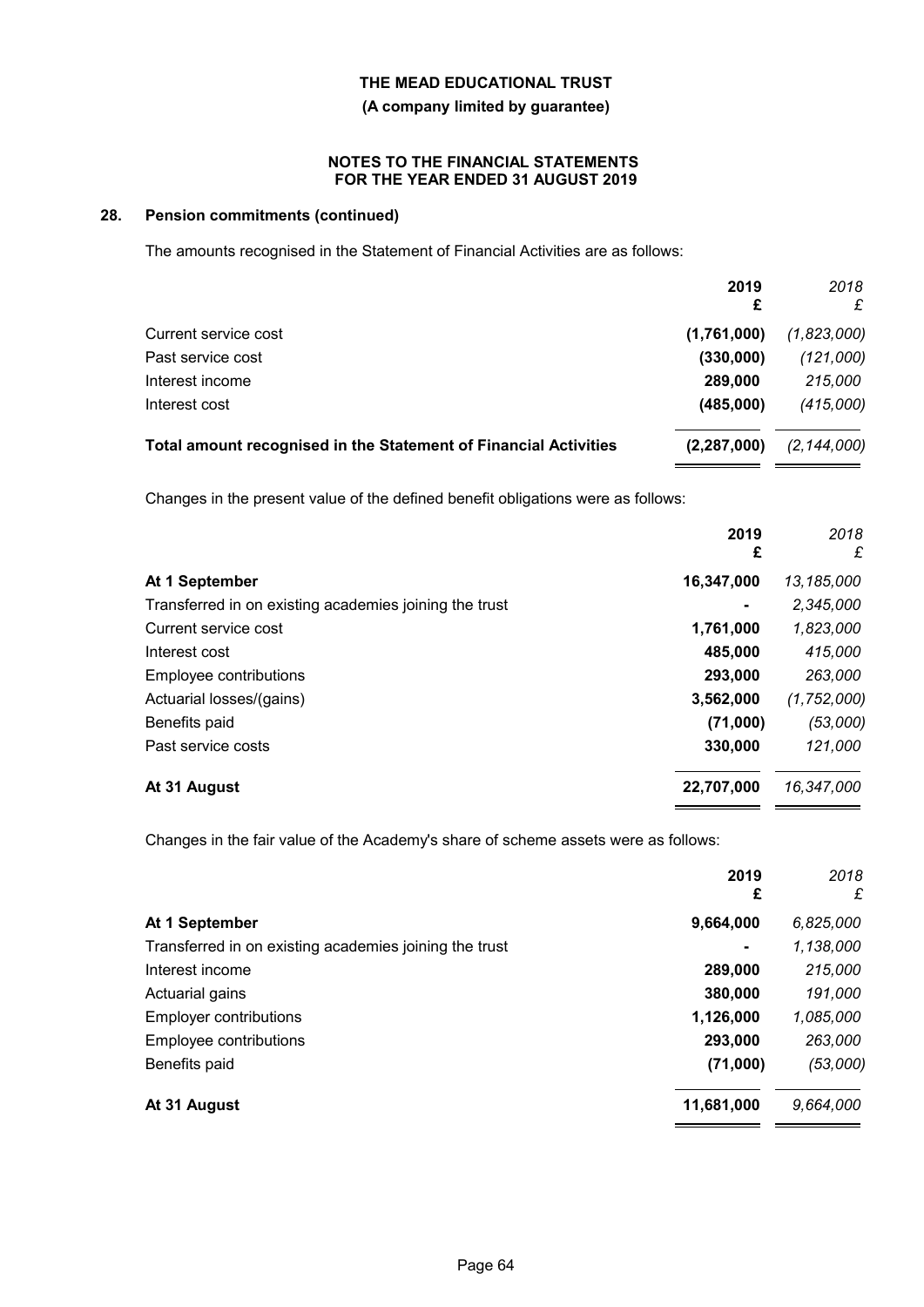**(A company limited by guarantee)**

#### **NOTES TO THE FINANCIAL STATEMENTS FOR THE YEAR ENDED 31 AUGUST 2019**

#### **29. Operating lease commitments**

At 31 August 2019 the Academy had commitments to make future minimum lease payments under noncancellable operating leases as follows:

|                                              | 2019<br>£ | 2018<br>£ |
|----------------------------------------------|-----------|-----------|
| Not later than 1 year                        | 34,886    | 31,703    |
| Later than 1 year and not later than 5 years | 35,221    | 37,779    |
|                                              | 70.107    | 69,482    |
|                                              |           |           |

#### **30. Members' liability**

Each member of the charitable company undertakes to contribute to the assets of the company in the event of it being wound up while he/she is a member, or within one year after he/she ceases to be a member, such amount as may be required, not exceeding *£*10 for the debts and liabilities contracted before he/she ceases to be a member.

### **31. Related party transactions**

Owing to the nature of the Academy Trust's operations and the composition of the Board of Trustees being drawn from local public and private sector organisations, transactions may take place with organisations in which a Trustees has an interest. All transactions involving such organisations are conducted at arm's length and in accordance with the Academy Trust's financial regulations and normal procurement procedures.

#### **Expenditure related party transactions**

Adam Glover, son of Anthony Glover, Chair of Trustees of the Academy Trust, is employed by the Academy Trust as a Deputy Head. Adam Glover's appointment was made in open competition and Anthony Glover was not involved in the decision making process regarding appointment. Adam Glover is paid within the normal pay scale for his role and receives no special treatment as a result of his relationship to a Trustee.

Claire Bishop, daughter of Victoria Bishop, a Trustee during the year, is employed by the Academy Trust as a teacher. Claire Bishop's appointment was made in open competition and Victoria Bishop was not involved in the decision making process regarding appointment. Claire Bishop is paid within the normal pay scale for her role and receives no special treatment as a result of her relationship to a Trustee.

No other related party transactions took place in either the current or prior year, other than certain Trustees' remuneration and expenses disclosed in note 12.

#### **32. Post balance sheet events**

On 1 September 2019, the Academy Trust acquired Abbey Mead Primary Academy and Kestrel Mead Primary Academy, with all the operations and assets and liabilities transferring from Leicester City Council for £NIL consideration.

Also on the 1 September 2019, six of the eight schools in TMET changed their names to include 'Mead'. (Rushey Mead and Castle Mead Academies already had Mead in their names.) This was done to explicitly reflect all the schools' link with the Mead family of schools.